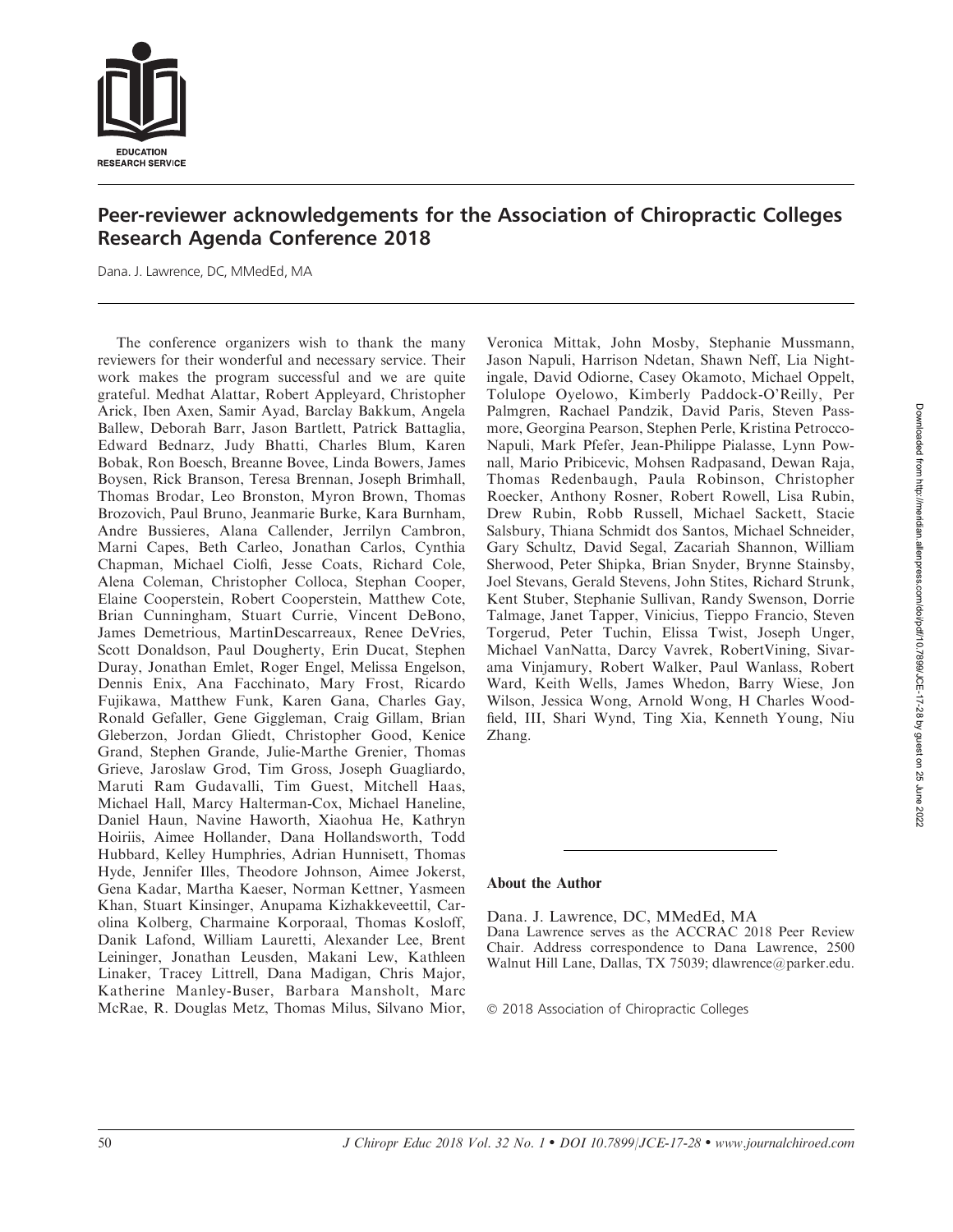# PLATFORM PRESENTATIONS

# Paraspinal muscle function and pain sensitivity following exercise-induced delayed-onset muscle soreness

### Jacques Abboud, Catherine Pauze-Brodeur, Arianne Lessard, Martin Descaurreaux

Objective: To evaluate the effectiveness of an exercise protocol designed to induce delayed-onset muscle soreness (DOMS) in paraspinal muscles. Methods: Fourteen healthy participants were asked to perform four series of 25 trunk flexion-extension in a prone position (45-degrees inclined Roman chair). The protocol was performed using loads corresponding to 10% of the participant's trunk extension maximal voluntary contraction (MVC). Perceived soreness and pain were assessed using a 10-points visual analogue scale 3 times a day during 5 days post-DOMS protocol. Pressure pain thresholds (PPT) in paraspinal muscles (L2 and L4 bilaterally) and the vastus medialis (control site), and trunk extension MVC were assessed 24 to 36 hours post-protocol and compared to baseline (ttests). Results: Peaks of muscle soreness (3.5/10) and pain (2.2/10) were observed 24 to 30 hours post-protocol. A significant reduction in trunk extension MVC was observed post-protocol ( $p=0.04$ ). Significant reductions in PPT were observed post-protocol for all trunk extensor sites ( $ps \le 0.01$ ), but not for the control site ( $p=0.52$ ). Conclusion: The exercise protocol efficiently led to back muscle DOMS, reduced functional capacities and increased pain sensitivity. Such protocol could be used as an alternative to experimental low back pain in mechanistic studies. (This is a conference presentation abstract and not a full work that has been published.)

### Clinical accuracy of orthopedic tests used in a chiropractic college health center

# Steve Agocs, Mark Pfefer, Dani Steffen, Nathan Hoover, Rachel Gilmor, Jackson Berg

Objective: Many orthopedic tests are commonly used by chiropractors during physical assessment to evaluate the neuromusculoskeletal system; however, the clinical accuracy of various tests is not always understood by providers. The aim of this study is to inform providers about clinical accuracy of commonly used orthopedic tests and highlight needs for future research. Methods: All unique orthopedic tests found in the Future Health Smart Cloud electronic health record (FHSC-EHR) were entered into a spreadsheet. A search of listed orthopedic tests was performed using MEDLINE and Index to Chiropractic Literature databases using keywords: named/listed orthopedic tests and/or reliability, specificity, and sensitivity. Included literature described clinical accuracy of all available orthopedic tests listed within the FHSC-EHR. Results: Eighty-six unique orthopedic tests were listed for use in the FHSC-EHR. Peer-reviewed, published information related to clinical accuracy was identified for 21 orthopedic tests, comprising 24.4% of total, unique orthopedic tests reviewed. Conclusion: The current shift toward evidence-based practice highlights the need to understand and use diagnostic tests appropriately. The limited amount of supporting data for many orthopedic tests demonstrates the need for additional research to improve clinical utility and accuracy when using orthopedic tests. (This is a conference presentation abstract and not a full work that has been published.)

# Practice and patient characteristics of wellness chiropractic practice: results from a PBRN

# Joel Alcantara, Jeanne Ohm, Junjoe Alcantara

Objective: To characterize chiropractors and their patients under the paradigm of wellness care. Methods: In addition to socio-demographic information from our DC and patient responders, we inquired about practice characteristics (i.e., years in practice, reimbursement) and clinical correlates (i.e., clinical presentation, motivation for care), respectively. Results: A convenience sample of 206 chiropractors (150 females; average age=33.75 years; average years in practice  $=6.07$ years) indicated their practice, on average, was 46.98% wellness with mean reimbursement as cash (58.17%) and insurance (40.97%,). The convenient sample of patients  $(N=2943;$  females=2011; average age=42.64) are highly educated with 87% having some college or higher. Fifty-nine percent indicated currently experiencing symptom care while 41% were asymptomatic. Current motivation for care were: to promote general health or wellness care (50%); to relieve symptoms  $(67%)$  and to improve their quality of life  $(57%)$ . Fifty percent of the patients indicated paying with cash while 11% indicated paying wholly by insurance and 39% with cash and insurance. Thirty-seven percent indicated their medical doctor recommended wellness care. Eighty-two percent utilized exercise, 75% dieted and 64% used nutritional supplements as adjuncts to wellness care. Conclusion: Wellness care is predominantly cash reimbursed but not necessarily involve asymptomatic care. (This is a conference presentation abstract and not a full work that has been published.)

# The interpersonal process of care experience of parents with children attending chiropractic care

# Joel Alcantara, Jeanne Ohm, Junjoe Alcantara

Objective: To determine the interpersonal process of care (IPC) experience of parents with children under chiropractic care. Methods: We utilized the interpersonal process of care questionnaire (IPC-18) to measure communication, patient-centered decision-making, and interpersonal style experienced by parents with their child's chiropractor. Responses to the 18 items were on a Likert scale and linearly transformed (i.e., 1=never; rarely=2; sometime=3; usually=4; always=5) for analysis. Descriptive statistics (i.e., frequencies, means) was utilized with higher scores to the IPC-18 (range:  $1-5$ ) indicating a better interpersonal experience. Results: A convenience sample of 138 parents  $(126$  females; average age=36.49 years) participated in this study with similarly numbered children (75 females; average age=6.14 years) under chiropractic care. The average number of visits attended by the children was  $26.07$  (SD=  $34.79$ ). The mean scoring to the IPC-18 survey are the following: communication (i.e., lack of clarity  $(1.29\pm0.52)$ , elicitation and concern of patient problems  $(4.87\pm0.31)$ and explanation of clinical findings  $(4.43 \pm 1.04)$ ), decision making (i.e., decided together  $(4.48 \pm 0.88)$  and interpersonal style (i.e., compassionate and respectful caregiver  $(4.88 \pm 0.34)$ , discriminated against  $(1.01 \pm 0.17)$  and disrespectful staff  $(1.03 \pm 0.14)$ . Conclusion: Parents of children under chiropractic care experienced good interpersonal process of care with their child's chiropractor and office staff. (This is a conference presentation abstract and not a full work that has been published.)

### The construct validity of the PROMIS Global Health compared to the PROMIS-29

# Joel Alcantara, Jeanne Ohm, Junjoe Alcantara

Objective: To determine the construct validity of the PROMIS global health items based on correlations with the PROMIS-29. Methods: In addition to socio-demographic information, the PROMIS-29 and PROMIS Global Health were implemented to measure domains of quality of life (QoL) and global physical health (GPH) and mental health (GMH) (respectively) to chiropractic patients. Statistical analysis utilized descriptive statistics and Pearson's r to determine linear correlation of the QoL domains. Results: Our convenience sample ( $N=148$ ) comprised of 125 females and an average age of 35.5 years. PROMIS mean T scores were: physical functioning (56.01), anxiety (47.13), depression (43.56), fatigue (45.42), sleep disturbance (43.98), satisfaction with participation in social roles (56.13), pain interference (43.78), GPH (55.69) and GMH (56.60). The mean pain NRS score was 1.01/10. GPH correlated most strongly with fatigue (r  $=$  - 0.72), pain interference ( $r = -0.50$ ), and satisfaction with social role  $(r = 0.44)$  while GMH correlated most strongly with fatigue (r =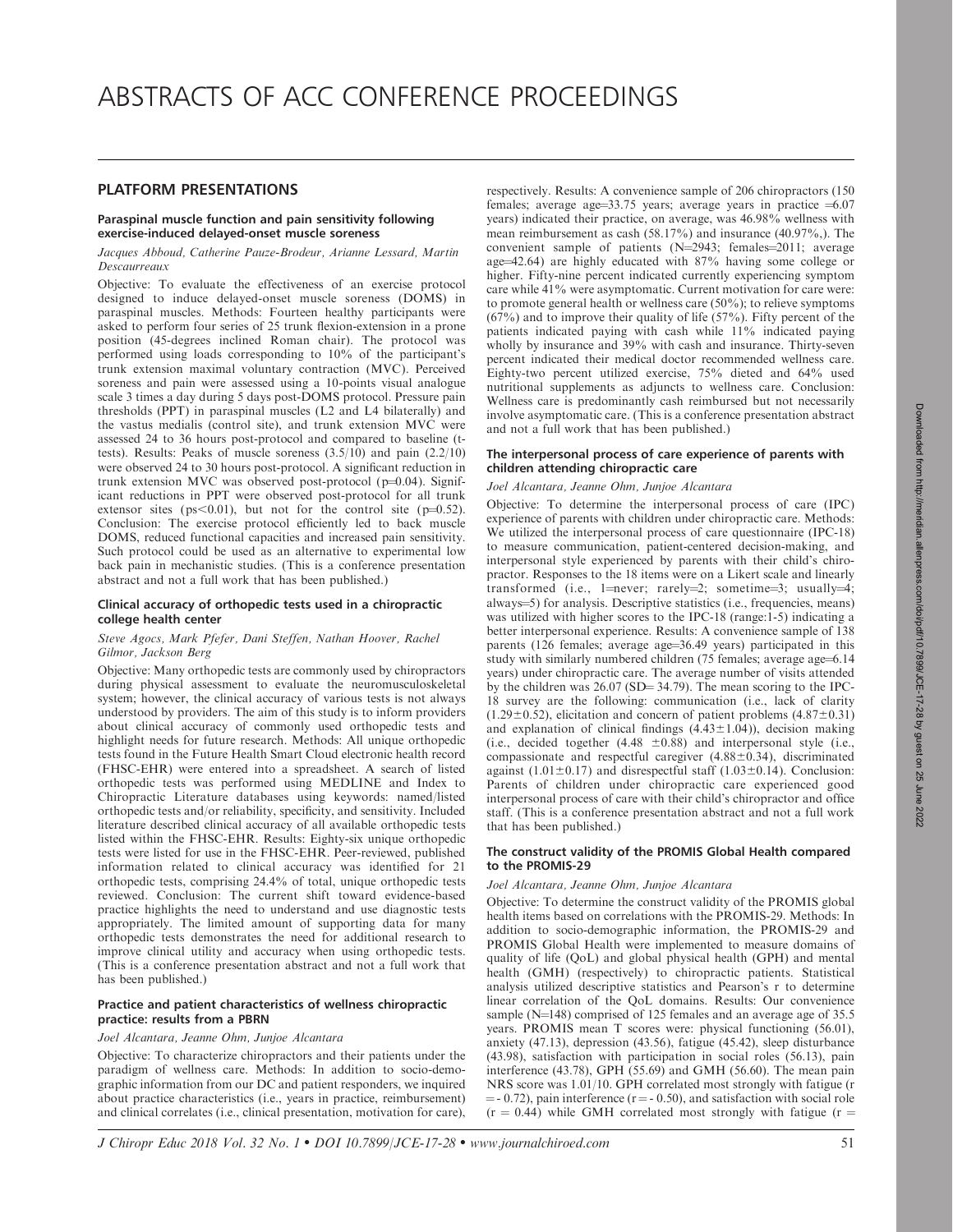$-$  0.51), anxiety (r =  $-$  0.51) and depressive symptoms (r =  $-$  0.50). Conclusion: There is support for the construct validity of the PROMIS Global Health relative to the PROMIS-29. (This is a conference presentation abstract and not a full work that has been published.)

### Construct validity of the PROMIS-29 compared to the RAND SF-36

# Joel Alcantara, Jeanne Ohm, Junjoe Alcantara

Objective: To determine the construct validity of the PROMIS-29 to the RAND SF-36.

Methods: In addition to obtaining socio-demographic information, the PROMIS-29 and the RAND SF-36 were implemented to measure the quality of life (QoL) of patients presenting for chiropractic care. Statistical analysis utilized descriptive statistics (i.e., frequencies, means) and Pearson's r to determine linear correlation of the QoL domains. Results: Our convenience sample  $(N=2943)$  comprised of 2011 females and an average age=42.64 years. PROMIS mean T scores were: physical functioning (50.86), anxiety (50.67), depression (46.91), fatigue (49.97), sleep disturbance (49.06), satisfaction with participation in social roles (52.3), and pain interference (51.82). The mean pain NRS score was 3.006. The mean scores from the SF-36 domains were: physical function (82.26), role limitations due to physical health (70.58), role limitations due to emotional problems (72.16), fatigue (56.9), emotional wellbeing (76.94), Social functioning (82), pain (70.49) and general health (72.09). Conclusion: High correlations were found with physical functioning, fatigue and pain interference reflecting good construct validity of the PROMIS-29. (This is a conference presentation abstract and not a full work that has been published.)

### Examining medical claims data on the utilization of chiropractic services vs primary care for treatment of neck pain to determine risk of treatment escalation- Results from a pilot study

#### Brian Anderson, Steve McLellan

Objective: To determine if members who present to chiropractors (DC) are at lower risk of utilizing advanced diagnostic and treatment methods for neck pain, as compared to those who present to primary care providers (PCP). Methods: Secondary analysis of medical claims in a self-insured workplace. We determined the prevalence of treatment escalation in each group. A previously developed treatment escalation model was modified and used in this project. Results: Between the years of 2012-2016, there were 2,218 DC members and 2,149 PCP members. Utilization of advanced diagnostic and treatment methods for all DC members over 5 years occurred as follows: Injections  $(124/5.6\%)$ ; ER visits  $(69/3.1\%)$ ; Imaging (387/17.4%); Surgery (100/4.5%). Utilization for PCP members occurred as follows: Injection (301/14%); ER visits (813/ 37.8%); Imaging (1955/90.9%); Surgery (207/9.6%). 6.1% of DC members escalated, while 30.4% of PCP members escalated. Conclusion: For every metric, the risk of escalation was significantly less in DC members vs PCP members. This discrepancy was most obvious when evaluating ER visits and imaging utilization. (This is a conference presentation abstract and not a full work that has been published.)

# An overview of the medical specialties most relevant to chiropractic practice

### Lauren Austin-McLellan, Anthony Lisi

Objective: Interprofessional collaboration has been known to improve health care processes. Interprofessional education is a known facilitator of interprofessional collaboration. Yet during chiropractic undergraduate training and continuing education, most chiropractors receive little exposure to or education about other healthcare providers. This foundational educational research project seeks to provide an overview of key medical and surgical specialties that may contribute to improved learning. Increasing chiropractors' knowledge about other healthcare providers, particularly medical physicians, can be a key factor for improving interprofessional collaboration. Data Sources and Selection: This was a synthesis of published data from the American Board of Medical Specialties and individual specialty boards, supplemented by qualitative input from

subject matter experts. Data were entered into tabular format for review and analysis. Results: We propose the medical and surgical specialties most relevant to typical chiropractic practice are: primary care (internal medicine or family medicine), physiatry, pain medicine, rheumatology, neurology, radiology, orthopedic surgery and neurosurgery. Conclusion: A deeper understanding of the similarities and differences in the training and typical practices of these medical providers can enhance a chiropractor's competence to collaborate and increase participation in team-based care. (This is a conference presentation abstract and not a full work that has been published.)

# Antimicrobial properties of and clinical indications for monolaurin: a review of the literature

# Lisa Barker, Barclay Bakkum, Cynthia Chapman

Objective: Monolaurin, known as glycerol monolaurate (GML), is a monoester of lauric acid and glycerol. It has been approved by the FDA as generally recognized as sage and is used in the food and drug and cosmetic industries. Monolaurin has been touted as a dietary immune system enhancer. The authors chose to investigate the antimicrobial properties of GML, it's safety and bioavailability, and the clinical indications for its usage. Data Sources and Selection: Pertinent articles were located with Pubmed searches. Reference sections of newer articles were searched for other relevant articles. 23 articles were located. Results and Conclusion: In vitro, GML is antimicrobial for several viruses and gram positive and negative strains of bacteria. This seems to be accomplished by permeating lipid membranes, retarding exotoxin production, and blocking signal transduction. GML also inhibits the mobility and motility of sperm and has anti-inflammatory and anti-erythematous properties. In the majority of studies, monolaurin was found to be safe. In vitro, GML was not found to be bioavailable due to low solubility and stability. No studies were found that supported the oral administration of GML on human subjects. Future research would ideally focus on this population and bioavailability. (This is a conference presentation abstract and not a full work that has been published.)

### Got Stress? A descriptive study of chiropractic students' stress and confidence levels in years 1, 2 and 3

### Judy Bhatti, Elissa Twist, Josh Bernstein, Dustin Derby, Katherine Manley-Buser

Objective: Presenters will describe academic stress and student confidence, and assess their effects within a sample of graduate chiropractic students. Methods: Demographic information was collected and the Academic Self-Efficacy sub-scale survey, a measure of student described stress of academic tasks, and student confidence in these activities was administered to year 1-3 students in a chiropractic college. Results One hundred seventy-three students from years 1 (n=47), 2 (n=70), and 3 (n=56) completed the survey; the population mean (SD) age was 25.7 (4.3) and 52.6% were men. Students reported their top stressors as [doing well in tough classes; Y1 and Y3], [having multiple tests in the same week; Y2]. They reported the lowest confidence with [doing well in tough classes; Y1] and [keeping up with required reading; Y2 and Y3].

Conclusion Stress and confidence have an inverse relationship in many constructs, with some notable exceptions. There is high stress to do well in tough classes in all years, but students report more confidence as they progress through the years. Keeping up with required reading is low-stress for all three years, but students in 2nd and 3rd year have low confidence in this area. (This is a conference presentation abstract and not a full work that has been published.)

### Biological and clinical outcomes of chiropractic spinal manipulative therapy in the treatment of patients with acute inflammatory radiculopathy secondary to lumbar disc herniation: A pilot study

Paul Bishop, Jeffrey Quon, John Street, Brian Arthur, Melissa Nadeau, Tamir Allon, Nicolas Dea, Charles Fisher, Marcel Dvorak, Scott Paquette, Brian Kwon, Gabriella Petrolinni

Objective: To evaluate the feasibility of conducting a randomized controlled trial (RCT) of the effects of chiropractic spinal manipulative therapy (CSMT) on in vivo inflammatory cytokine (IC)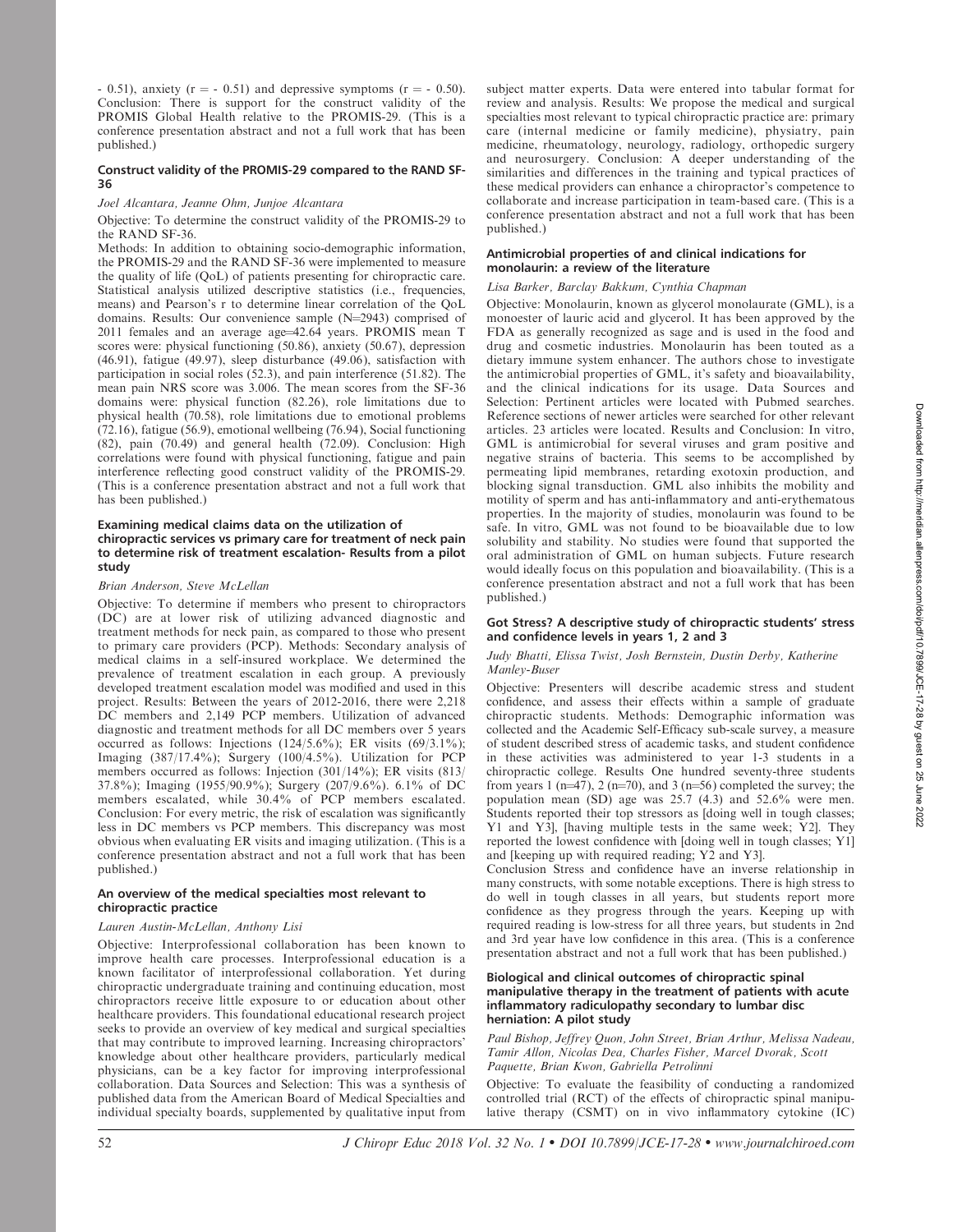expression and clinical outcomes in patients with acute sciatica and lumbosacral disc herniation (AS/LDH). Methods: Patients with AS/ LDH of less than 16 weeks duration were randomized to 6 weeks of CSMT or the surgical wait list. Standardized neurological and lumbar spine examinations, VAS and Roland Morris Disability scores, and serum IC levels were assessed at baseline, 6, 12 and 24 weeks. ICs were also measured in disc tissue, nerve root and disc lavagate collected during surgery. Research ethics approval was obtained. Results: 40 of 44 (91%) invited patients participated and were randomized. 13 patients avoided surgery. Post-CSMT improvement was associated with longer duration of sciatica, absence of cross-over sign and motor deficit, reduced lumbar flexion increment and lower IC levels at baseline. Conclusions: It appears feasible to conduct a RCT with patients randomized to CSMT or a waitlist control group. There may be a sub-group of AS/LDH patients who will significantly benefit from HVLA CSMT. A large scale clinical trial is now required to test this preliminary finding. (This is a conference presentation abstract and not a full work that has been published.)

# Chiropractic care for TMJ and extreme tongue fatigue: A case report

# Thomas Bloink, Charles Blum.

Objective: A 57-year-old male presented to this office with extreme tongue fatigue and significant neck pain. Clinical Features: A monthprior the patient saw his general practitioner who prescribed antibiotics for possible throat infection and then 2-weeks later was seen by neurologist who diagnosed a cervical spine dysfunction and prescribed muscle relaxants, without any relief. Due to this condition lasting over a month, aside from coming to this office, he was referred to the UCSF neurology department to be assessed for amyotrophic lateral sclerosis (ALS). A few-years-prior he had extensive dental restorations, with bridgework, implants, and an over-the-counter biteguard. Interventions/Outcome: Treatment consisted of sacro occipital technique category one (pelvic torsion reduced sacral nutation), lefttemporal internal rotation, sphenomaxillary craniopathy, and TMJ care for significant malocclusion - co-treated with dentist to develop/ fabricate a lower dental splint. The patient was treated for 9-office visits for two-months and received the dental care (1-visit per week for 3-weeks) in the first-month. At 2-months the patient's symptoms had completely resolved and ALS was ruled out. Conclusion: Further research is needed to determine if this type of chiropractic care might be helpful for similar types of presentations, working closely with neurologists and dentists. (This is a conference presentation abstract and not a full work that has been published.)

# Chiropractic care of a rock climber's shoulder with forward head posture: A case report

# Charles Blum

Objective: A 27-year-old male rock/boulder climber presented for chiropractic care due to weakness and discomfort upon shoulder loading, particularly when rock-climbing. Clinical Features: This was a gradual onset chronic type injury, taking place over 6-9 months of elite indoor and outdoor rock climbing. Rock-climbing typically causes overuse syndromes affecting the myofascia of the anterior shoulders and cervicothoracic regions leading to forward head posture presentations and secondary cervicobrachial type syndromes. Intervention/Outcome: Treatment essentially consisted of sacro occipital technique (SOT) and extremity techniques to reduce the anterior/ posterior fascial line tensions to minimize the forward head posture presentation on any thoracic outlet syndrome, re-position the humeral head in a posterior/anterior position and stabilize with, kinesiotape, and exercises to stretch the anterior shoulder girdle and strengthen the posterior scapula stabilizers. Following the initial office-visit the patient reported improved strength and could sleep without pain or stressed shoulder positions. The patient was treated in this manner two-times a week for two-weeks, and then once-a-week for two-weeks at which time he was able to return to rock-climbing. Conclusion: This case study presents a patient with gradual onset, chronic shoulder weakness and pain secondary to rock climbing successfully treated with a conservative method of chiropractic care. (This is a conference presentation abstract and not a full work that has been published.)

# Sagittal spinal kinematic evaluation comparing internal frame and frameless backpacks during walking

# Lori Beth Bryson, Jonathan Bryson, Brent Russell, Ronald Hosek

Objectives: Most backpack models commonly used by students are frameless packs (FLP), have no structural support, and are carried on the shoulders. Internal frame packs (IFP) are ergonomically designed to shift 90% of the load to the pelvis. Until recently, recording spinal data while wearing a backpack was difficult. We developed an IRBapproved protocol using inertial measurement units (IMUs) to quantify postural differences between the styles. Methods: Ten university students outfitted with IMUs walked on a treadmill under 3 conditions: no pack, pack loaded with 15 pounds, and after 15 minutes loaded walking. Participants wore an FLP the first day and an IFP the second. Results: With the FLP, most individuals moved progressively through the 3 conditions toward lumbar flexion and thoracic extension. For the cervical region, some reacted with extension and others with flexion. Spinal motions, and head and pelvic pitch, showed progressive increases in step-to-step variability with the FLP. Participants showed little change with the IFP. Conclusion: Outcomes from this study document sagittal postural adaptations to the FLP and suggest step-to-step inconsistency when compared to the IFP. We will expand this study to include additional participants and analysis of transverse and frontal planes. (This is a conference presentation abstract and not a full work that has been published.)

# Transitioning clinic systems for effective tobacco use identification and treatment referral

# Kelly Buettner-Schmidt, Donald Miller, Brody Maack, Mary Larson, Megan Orr, Becky McDaniel, Katelyn Mills

Objective: Conduct a pilot study improving public health through intervention development implementing sustainable health systems changes based upon the U.S. Public Health Service: Clinical Practice Guidelines for Treating Tobacco Use and Dependence. Methods: We used an adaptive feasibility method and recruited practitioners outside of large healthcare systems. Prior to intervention development, a chiropractic advisory board was organized and practitioner assessments were completed. The intervention included educational sessions, patient materials, standard patient scenario, and onsite academic detailing. Pre- and post-intervention measures included educational effectiveness and three levels of outcomes: systems/clinics, provider, and patient. Study approved by university IRB. Results: Post-intervention, all clinics had systems present to Ask-Advise-Refer users and the majority of clinics: met the health systems change definition for new episode-of-care patients; had systems asking about secondhand smoke exposure and e-cigarettes; and changed to office environments to include cessation materials. Chiropractors reported increased confidence to counsel patients, including referral. The majority of patient respondents at 30-day and 3-month follow-ups either quit or had attempted to quit since their appointment. Conclusion: While a 6-month intervention is a short time for systems change, the study resulted health systems change and chiropractors expressed enthusiasm for ongoing collaboration. (This is a conference presentation abstract and not a full work that has been published.)

# Comparing a traditional lecture course to an inverted classroom format for clinical microbiology: student performance and perception

# Kara Burnham, James Mascenik

Objective: Student satisfaction and performance are of primary concern when classroom pedagogy is changed. The intent of this study was to determine the equivalence of two teaching methodologies in a clinical microbiology course using test scores as the measure of student performance. Methods: The two teaching methodologies examined were a traditional lecture-based face-to-face (F2F) method and an inverted classroom method (ICM). Using a course survey, satisfaction with the ICM method was obtained by asking students to compare the ICM class experience with their experiences in traditional F2F classes. Classroom exams were administered in the same way in both pedagogies. The student test averages obtained were compared for equivalence using regression analysis. Results: Test performance of students in the ICM was equivalent to that of students receiving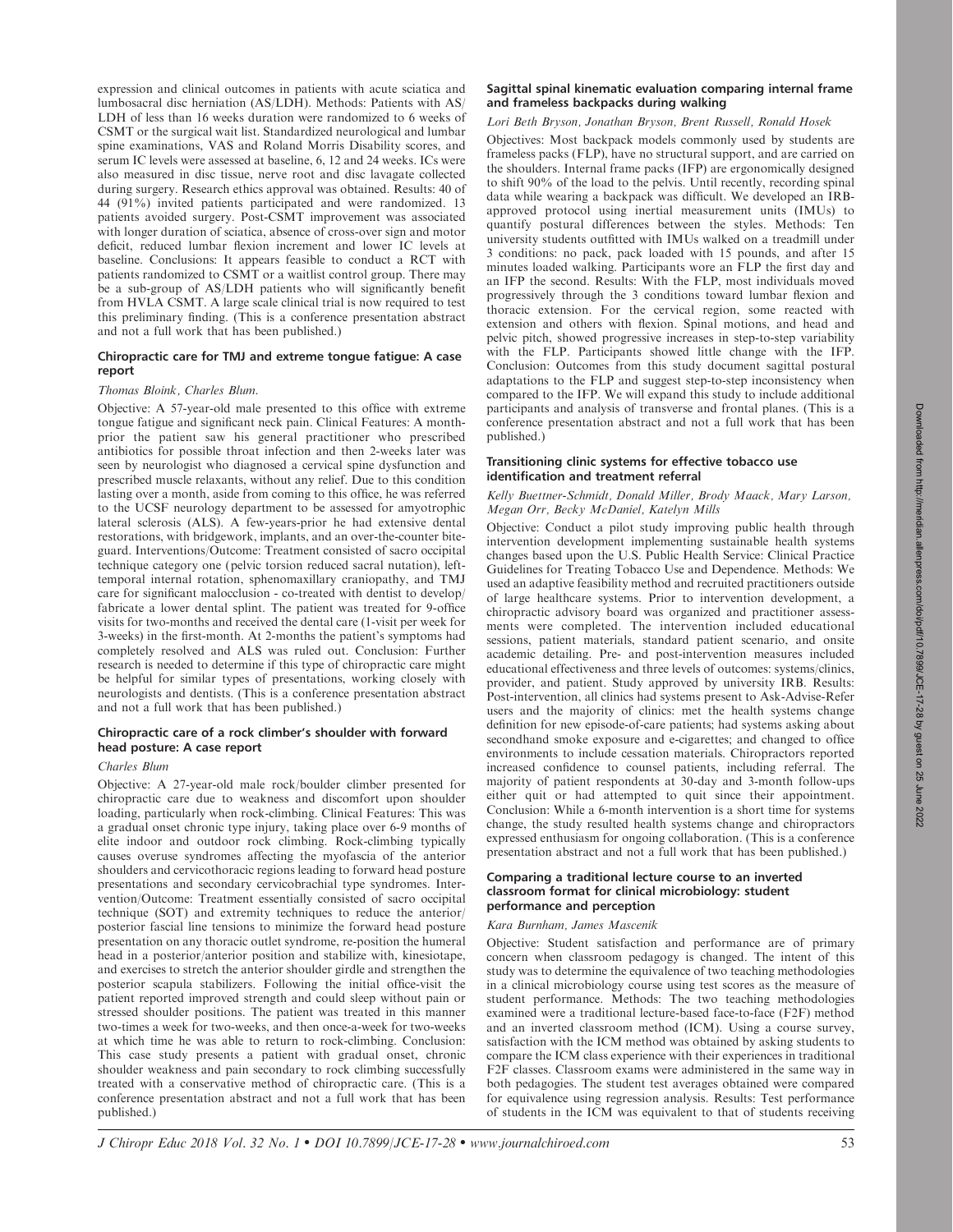traditional F2F lectures. The mean difference between test scores for the ICM and the traditional F2F groups was 1.9 (95% CI $=$  -4.0 to 0.14). Survey responses indicate that respondents feel positively about self-learning in ICM and prefer the flexibility provided by ICM. Conclusion: This study provides evidence that the ICM method of teaching clinical microbiology can replace the traditional F2F method without loss of student performance. (This is a conference presentation abstract and not a full work that has been published.)

#### Spinal manipulative therapy for the management of low back pain: A guideline from the Canadian Chiropractic Guideline Initiative

Andre Bussieres, Gregory Stewart, Fadi Al Zoubi, Philip Decina, Martin Descarreaux, Danielle Haskett, Cesar Hincapie, Isabelle Page, Steven Passmore, John Srbely, Maja Stupar, Joel Weisberg, Joseph Ornelas

Objective: To develop a clinical practice guideline on the management of acute and chronic low back pain (LBP) in adults. This guideline addresses the use of spinal manipulative therapy (SMT). Methods: Topics were chosen based on an AHRQ comparative effectiveness review on SMT and non-pharmacological interventions. We updated searches in MEDLINE and Cochrane database, and assessed the quality of admissible randomized controlled trials and systematic reviews. We used GRADE to summarize judgments of the evidence quality and link recommendations to the supporting evidence. The panel determined the certainty of evidence and strength of recommendations. An 8-member external committee reviewed the guideline. Results: For acute LBP, we suggest: SMT, other commonly used interventions or a combination of SMT and commonly used interventions in addition to advice (posture, staying active), reassurance, education and self-management strategies to improve pain and disability. For chronic LBP, we suggest: SMT over minimal intervention or SMT as part of a multimodal therapy (exercise, advice and education, soft tissue therapy). For patients with chronic back related leg pain, we suggest SMT with home exercise and advice. Conclusion: A multimodal approach is an effective treatment strategy for back pain, with or without leg pain. (This is a conference presentation abstract and not a full work that has been published.)

# The effects of chiropractic care on oculomotor control in children with attention deficit hyperactivity disorder: A pilot study

# Alice Cade, Kelly Jones, Kelly Holt, Abdul Moiz Penkar, Heidi Haavik

Objective: To assess the feasibility of studying the effects of chiropractic care on oculomotor control in children with ADHD. The secondary aim was to assess preliminary efficacy of chiropractic care on oculomotor control in children with ADHD. Methods: 30 children (8-15 years) participated in a randomized controlled crossover pilot study. Feasibility assessed recruitment, randomization, retention, eligibility, data collection, equipment and intervention tolerability. Oculomotor function was tested pre/post chiropractic/ control intervention measuring target acquisition, reading speed, fixation time, and saccade length. Results: Recruitment was timely, 27 participants completed the study and retention rate was 100%. 30.4% completed the post-study questionnaire with 85.7-100% agreeing/ strongly agreeing with positive study statements regarding the study. Efficacy findings revealed significant reduction  $(p=0.03)$  in total reading time post-chiropractic (mean reduction:  $646ms$  (SD = 1508.91ms)) when compared to post-control intervention (mean reduction:  $108 \text{ms}$  (SD = 1971.01ms)). Post-hoc analyses suggest intervention order (receiving chiropractic intervention first) affected control-second baseline values. Conclusions: It is feasible to perform a study on the effects of chiropractic care on oculomotor outcomes in children with ADHD. Study findings suggest chiropractic care may reduce reading time in children with ADHD, however future studies are recommended to fully investigate this finding. (This is a conference presentation abstract and not a full work that has been published.)

### Perceptions of Ontario Chiropractors on Business Education in Chiropractic Schools

# Michael Ciolfi, Ayla Azad, Mohammed Al-Azdee

Objective: Chiropractic, as a business in the health care system, has a component of entrepreneurship and, therefore, it is important to have business education in chiropractic schools. This study examines perceptions on business education in chiropractic schools, as evaluated by Ontario practicing chiropractors. Methods: We conducted a series of interviews with 20 of Ontario practicing chiropractors. Questions aimed at analyzing two levels of chiropractors' perceptions on the quality of business education they received. The first level focused on general perceptions on strengths, weaknesses, experiences, and improvements. The second level focused on specific perceptions on accounting and finance, organizational behavior and human resources, legal and ethical issues, strategic management, managerial decision-making, and operational management. Results: The interviews show that Ontario practicing chiropractors' need for business skills is both broad and essential, embracing most if not all major business domains, and that the current status of business education in chiropractic schools is contributing to only minimal business skills. Conclusion: Producing chiropractors with entrepreneurship skills requires better business education in chiropractic schools. Perceptions of Ontario chiropractors reveal a significant gap between skill-oriented business training in chiropractic education and the skills needed to practice in the profession. (This is a conference presentation abstract and not a full work that has been published.)

### Leading factors contributing to dietary choices in chiropractic students

### Katrine Colton, Lia Nightingale

Objective: As future health and wellness professionals, chiropractic students will play a special role in influencing patients through modeling of healthy behaviors. The goal of this research project is to determine the main factors that influence chiropractic students' eating patterns.

Methods: A survey was distributed to two cohorts of students enrolled in first trimester to assess positive and negative factors influencing student diets. Descriptive statistics were used to analyze the data. Results: The response rate for the survey was  $86\%$  (n=179). Data showed that eating a plant-based diet was important to students (61%), who were concerned about preventing disease by eating healthily (85%). Only 9% strongly agreed that they were satisfied with their diets. It was important for students to model a healthy diet for their patients (98%), yet the majority of students consumed less than 2 servings each of fruits and vegetables daily (66% and 58%, respectively). The leading barriers to healthy eating included lack of time (81%) and insufficient funds (69%); students wished they had access to weekly meal plans. Conclusion: First trimester chiropractic students wish to model healthy behaviors, but fail to apply their knowledge and attitudes to their own dietary intakes. (This is a conference presentation abstract and not a full work that has been published.)

# Change in female veterans' neck pain following chiropractic care at a hospital for veterans

### Kelsey Corcoran, Andrew Dunn, Bart Green, Lance Formolo, Gregory Beehler

Objective: To determine if female veterans had demonstrable improvements in neck pain after chiropractic management within a VA hospital. Methods: This was a retrospective cross-sectional study of medical records from female veterans attending a VA chiropractic clinic for a chief complaint of neck pain. Patients who received chiropractic care during the period 2009-2015 were included if they had received at least two chiropractic treatments and baseline and discharge outcome measures were obtained using the numeric rating scale (NRS) and Neck Bournemouth Questionnaire (NBQ). Paired ttests were used to compare baseline and discharge outcome measures (NRS & NBQ) with a minimum clinically important difference (MCID) set at a 30% change from baseline. Results: Thirty-four veterans met the inclusion criteria and received a mean of 8.8 chiropractic treatments. For NRS, the mean score improvement was 2.7  $(95\% CI, 1.9-3.5, p<0.001)$ . For the NBQ, the mean score improvement was  $13.7 \overline{()}95\%$ CI,  $9.9-17.5$ , p $<0.001$ ). For the MCID, the average percent improvement was 45% for the NRS and 38% for the NBQ. Conclusion: Female veterans with neck pain experienced a statistically and clinically significant reduction in NRS and NBQ scores over a short course of chiropractic management. (This is a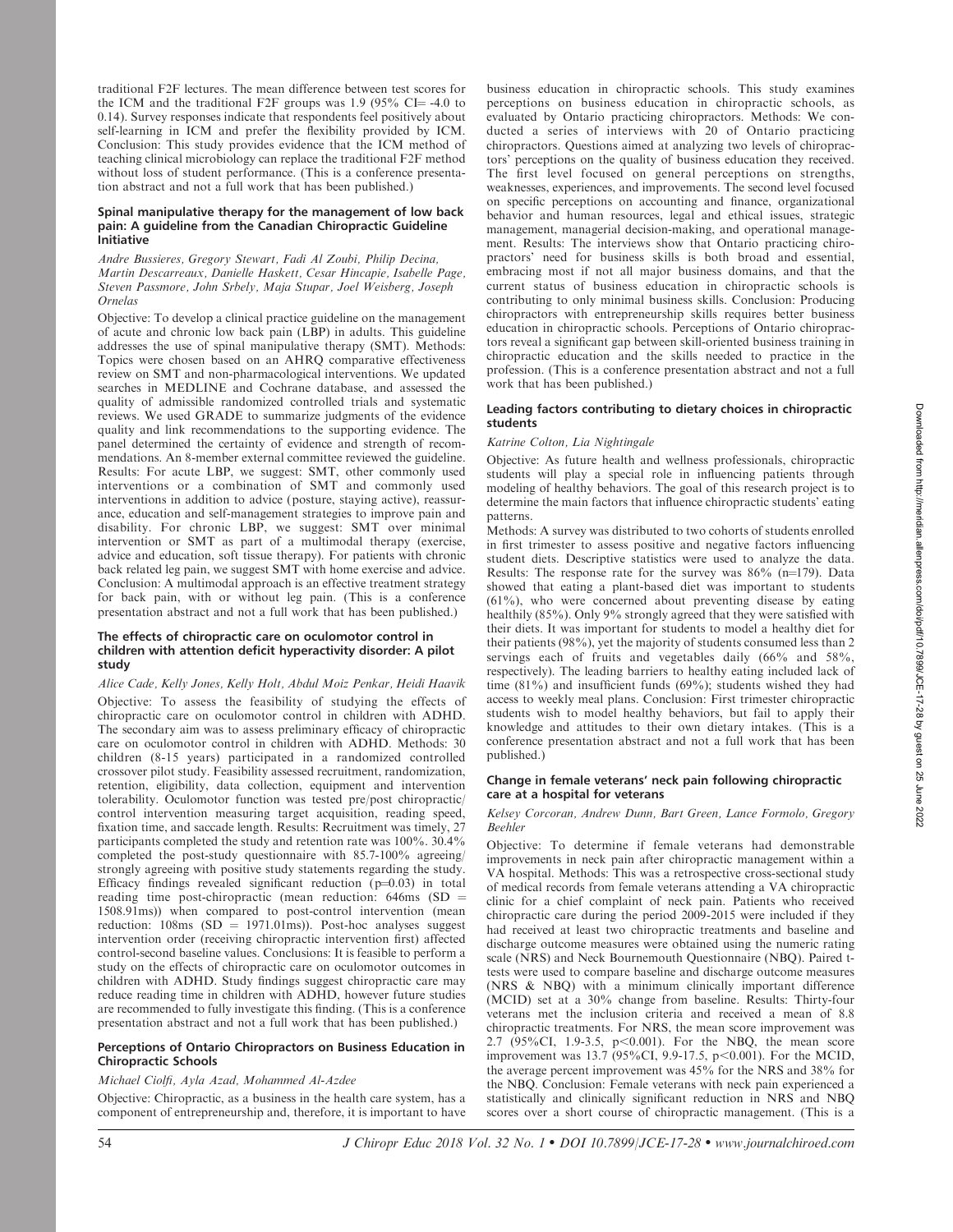conference presentation abstract and not a full work that has been published.)

# The role of trust on the success of interorganizational collaborations in health care education. Renee DeVries

Objective: To examine the impact of trust on the success of collaborations between institutions of higher education in the health care arena. Methods: A multiple case-study design was used to examine three partnerships created through the National Center for Complementary and Integrative Health CAM Practitioner Research Education Project Grant Partnership (R25). Data was collected through interviews of 11 key participants and surveys of 101 faculty and administrators. Results: The findings suggest that interpersonal trust, specifically the role of boundary spanners, plays an important role in the formation of collaborations. The degree to which individuals perceive the priorities of the project as similar to their own was the most significant theme regarding willingness to participate in project activities. Organizational trust ( $b = .60$ ,  $t =$ 4.17,  $p < .001$ ), interorganizational trust (b = .30, t = 2.52, p = 01), and interpersonal trust ( $b = .16$ ,  $t = 2.74$ ,  $p = .01$ ) emerged as statistically significant explanatory factors in perceptions of project success. Conclusion: Expansion of interprofessional education and practice will require strong relationships. Administrators looking to expand partnerships, would be wise to consider the important role of trust on the success of these collaborations. (This is a conference presentation abstract and not a full work that has been published.)

### The quality of life of pregnant patients under chiropractic care: a retrospective file review

#### John Edwards, Joel Alcantara, Allison Union

Objective: To determine the quality of life (QoL) of pregnant patients under chiropractic care.

Methods: A retrospective file review was performed to determine QoL of pregnant patients. Inclusion criteria for file review included: (a) completed PROMIS-29 surveys at clinical presentation, pre-and postpartum. PROMIS-29 raw scores were converted to T scores using a scoring manual. In addition to descriptive statistics, Analysis of Variance (ANOVA) was performed to contrast the 3 categories of measures. Statistical significance set at  $p<0.05$ 

Results: Forty women (average age= $30.65$ ; mean parity= $0.95$ ) met the inclusion criteria. Indicated primary providers were: obstetri $cian(N=17)$ , midwife (N=20) and other (N=3). Baseline (i.e., clinical presentation) and prior to birth PROMIS-29 measures were performed at mean gestation of  $21.65$  (SD= $10.25$ ) and 36.8 (SD=3.95) weeks, respectively. The baseline, pre-partum and postpartum mean T scores were: physical function (46.48;43.29;38.58), anxiety (46.66;45.80;49.19), depression (43.32;41.94;46.06), fatigue (56.93;53.82;55.22), sleep disturbance (50.38;52.62;52.28), satisfaction with social role (49.72;49.60;45.29) and pain interference (55.17;52.11;58.88). Statistically significant differences in mean T scores were found with physical function, depression, satisfaction and pain interference

Conclusion: This study may mitigate the declining QoL of pregnant women and highlights their poor QoL in the post-partum period. (This is a conference presentation abstract and not a full work that has been published.)

### The medium-term effect of spinal manipulative therapy for chronic obstructive pulmonary disease: a randomized controlled trial

### Roger Engel, Peter Gonski, Subramanyan Vemulpad, Petra Graham

Objective: Chronic obstructive pulmonary disease (COPD) is characterized by declining lung function (LF) and decreasing exercise capacity (EC) with EC a prognostic indicator for long-term survival. Recent evidence suggests that spinal manipulative therapy (SMT) can deliver short-term benefits to LF and EC in moderate COPD. The aim of this study is to investigate whether SMT produces improvements in LF and EC over the medium-term in COPD. Methods: 30 participants aged 50-65 years with COPD were randomly allocated to two groups: Exercise (Ex;  $n=15$ ) and SMT+Exercise (SMT+Ex; n=15). Both groups received a 16-week exercise program with the SMT+Ex group also receiving eight SMT sessions in weeks 5-8 of that exercise program. Lung function and exercise capacity were measured by a blinded assessor at baseline, 4, 8, 16 and 24 weeks. Results: There were clinically meaningful improvements in EC in the SMT+Ex group at 8 (p=0.0061), 16 (p=0.0001) and 24 weeks (p=0.0089). There were no improvements in LF at any of the time points in either group. There were no reports of moderate or severe adverse events following SMT. Conclusion: The increase in  $EC$  in the SMT+ $Ex$  group has the potential to improve long-term prognosis in COPD. (This is a conference presentation abstract and not a full work that has been published.)

### A survey of chiropractic students' extracurricular professional development activities and plans

# Matthew Funk

Introduction: Some chiropractic students take profession-related extracurricular courses. This research sought to describe the courses and frequency by semester at our college. This information may help administrators design curricula and continuing education programs. Methods: A survey asked students their semester and extracurricular courses taken or planned on line, on- and off- campus. Other questions concerned their current enrollment and plans to take other on campus graduate health degree programs. Descriptive statistics were utilized. IRB granted exempt status. Results: 47.13% took extracurricular courses. Reasons for not taking included: new to program (45.65%), unaffordability (28.26%), lack of interest (26.09%), and not knowing about courses (23.91%). 19.51% reported 12 on line courses. 25 students (64.10%) took courses on campus, with FAKTR most. 17 students took off-campus courses with Rocktape most popular. Extracurricular adjusting technique courses were uncommon both on- and off- campus.

Conclusion: Early semester students took more courses than those in upper semesters; however, response rates for semesters 5-8 were low. Students frequently took hands-on seminars on soft tissue treatment, functional screening and taping. Educational institutions may introduce kinesthetic learning earlier in the curriculum and organize additional hands-on weekend or elective classes on campus. (This is a conference presentation abstract and not a full work that has been published.)

#### Comparison of chiropractic lexicon at two chiropractic institutions: a cross-sectional study

#### Brian Gleberzon, Katherine Pohlman, Eric Russell

Objective: To evaluate student perceptions of chiropractic lexicon and cultural authority at two institutions. Methods: Electronic surveys were administered to Year 2-3 students  $(n=387)$  at one institution. The other institution administered paper-based surveys to trimester 4-5 (comparison with Year 2) and 6-7 (comparison with Year 3) ( $n=277$ ). The survey assessed the likelihood of using eight different chiropractic terms and three chiropractic cultural authority. Results: Response rates were 36.2% and 78.1%. Both institutions felt that chiropractic cultural authority was 'neuromusculoskeletal' (88% and 74%); however, one institution favored authority in 'musculoskeletal' (65% vs 39%), while the other favored 'wellness' (63% vs 45%). The institution favoring 'musculoskeletal' was more likely to use 'impingement' (85% vs 56%) and 'joint dysfunction' (95% vs 75%). The institution favoring 'wellness' was more likely to use 'innate intelligence' (65% vs 16%) and 'vertebral subluxation' (88% vs 25%). Both institutions were equally likely to use 'spinal lesion'. Conclusion: This survey found some similarities in cultural authority and corresponding chiropractic terms. The main difference was the institution favoring 'wellness' culture authority also used more traditional chiropractic lexicon. Further studies could be done to investigate the impact of these differences. (This is a conference presentation abstract and not a full work that has been published.)

### Description and outcomes of a novel chiropractic secondary and tertiary prevention program for chronic/recurrent spine pain

#### Jordan Gliedt, Nathan Campbell, Aram Mardian, Clinton Daniels

Objectives: This study describes a novel chiropractic secondary and tertiary prevention program (CSTPP) for patients with chronic/ recurrent spine pain. We additionally report on associated clinical outcomes in a sample of veterans who elected to participate in a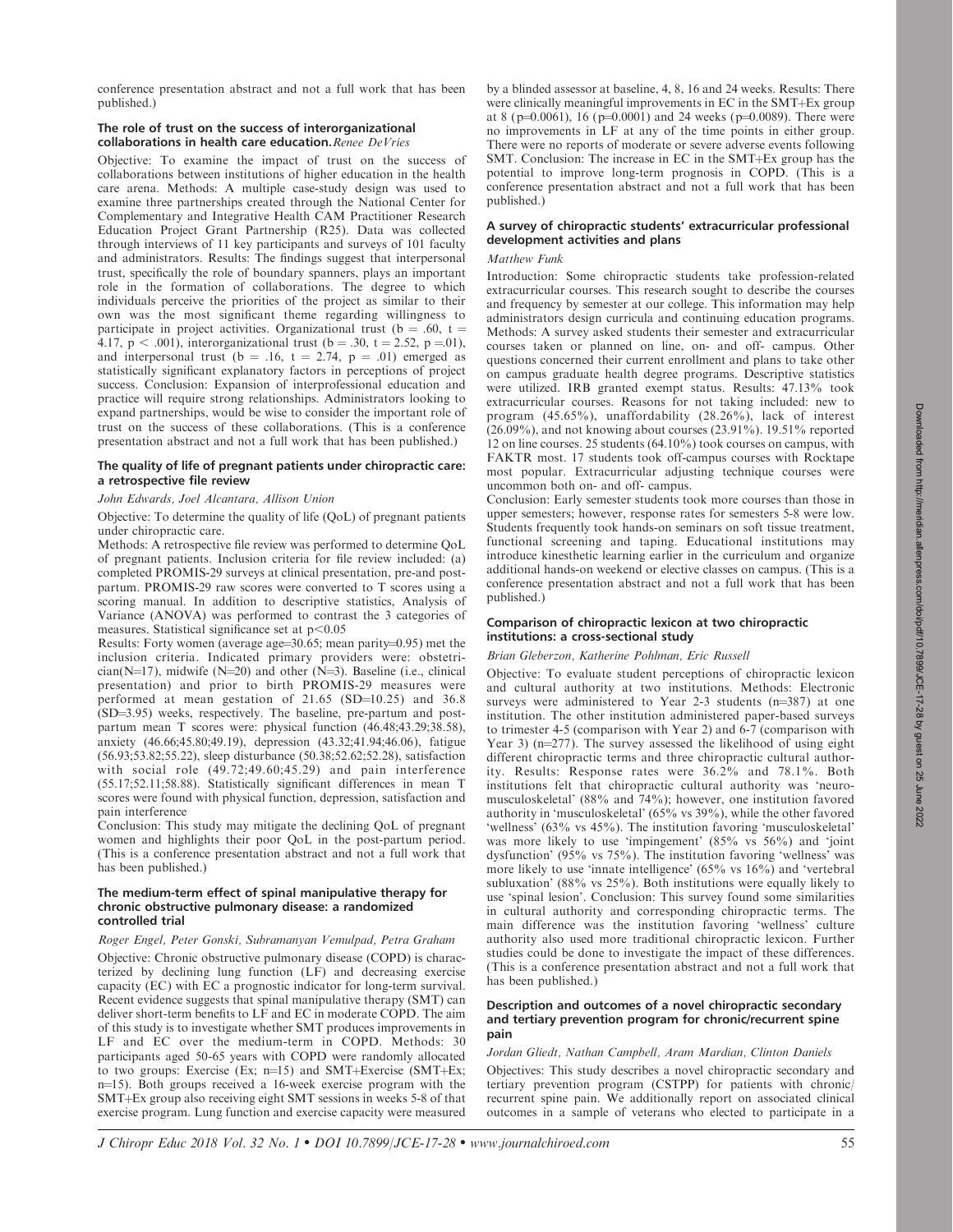minimum of six CSTPP sessions. Methods: Keele STarT Back Screening Tool (SBT), PROMIS Pain Interference Short Form 6b (PPI), PROMIS Physical Function Short Form 10a (PPF), and PEG Pain Screening Tool (PEG) were used as primary outcome measures. Secondary outcome measures included review of blood pressure, body-mass index (BMI), medication change, and self-reporting of participation in healthy lifestyle activities. Results: For SBT, a 49.1% improvement from baseline was recorded. A 25.2% and an 11.2% improvement was recorded for PPI and PPF. For PEG, a 13.0%, a 34.7%, and a 26.8% improvement from baseline was recorded. No appreciable change was realized in blood pressure, BMI, or medication regimen. Most patients (75%) self-reported an increase in active healthy lifestyle activities. Conclusions: Innovative clinical care models with an emphasis on active care for chronic/recurrent spine pain warrants greater attention. Further study is needed to identify optimal prevention and management strategies for chronic spine pain in clinical practice. (This is a conference presentation abstract and not a full work that has been published.)

# A scoping review of risk factors and determinants of osteoporosis and vertebral osteopenia

Bart Green, Claire Johnson, Scott Haldeman, Erin Griffith, Michael Clay

Objective: To identify risk factors and comorbidities associated with spinal osteoporosis and vertebral osteopenia. Data Sources and Selection: We used a comprehensive search strategy of Medline and PubMed for meta-analyses and systematic reviews for osteoporosis risk factors and comorbidities through September 2016. Information was extracted for prevention strategies, risk, and prognostic factors. Results: After review, 22 meta-analyses and 1 systematic review were included. Risk factors for fracture or low bone mineral density (BMD) included: type 1 diabetes, hyperprolactinemia, anticoagulant medications, selective serotonin reuptake inhibitors and antidepressants, proton pump inhibitors, and smoking. Three meta-analyses of dietary calcium and calcium supplements showed no association with reduced fractures or increased BMD. No reduction in vertebral fracture or improvement in vertebral BMD was associated with Vitamin D supplementation. Low-dose Fluoride supplementation showed reduction in vertebral fractures. Supplementation with phytonadione and menaquinone-4 reduced bone loss; supplementation with menaquinone-4 only was associated with a reduction in vertebral fractures. Isoflavone supplements were equally effective to hormone replacement therapy in reducing vertebral fracture. Conclusion: This study identified risk factors for spinal osteoporosis and vertebral osteopenia. These modifiable determinants give healthcare providers information and opportunities for public health and prevention efforts for osteoporosis. (This is a conference presentation abstract and not a full work that has been published.)

# Does faculty demonstration of clinical skills impact student performance on a clinical examination in a chiropractic program?

# Joseph Guagliardo

Objective: The clinical skills of interviewing and physical examination remain vital to effective patient care, yet the literature demonstrates significant deficiencies with these among students. Many faculty have employed alternative teaching methods to address this, including case simulation and faculty demonstration. The purpose of this study was to determine if the addition of weekly faculty demonstration of patient interviewing techniques had an effect on student learning. Methods: A retrospective study comparing student interview scores  $(n=510)$  during the 2nd year of our program, of three academic terms before (Cohort A,  $n=274$ ) and after (Cohort B,  $n=236$ ) the change. Data analysis includes descriptive statistics, one-way ANOVA, t-test and Cohen's d calculation. Results: There was an improvement in overall scores in Cohort B (mean=85.0) as compared to Cohort A (mean=80.6). One way ANOVA revealed F=19.48 and  $p=<.001$ revealing no variances between groups. The t-test (t=4.41,  $p<0.001$ ) demonstrated a difference in means between groups. Cohen's d was calculated to be  $d=0.392$  demonstrating a mild to moderate effect with observed power of 0.997. Conclusion: This study demonstrated faculty demonstration of skills has a positive effect on student learning and this type of delivery should be investigated more in the

future. (This is a conference presentation abstract and not a full work that has been published.)

# Chiropractic care alters TMS induced I-wave excitability and cortical silent period duration

# Heid Haavik, Imran Khan Niazi, Jens Duehr, Muhammed Samran Navid, Fady Alnajjar, Kemal Turker

Objective: The objective of this study was to construct peristimulus time histograms (PSTH) and peristimulus frequencygrams (PSF) using single motor unit recordings to further characterize previously documented immediate sensorimotor effects of spinal manipulation. Method: Single pulse transcranial magnetic stimulation (TMS) via a double cone coil over the tibialis anterior (TA) motor area during weak isometric dorsiflexion of the foot was used in fourteen subjects. On two separate days several hundred stimuli were delivered at a frequency of 0.3Hz and the intensity set at active motor threshold before and after either a spinal manipulation of dysfunctional spinal segments or a control intervention. TA electromyography (EMG) was recorded with surface and intramuscular fine wire electrodes. From the averaged surface EMG data motor evoked potentials (MEPs) and cortical silent periods (CSP) were constructed and analysed. Results: Following spinal manipulations there was a shortening of the silent period and an increase in the single unit I-wave amplitude. No changes were observed following the control condition. Conclusion: The results provide evidence that spinal manipulation of dysfunctional spinal segments reduces the TMS-induced cortical silent period, and increases low threshold motoneurone excitability. (This is a conference presentation abstract and not a full work that has been published.)

# SOT cranial therapy for the treatment of abnormal sensations of the tongue, tinnitus, TMD and neck pain

# Rachel Hamel

Objective: A 34-year-old male patient presented to this office for care of a chronic TMJ dysfunction, neck pain, tinnitus and abnormal tongue sensations. Clinical Features: The patient reported a fourmonth history of abnormal tongue sensations, tinnitus, clenching/ bruxism, paresthesia in fingers and toes, muscle fasciculation, headaches, fatigue, IBS, anxiety, hiatal hernia and right quadratus lumborum myofascial pain radiating along the kinematic chain to ipsilateral shoulder and cervical spine. Intervention/Outcome: Examination revealed narrow dental arches with an anterior premature contact, poor TMJ translation, and evidence of clenching/bruxism. Palpatory pain was noted in the muscles of mastication and cranial assessment revealed left temporal bone and spheno-maxillary imbalance. Prior history of a dental upper night-guard and Invisalign was noted. Treatment consisted of five chiropractic treatments (over 4-weeks) incorporating sacro occipital technique (SOT) cranial, craniobiotic technique and craniofacial adjustments. Following care, the patient reported significant reduction in all symptoms, no tinnitus, tongue sensations normalized, and improved outcome assessment scores on the Central Sensitization Inventory and TMD Disability, Symptom Intensity and Symptom Frequency Scales. Conclusion: Greater study is needed to identify if other patients presenting with chronic complex TMJ, facial, and tongue disorders might benefit from SOT and cranial/craniofacial adjusting interventions. (This is a conference presentation abstract and not a full work that has been published.)

# Manual therapy use and fetal malposition: a systematic review

### Julie Hartman, Alberto Doria, Natalie Doria, Lindsay Doria, Katherine Pohlman

Objective: To conduct a systematic review, including all available literature, on manual therapy use during pregnancy with fetal malposition. Data Sources and Selection: Four databases were searched for MeSH terms 'breech presentation' and 'musculoskeletal manipulations,' references and experts were checked for additional studies. CARE and STROBE content guidelines were used for quality assessment of case reports and cross-sectional surveys respectively. Results: From the 109 articles retrieved, 20 met our inclusion criteria (15 case reports, 3 case series reporting on 14 cases, 2 cross-sectional surveys). Of the 30 individual cases, 29 babies were positioned vertex after manual therapy (96.7%). The surveys collected data from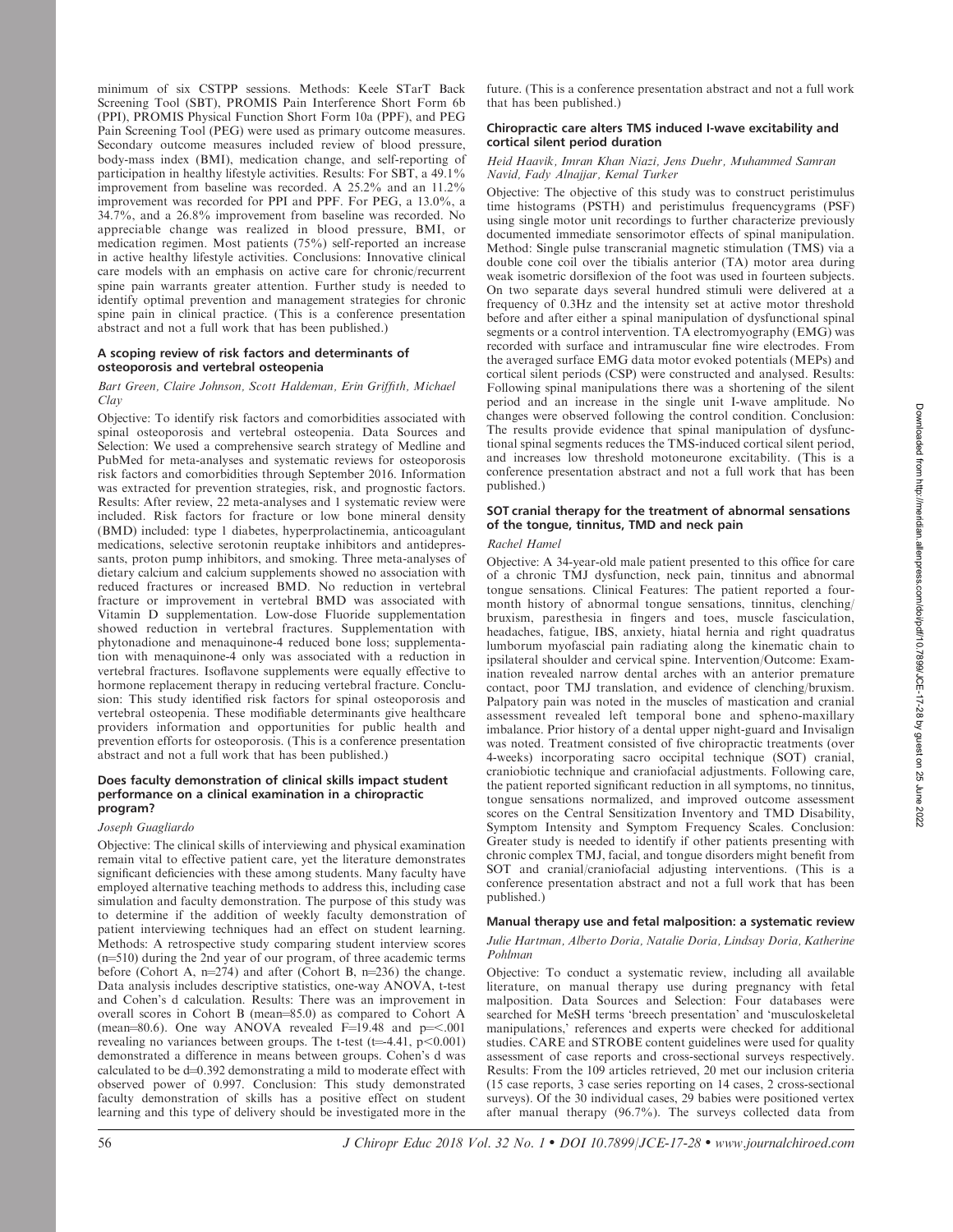practicing doctors that identified 175 cases with 142 turning vertex after manual therapy (81.1%). Quality assessment found only 2 met all CARE criteria. Critical missing details identified for case reports on this topic were: pregnancy-specific patient information, adverse events, and delivery outcomes. Conclusion: While available evidence demonstrates the potential for favorable outcomes for resolution of fetal malposition with manual therapy, the majority of studies were anecdotal evidence of average to low quality. We recommend more rigorous study designs and future case reports use reporting guidelines and include items identified in this study. (This is a conference presentation abstract and not a full work that has been published.)

### Training chiropractic students in weight management using standardized patients

### Cheryl Hawk, Michael Ramcharan, Carla Kruger

Objective. To describe and assess a standardized patient-based activity introducing chiropractic students to counseling on weight management. Methods. This descriptive study used mixed methods, both quantitative and qualitative. Classroom instruction was provided on application of health behavior theory to weight management counseling, emphasizing the ''5 A's'' and the transtheoretical model. The standardized patient encounters were assessed in two ways: 1) Standardized patients answered a questionnaire about the students' performance. 2) Students answered a questionnaire about the utility of the intervention. Numerical data were extracted from the audiovisual management platform into an SPSS (version 24) database. Descriptive statistics were computed for each question. Comments were analyzed using content analysis.

Results. There were a total of 102 students. Evaluation of their was uniformly high, with over 90% "yes" responses to all but two questions. The key issue identified in the comments by standardized patients was that students tended not to connect weight management with their chief complaint (low back pain). Nearly all students (97%) thought the activity would be useful to their future practice. Conclusion. This experiential activity appears to be useful to students' future practice and to enhance their patient communication skills related to weight management. (This is a conference presentation abstract and not a full work that has been published.)

### Students' perceptions of paper testing vs. computer testing and real test results between two methods

# Shawn He

Objective: Students use variable resources to learn anatomy. The outcomes are usually measured by test results. However, it is unknown whether the testing format would affect the outcomes. The aims of this study were to get students' perception on testing formats and to analyze its impact on real test results. Methods: A purposive sample of 128 students participated in a survey about their preference of test format with three rationales, who were also randomly selected to take 4 tests using either paper or computer methods. The data were statistically analyzed. Results: Most students (97%) preferred paper method. The top three reasons were easy reviewing, less anxiety and physical marking. The top 3 reasons in favor of computer testing were quick to know results, environment friendly and no difference. However, when comparing test results between students using either method, there was no statistical difference. Conclusions: Although most students were in favor of paper method, there was no statistical difference in test results between two methods, suggesting that testing methods had less impact on test results as perceived. Faculty should help students to overcome their perception and get skills on computer testing before taking Board Exams. (This is a conference presentation abstract and not a full work that has been published.)

### MRI Utilization Pathway: an opportunity for spine care practitioners

#### Nathan Hinkeldey, Michael Kramer, Kevin Percuoco

Objective: Early imaging (MRI) has been assessed as one of the contributing factors to the exponential increase in the cost of healthcare. Guidelines for use are present, but fail to be fully implemented. Our purpose is to report a case of system implementation of the ACR guidelines with radiologist review, and immediate system access to physical therapy and chiropractic evaluation and management. Clinical Features: A VA medical center organized a work group to analyze MR imaging practices vs. guideline recommendations. Intervention and Outcomes: A template was created that included the American College of Radiology Guidelines, and a radiologist was dedicated to review all MRI incoming consultations. A mandatory course of six weeks of chiropractic care or physical therapy services for non-compressive or pathologic symptoms was implemented. MRI utilization decreased by 500 (26%) studies over one year. Patient access decreased from 23 days to 2 days. Indirect effects included a 21% decrease in neurosurgical consultations and 49% decrease in interventional pain management consultations. Active sedation could now be offered one site. Conclusion: Guideline implementation with access to radiologist review and conservative therapy evaluation and treatment decreased MRI utilization and contributed to decreasing consultations to other specialties. (This is a conference presentation abstract and not a full work that has been published.)

### Longitudinal tracking of program goals for improved curriculum alignment

### Dennis Homack

Objective: To improve communication between classroom and clinic faculty regarding the use of data for curriculum alignment. Create an examination using multiple content experts and peer reviewed by faculty. Administer examination prior to students entering clinical service. Tag curriculum objectives within an electronic assessment platform. Use longitudinal analysis to strengthen programmatic goals. Methods: We developed a hybrid multi-station OSCE and written examination with various station revolving around a single patient case study. Tagging questions and performance criterion allowed tracking of course goals, CCE meta-competencies, national board subjects and other institutional goals. Reports and statistical analysis were generated within the electronic assessment platform and Excel. Faculty throughout the program used feedback to improve curriculum alignment. Milestone performance was compared between iterations to evaluate point by point changes of performance markers. External measures included comparison of administration cohorts to board scores. Results: Seven administrations of the Milestone exam have been administered to date  $(N=420)$ . Performance on milestone and board scores have trended higher since the first administration. Conclusion: The ability to tag past administrations allowed us to analyze all previous exams as new criterion emerge, including metacompetency revisions. Longitudinal tracking has been effective in reaching programmatic goals. (This is a conference presentation abstract and not a full work that has been published.)

### A feasibility study of teaching reproducible force-time profiles of the toggle-recoil and Blair upper cervical spinal manipulative procedures (adjustments)

#### Todd Hubbard, Emily Speer, Loni Olstad

There has been research on how visual force-time profiles affect clinicians' proficiency to deliver adjustments in distraction technique. However, there has not been research conducted on visual force-time feedback in toggle-recoil or Blair Upper Cervical techniques. OBJECTIVE: The purpose of this study is to measure the effect of personal visual data feedback on students learning to perform reproducible standardized toggle-recoil and Blair Upper Cervical adjustments. This study evaluates the possibility of creating a reproducible standardized teaching method of toggle-recoil and Blair Upper Cervical techniques through offering students personal visual force-time profiles. METHODS: 10 student participants in their third year of chiropractic school were asked to complete a total of 28 thrusts (4 baseline thrusts pre-visual feedback, 24 test thrusts after feedback). These 28 thrusts were recorded as force-time profiles. The participants were instructed to compare their personal force-time profiles to an instructor's force-time profiles. Participants were then instructed how to alter their thrusts so that three consecutive reproducible thrusts could be achieved. RESULTS AND CONCLU-SION: The researchers hypothesize it will take participants six or less repeated thrusts to achieve three consecutive reproducible thrusts with force-time profile feedback. (This is a conference presentation abstract and not a full work that has been published.)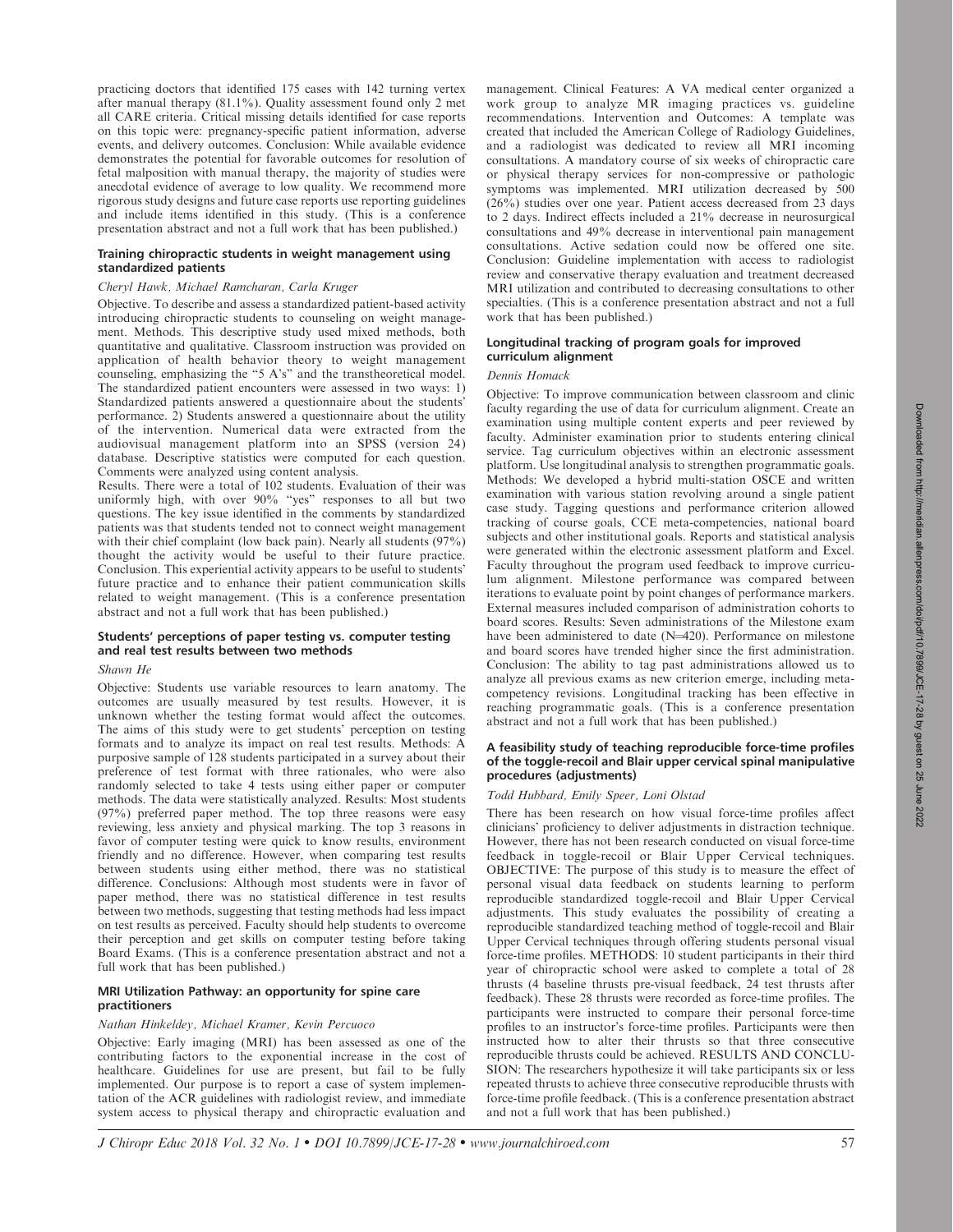# A Delphi consensus process to identify public health priority issues for chiropractic

workers/military/athletes, adults, special populations, and seniors.

### Claire Johnson, Bart Green, John Hyland, Mitchell Haas, Lori Byrd, Michael Haneline, Jason Napuli, Michael Clay, Kim Khauv, Dana Madigan

Objective: The purpose of this study was to develop consensus regarding public health related issues relevant to the chiropractic profession. Methods: Twenty-two APHA Chiropractic Health Care section (CHC) members volunteered to participate in this IRB exempted study. The first open-ended questionnaire identified public health issues. In the following surveys, participants rated items that the chiropractic profession could most likely influence and identified stakeholders. Results: The open-ended comments were organized into 25 general, 9 population specific, and 7 neuromusculoskeletal issues. The ranked ''general'' issues were: obesity, nutrition/healthy diet, health screening/primary prevention, physical activity, environmental health, injury/violence prevention, sleep health, heart disease/stroke prevention, occupational safety, tobacco/smoking. The ''neuromusculoskeletal'' issues were: arthritis, back pain, extremity pain, injury prevention, neck pain, neurological health/stroke prevention, and osteoporosis. The "population specific" issues were: age-related complaints, minority populations health issues, infant/child/adolescent health, physical activity, children, reduce elder injuries, sports injury prevention, women during pregnancy. Stakeholders identified included: public/ patients, APHA groups/members/leaders, national health organizations, state/local health organizations, educational institutions, faculty, students, health care industry, health care providers, and policy makers. Conclusion: The CHC developed consensus regarding opportunities to positively influence public health issues and collaborate with relevant stakeholders. (This is a conference presentation abstract and not a full work that has been published.)

# Academic experiences of students with visual impairment in a chiropractic program: A qualitative study

# Aditi Joshi, Suzanne Ray

Objective: The purpose of this study is to document the academic experiences of students with visual impairment in a Doctor of Chiropractic program. Methods: Upon approval from the Institutional Review Board, the study recruited ten participants: a) Students who are 'legally blind' (n=3). b) Student note-takers (n=2). c) Faculty members who taught students with visual impairment  $(n=3)$ . d) Staff from the Disability Services Office  $(n=2)$ . The students were recruited through the Disability Services Office. The participants were audiotaped during approximately one-hour interviews conducted in a semi-structured manner within a private setting (a quiet office) on the campus during office hours. The data were analyzed qualitatively using a deductive method for codes and an inductive method for themes. Results: The study identified facilitators and barriers to the education of students with visual impairments. Notable facilitators were planning for accessible educational materials, accessibility of workable space, and support systems, such as note-takers and close interaction with faculty. Notable barriers were VI student attitudes toward their education, lack of personnel training, and lack of disability awareness in the campus community. Conclusion: Meticulous planning of resources and communication are key to enriching academic experiences of students with visual impairment. (This is a conference presentation abstract and not a full work that has been published.)

# Obesity bias among pre-clinical and clinical chiropractic students and faculty at an integrative health care institution: a cross-sectional study

# Gena Kadar, H. Garrett Thompson

Objective: Assess the prevalence of obesity bias among pre-clinical and clinical chiropractic students and faculty at an academic

### Spinal manipulation alters conduction velocity and force within the Tibialis Anterior Muscle

# Taha Al Muhammadee Janjua, Imran Khan Niazi, Kelly Holt, Syed Omer Gilani, Muhammad Nabeel Anwar, Ernrest Kamavuako, Heidi Haavik

Objectives: The objective of this study was to investigate the effects of chiropractic care on tibialis anterior (TA) muscle strength and to investigate muscle fiber conduction velocity (MFCV) during dorsiflexion. Methods: Twelve volunteers attended two experimental sessions, spinal manipulation (SM) and control in random order. Force produced during maximum voluntary contraction was recorded preand post-intervention. Conduction velocity was recorded while the subject dorsiflexed at 10% of maximum force. This task was further divided into sustained and dynamic contraction exercises. High Density Surface Electromyography was used to calculate the conduction velocity. Results: Force profile tests showed an increase in the force produced by the TA muscle during MVC in the SM group by 10.46  $\pm$ 7.8% while the control group decreased by 6.24  $\pm$  7.33% (p $<0.05$ ). Conduction velocity in the SM group increased by  $22.11 \pm 11.69\%$ while no differences were seen following the control intervention (p<0.05). During dynamic contraction, MFCV increased by 4.52  $\pm$ 4.58% in the intervention group while the control decreased by 2.19  $\pm$ 2.94% ( $p$ <0.05). Conclusion: A single session of spinal manipulation alters neurological processing in the TA muscle, particularly increasing the force output and the conduction velocity. (This is a conference presentation abstract and not a full work that has been published.)

# Relationship evolution between chiropractic and the American Public Health Association: An analysis of 90 years of APHA literature

# Claire Johnson, Bart Green

Objective: Publications can demonstrate how perceptions change over time. The purpose of this study was to analyze the representation of the chiropractic profession in the American Public Health Profession (APHA) literature and how this depiction changed over time. Methods: A literature search was performed in PubMed and PubMedCentral of the APHA publications, American Journal of Public Health Nations Health (AJPHNH) (1928 - 1970) and American Journal of Public Health (AJPH)  $(1971 - 2/2017)$ . The keyword chiropractic was searched and all types of publications were obtained. Information was extracted from the articles and themes organized across time. Results: There were 19 articles in AJPHNH and 18 in AJPH. Initially, chiropractic was described as a ''cult'' and enemy to public health. In the 1960s, the American Medical Association campaigned to contain and eliminate the chiropractic profession and an APHA policy banned chiropractors from membership. After the initiation of the Wilk vs AMA trial, publications became more objective. In the 1980s, the APHA reinstituted chiropractic membership. Publications became more scientific, were done by chiropractors, and focused on public health issues. Conclusion: APHA publications reveal how the relationship between the APHA and the chiropractic profession has evolved over time. (This is a conference presentation abstract and not a full work that has been published.)

# Development of a public health model and educational tool for chiropractic

## Claire Johnson, Bart Green, Lori Byrd, Michael Clay, Kim Khauv, Dana Madigan, Mitchell Haas, John Hyland, Michael Haneline, Jason Napuli

Objective: The traditional and outdated model of public health that focuses on ''worms and germs, sewage and sludge'' is not readily translatable to the practice of chiropractic. The purpose of this study was to develop a model that would help to communicate public health concepts and how chiropractic may participate in public health related activities. Methods: A 2-stage Delphi process resulted in ranked public health topics that 22 panel members had identified as important and that the chiropractic profession could positively influence. The University IRB deemed this study exempt. Consensus topics were developed into a diagram. Following rounds of review and revision, the model was approved by the Chiropractic Health Care section of the American Public Health Association. Results: The model includes 3 interactive tiers: people/population, action, and public health priorities. The people/populations include youth,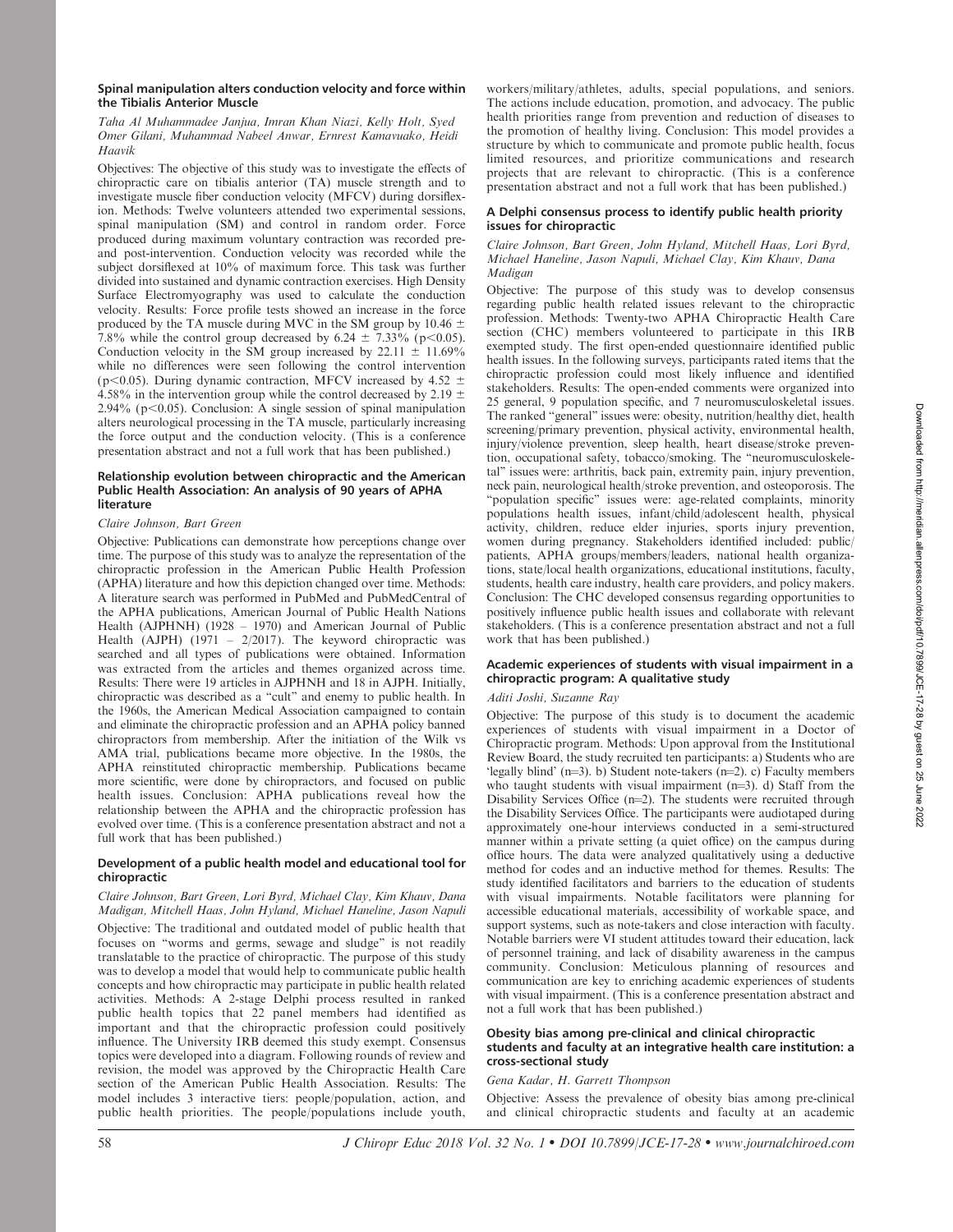institution. Methods: A cross-sectional quantitative, single-method survey with group comparison using combined self-completed, validated survey instruments: the Beliefs about Obese Persons scale (BAOP) and the Attitudes toward Obese Persons scale (ATOP). The 28-question survey was administered via email to 450 students and 46 faculty members. Statistical significance determined by two tailed ttests assuming equal variance. Results: 143 DC students, pre-clinical  $(n=65)$  and clinical  $(n=78)$ , and 30 DC faculty, pre-clinical  $(n=15)$ , clinical  $(n=15)$  completed the survey. Both students and faculty harbor anti-obesity attitudes and anti-obesity beliefs. Comparing student and faculty groups revealed that students demonstrated slightly more positive attitudes towards obese persons then preclinical faculty. Although pre-clinical faculty did not demonstrate more biased attitudes than pre-clinical students ( $p=0.057$ ), they were more biased than clinical students ( $p=0.026$ ). On the BAOP, preclinical faculty scored significantly higher than both pre-clinical students and clinical students  $(p=0.013$  and 0.017, respectively). Conclusion: Obesity bias is common among students and faculty at an academic institution. Embedding related competencies into the DC curriculum can support intentional development and assessment of these attitudes in future practitioners. (This is a conference presentation abstract and not a full work that has been published.)

# Brain correlates of cLBP treatment with manipulation versus mobilization

### Norman Kettner, Dan-Mikael Ellingsen, Ekaterina Protsenko, Ishtiaq Mawia, Matthew Kowalski, David Swensen, Deanna O'Dwyer-Swenson, Vitaly Napadow, Marco Loggia

Objective: Spinal mobilization (mob) and manipulation (manip) may be mediated by different CNS mechanisms. Methods: Arterial spin labeling (ASL) of non-specific cLBP ( $N=14$ , 8 female) was obtained immediately pre- and post- mob and manip, on separate days. Fourteen matched healthy controls were scanned pre-and post-manip. Results: ASL data were collected on a 3T Siemens Skyra MRI scanner with 32 channel head coil to obtain regional cerebral blood flow (rCBF) maps. Both mob ( $p<0.01$ ) and manip ( $p<0.001$ ) reduced cLBP, and were not statistically different  $(p=0.12)$ . In patients and controls, manip induced significant ( $p<0.05$  corrected) rCBF reductions in S1 and M1 cortices, increases in thalamus, basal ganglia, hypothalamus and anterior cingulate cortex. In patients only, manip also increased rCBF in dmPFC. Mob demonstrated a different pattern of brain changes, mostly increased rCBF in frontopolar regions. Comparison of rCBF changes after manip and mob at a more lenient threshold  $(p<0.01$ , uncorrected) suggests manip induced larger increases in thalamic, hypothalamic and pallidum compared to mob. Conclusion: Our data suggests that manip and mob exert beneficial effects on cLBP by modulating functional activity in different brain regions, suggesting different mechanisms of action. (This is a conference presentation abstract and not a full work that has been published.)

# Doctor-patient boundary crossing

# Stu Kinsinger

Objective: This paper summarizes a review of the literature in the domain of professional boundaries within the clinical milieu with specific attention to the more recent scholarship on how and why the health care professional may choose to cross the well-understood doctor-patient boundary. Discussion includes basic ethical concepts including the social contract between society and the professions, boundary setting and maintenance and examines the growing evidence that good patient care may be enhanced by judicious crossing by the practitioner. Data sources and Selection: A literature search gathered published articles seeking ''boundary crossing'' in addition to guidelines published by health care professions. These were analyzed as to the definitions of: boundary, crossing, violation, and issues related to the importance of health care practitioners' ability to manage boundaries in clinical practice. Results and Conclusion: While the total number of citations and publications is limited, there is growing evidence that contrasts with previous professional guidelines for health care professionals generally prohibiting crossing. Numerous examples of the efficacy of selective boundary crossings with patients are offered as in humanizing the patient's clinical encounter and facilitating outcomes. A model for selective boundary crossing is proposed. (This is a conference presentation abstract and not a full work that has been published.)

### Development of a clinical skills remediation program for chiropractic students at a university

# Suzanne Lady, Leslie Takaki

Objective: An important goal of chiropractic education is to ensure that all graduates reach an acceptable level of clinical competency and be equipped to offer traceable remediation when skills fall below certain benchmarks. Methods: Working with key individuals in the faculty, administration, and assessment, a process of remediation was created and a document was produced that can be used by faculty and assessment staff to focus on students' lack of knowledge, technique or documentation in specific clinical skill areas (history taking, physical examination, treatment and management, adjusting technique, diagnosis and clinical thinking and special studies). The primary goal is to create an individualized remediation plan that suite the specific needs of the student. Results: Doctor of Chiropractic Program utilization of remediation center continues to increase (FY15, 16 & 17 referrals to center were 60, 125 and 126 respectively). Success rates after re-testing deficiencies continue to be high (FY15, 16  $& 17$  were 98.3%, 95.2% and 95.8% respectively). Conclusion: It is the hope of these authors that by sharing this process and document it can serve as an example for other programs and begin to create a culture of sharing remediation ideas in chiropractic education. (This is a conference presentation abstract and not a full work that has been published.)

#### Chiropractic care of a pediatric patient with twin to twin transfusion syndrome

#### Jenny Lane, Allison Union, John Edwards

Objective: To describe the care of an infant patient with twin to twin transfusion syndrome.

Clinical Features: A 3.5-month old infant girl presented with her mother with a medical diagnosis of Twin to Twin Transfusion Syndrome. Her chief complaints were hypotonia of the head and trunk, suspected food sensitivities, the inability to latch and breastfeed, difficulties bottle-feeding, and infrequent bowel movements. Intervention and Outcome: The patient received care utilizing a combination of Sacro Occipital Technique, Logan Basic Technique, and Thompson. Notable improvements were observed within the first visits and within one month of chiropractic care, the patient was able to meet developmental milestones such as rolling over, a milestone her patients were told it would take years to meet. Conclusion: This case study suggests that individuals diagnosed with Twin to Twin Transfusion Syndrome may benefit from chiropractic care. (This is a conference presentation abstract and not a full work that has been published.)

### Effect of an 8-week physical exercise program on spinal manipulation biomechanical parameters in a group of first year chiropractic students

### Arnaud Lardon, Megane Pasquier, Delgis Garcia, Yannick Audo, Florian Barbier-Cazorla, Martin Descarreaux

Objective: To determine the effect of a physical exercise program on spinal manipulation (SM) learning in first year chiropractic students. Methods: One hundred thirteen students were assigned, according to their school, to one of two groups: exercise(EG) for school A or control-no training(CG) for school B. All students participated in two one-hour experimental sessions added to the usual technique curriculum which is identical between these schools. At the beginning and end of each session, SM time-to-peak and preload release were recorded during five trials performed on a force-sensing table. The session consisted of several exercises during which augmented feedback was provided to students to improve their SM skills. The EG performed physical exercises (push-up, core stabilisation, speeder board exercises) three times per week for a 8-week period, between the two sessions. Results: Both groups showed a significant decreased in SM time-to-peak  $(F(3,333)=3.131;p=0.026)$  and preload release following the feedback session  $(F(3,333)=9.525;p<0.001)$ . Between group differences were observed only for preload force release  $(F(3,333)=4.662;p=0.003)$ . Post-hoc analyses showed that students in EG were the only ones showing improvement following the second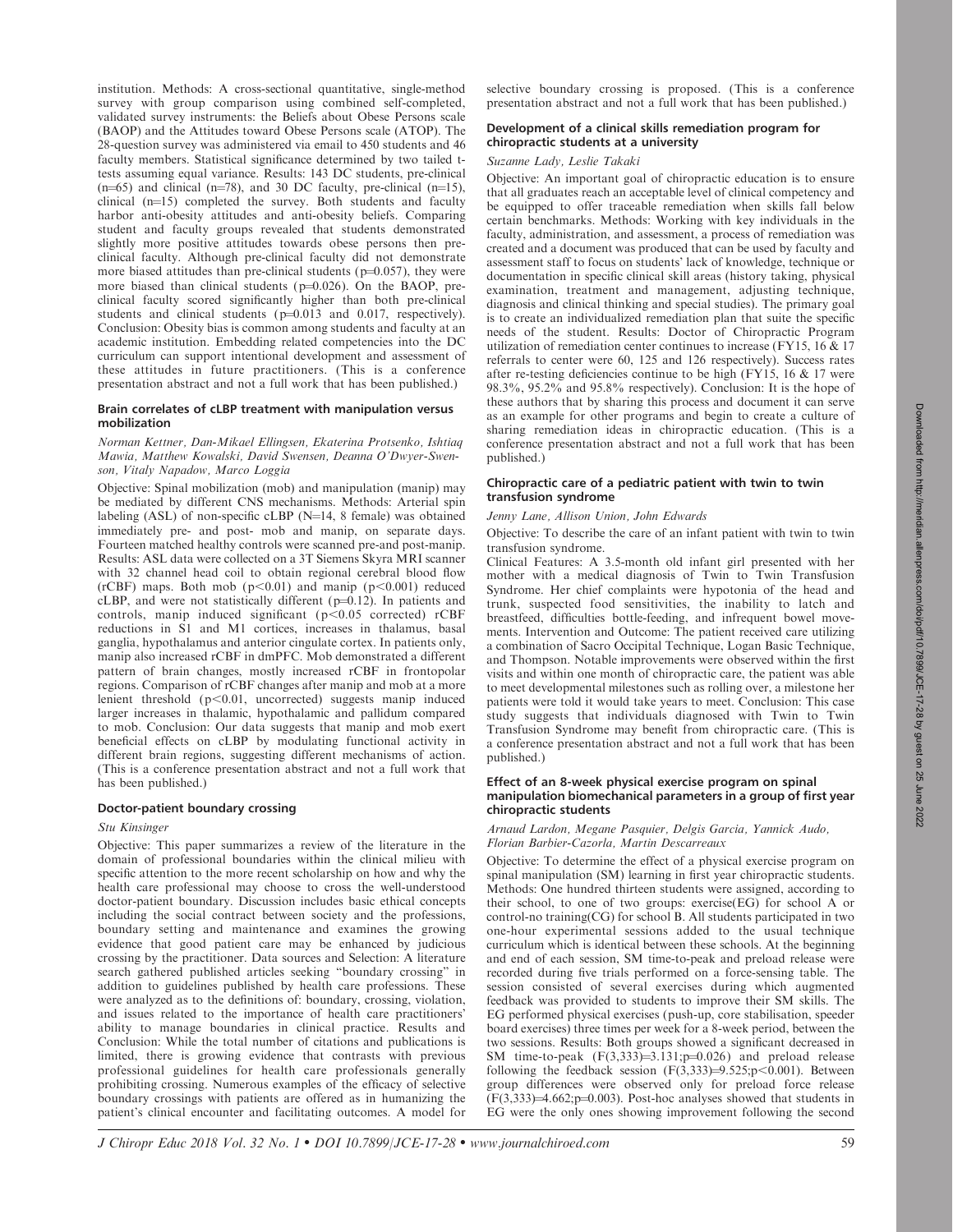feedback session. Conclusion: These results suggest that an exercise program can potentiate feedback training in students learning SM. (This is a conference presentation abstract and not a full work that has been published.)

### The management of back pain with concurrent mental health disorders: A case review

# James Leonard, Nathan Hinkeldey, Trevor McArthur, Jeffrey Kinderdietz

Objectives: Depression, PTSD, and low back pain are common comorbidities within chronic pain populations. We present a case demonstrating the mutual maintenance model where alleviating the patients physical symptoms in conjunction with pain education provided self-awareness of the systemic effects of PTSD and depression and motivation for treatment. Clinical Presentation: A 32-year-old male Veteran presented to the clinic with central low back pain. Clinical testing revealed the back pain was predominantly mechanical; however, an affective component to pain was also identified. He was unaware of how his mental health could contribute to his overall pain. Intervention and Outcomes: Mechanically, the patient experienced complete functional improvement and a decrease on the PROMIS Pain Interference  $6\overrightarrow{B}$  of 8 points (14 to 6). He experienced increased pain that correlated with aggravation of his PTSD and depression rather than correlating with injury or hindrance in ROM. This self-realization led the patient to voluntarily admit himself to an inpatient program for suicidal ideations. Conclusion: Literature has illustrated a strong relationship between depression, PTSD, and low back pain. Therefore, healthcare providers treating low back pain need to be cognizant of mental health diagnoses that impact pain presentations when making treatment recommendations. (This is a conference presentation abstract and not a full work that has been published.)

## Receipt of an opioid prescription among Veterans of recent wars using chiropractic care

# Anthony Lisi, Lori Bastian, Kelsey Corcoran, Eric DeRycke, Christine Goertz, Cynthia Brandt

Objective: This study aims to examine patient factors associated with opioid use among Veterans of Operations Enduring Freedom/Iraqi Freedom/New Dawn (OEF/OIF/OND) who receive chiropractic care. Methods: Cross-sectional analysis of a cohort study of OEF/OIF/ OND Veterans who had at least one visit to a Veterans Health Administration chiropractic clinic between 2001-2014. Pain intensity  $(+/-90$  days of the most recent chiropractic visit), based on the 0-10 numeric rating scale, was categorized as no pain/mild (0-3) and moderate/severe (4–10). Opioid receipt was defined as at least one prescription fill  $+/-90$  days of the most recent chiropractic visit. Results: We identified 14,025 OEF/OIF/OND Veterans with a chiropractic care visit: mean age was 38 years; 15.8% were women; 56% reported moderate/severe pain intensity; and 31.6% received one or more opioid prescription. In bivariate analyses, the following factors were associated with receipt of an opioid prescription: depression, PTSD, alcohol use, drug use, BMI, smoking status, and pain intensity ( $P < 0.001$ ). Conclsuion: Opioid use among Veterans receiving chiropractic care was common, and was associated with several clinical factors. This highlights the need to assess characteristics and treatment outcomes of Veterans receiving opioids before and/or after initiating chiropractic care. (This is a conference presentation abstract and not a full work that has been published.)

# The effects of whole body rotation on brain function as measured by quantitative electroencephalography

# Michael Longyear, Mitchell Ferguson, Dan Tuttle, Emily Drake, Stephanie Sullivan

Objective: The effects of whole body rotation on central nervous system (CNS) activity are largely unknown. Using quantitative electroencephalography (EEG), this study examined brain activity following application of whole body rotation with laser targeting. Methods: Five individuals with no history of vertigo underwent balance assessment, choice reaction time (RT) and resting-state EEG pre/post whole body rotation. To assess tolerance, participants underwent 3 sessions (2 rotations,8 RPM): pitch, yaw, pitch and yaw. Pulse oximetry and verbal assessment of patient tolerance was completed after each session. Following tolerance tasks, participants underwent whole body rotation in varying pitch and yaw directions (30s;8 RPM) while performing a laser targeting task. Results: All participants successfully completed tolerance assessments. RT improved in 3 of 4 participants (Avg. 20ms) with RT accuracy and balance demonstrating mixed results. For EEG, the most significant changes were pre/post increases in alpha 1 (8-10 hz) across the frontal lobes and the central strip  $(Fp1, F3, F4, F8, Fz, C4; p < 0.01)$  $(Fp2, F7, C3; p \le 0.03)$  Additional significant changes were noted in similar regions for beta and gamma ( $p < 0.03$ ). Conclusion: Alterations in brain activity, like those observed in this study, may help in understanding the therapeutic effects of whole body rotation. (This is a conference presentation abstract and not a full work that has been published.)

# Occupational health history taking of chiropractic interns

### Dana Madigan, Erin Quinian-Ruof, Jerrilyn Cambron, Linda Forst, Joseph Zanoni, Lee Friedman

Objective: This pilot study assessed the occupational history taking attitudes and behaviors of chiropractic interns for one year. Methods: Chiropractic interns at one clinic location participated by completing questionnaires regarding their attitudes and perceptions regarding occupational health history taking. Each intern enrolled in the study for two or more trimesters received an hour-long training session on occupational history taking. The supervising clinician independently evaluated charting behaviors of interns throughout the study. Results: Twenty interns participated in the study for 4 to 12 months and charting behaviors for 202 new patient or re-examination visits were assessed. A detailed occupational history was documented in only 11% despite the chief complaint being related to their occupation in 39% of visits. After training, documentation relating occupation and chief complaint increased from 20% of visits to 57%. When interns assessed their own recordkeeping practices, interns indicated their occupational history taking and documentation behaviors can vary. Conclusion: Detailed occupational information was not usually included in the chiropractic intern's documentation. Additional training on occupational history taking did not substantially change those charting behaviors, but did increase the interns relating the chief complaint to the patient's work. (This is a conference presentation abstract and not a full work that has been published.)

### Impact of extremity manipulation on postural sway characteristics: a preliminary, randomized cross-over study

### Christopher Malaya, Cody Powell, Joshua Haworth, Dean Smith, Katherine Pohlman

Objective: To evaluate postural sway characteristics after manipulation of the upper versus lower extremities using a randomized, crossover experimental design over two treatment days. Methods: As representation of the sensorimotor foci of postural control, anteroposterior (AP) and mediolateral (ML) rotations of the surface (floor or rocker-board) were measured using an inertial measurement unit (IMU) during 30 second trials, both pre and post manipulations. A two-way ANOVA (Manipulation-by-Surface) compared sample entropy (SampEn, in bits of information) during the middle 20 seconds of each trial. SampEn measures irregularity of the signal; increasing values indicate less organized behavior and decreasing values indicate more organized behavior. Results: From 18 students' data, manipulation did not cause a statistically significant change in SampEn in the floor surface condition, nor AP rocker condition. In the ML rocker condition, manipulation elicited a SampEn pre-post-difference ( $p=0.002$ ), which differed according to site of manipulation ( $p=0.025$ ): upper extremity manipulation increased by 0.082 bits; lower extremity manipulation reduced by 0.061 bits. Conclusion: The results indicate that extremity manipulation impacts the structure of sway behavior. Specifically, lower extremity manipulation improved the organization of sway behavior when needed most; on an unstable surface. (This is a conference presentation abstract and not a full work that has been published.)

### Development of a multidisciplinary environments elective course

## Barbara Mansholt, Nathan Hinkeldey, H. Michael Olson, Michael Tunning

Objective: Patient preference, evidence, and value-based healthcare models are driving healthcare collaboration and integration. As a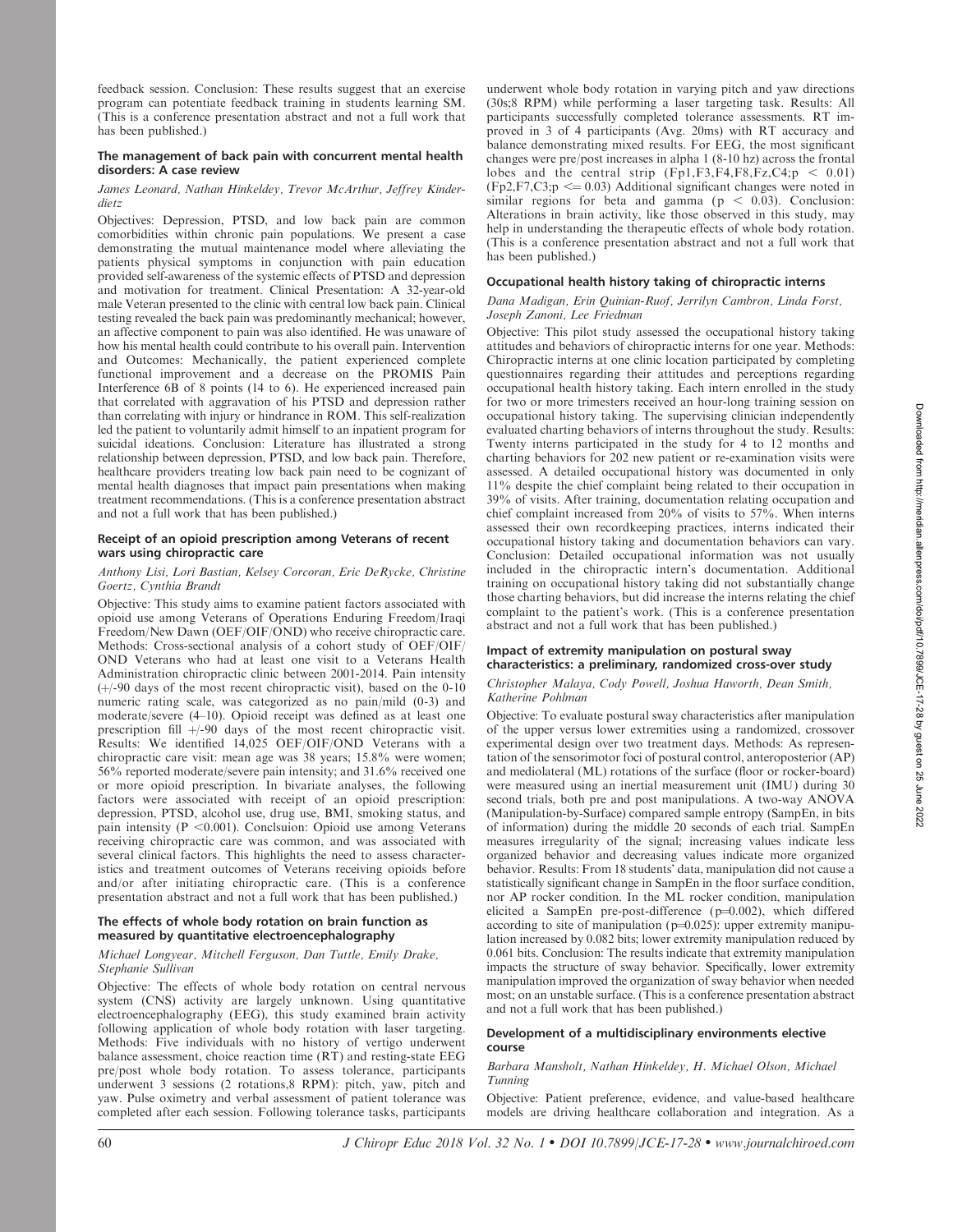result, opportunities to work within interprofessional healthcare environments are expanding. Practicing within these environments requires additional perspective, attitude, and communication skills. We postulated that students would benefit from and participate in a course focused solely on enhancing their preparation for various multidisciplinary settings. Methods: Three doctors of chiropractic practicing in integrated settings developed a hybrid elective offered to mid and late program students, divided into one 12-hour online component and 2 live 12-hour weekends. Content focused on leadership and development of the interdisciplinary healthcare team, case study discussion, and comanagement of common patient presentations, emphasizing collaboration, communication, and exploration of evidence supporting various interventions. Results: We designed a comprehensive course and syllabus with outcomes, evaluation methods, and required course references, including pre- and post-questionnaires regarding student perceptions. Conclusion: We created and piloted the course with the first class of students, collecting subjective and objective feedback for further refinement during the next term offering. Chiropractic colleges may consider further expanding interprofessional education into core curricula and/or offer advanced electives for those interested in pursuing such environments. (This is a conference presentation abstract and not a full work that has been published.)

### Feasibility and efficacy of a prehabilitation program on the postoperative recovery of patients following surgery for spinal stenosis: a randomized controlled pilot trial

### Andree-Anne Marchand, Julie O'Shaughnessy, Claude-Edouard Chatillon, Vincent Cantin, Martin Descarreaux

Objective: To assess the feasibility and primary efficacy of a preoperative intervention program on the improvement of clinical parameters and physical capacity in patients awaiting surgery for lumbar spinal stenosis. Methods: Forty patients were allocated to either a 6-week supervised preoperative rehabilitation program or a control group. The intervention consisted of three 30-minute sessions per week, aiming to improve strength, muscular endurance, and spinal stabilization with intensity and complexity of exercises being increased gradually. Feasibility and efficacy outcomes were considered. Data were collected at baseline, 6 weeks later and again 6 weeks after surgery. Results: Eighteen participants (90%) completed the full 6 week exercise program and 36 and 34 were evaluated at the preoperative and postoperative assessment respectively. Sixty-one percent of participants reported improved global status following the intervention compared to 20% in the control group. Significant improvements were found in favour of the experimental group at the preoperative assessment for leg pain intensity, lumbar extensor muscle endurance and walking capacities. No adverse events were encountered. Conclusion: Prehabilitation is feasible and can be used to safely improve both clinical status and physical capacities. The significant improvements seen preoperatively did not translate into short-term improved postoperative recovery. (This is a conference presentation abstract and not a full work that has been published.)

### Faculty and student attitudes towards key elements of excellence in teaching

### J. Dale Marrant, Mark Pfefer, Rachel Gilmore

Introduction: Proposed elements related to excellence in teaching include student engagement, instructor knowledge, instructor feedback skills, classroom management, instructor assessment skills, teaching strategies, course design, and use of technology. The aim of this IRB approved study was to compare student and faculty attitudes toward identified elements of excellence in teaching. Methods: A sample of faculty and student volunteers from a single chiropractic college participated in focus groups to assess and discuss attitudes toward identified elements of excellence in teaching. Faculty and student focus groups rated the importance of each individually identified element and ranked elements in order of importance. Results: Highest mean ranked scores for faculty  $(n=9)$  included classroom management, instructor assessment skills, and use of technology, whereas highest student  $(n=9)$  rankings included feedback skills, instructor assessment skills, and use of technology. Conclusion: There was consensus that all eight elements are important but differences existed between faculty and students in ranking of the elements. Focus group discussions revealed that faculty, especially clinical faculty are open to professional development sessions aimed at improvement of teaching strategies and use of technology. Clinical faculty may have unique professional development needs due lack of traditional teaching experience. (This is a conference presentation abstract and not a full work that has been published.)

#### Treatment of degenerative disc disease with a novel molecular therapy: long-term evidence in a pre-clinical animal model of disc disease

### Ajay Matta, Muhammed Zia Karim, Hoda Gerami, Xiaomei Wang, Mark Erwin

Objective: Here we demonstrate that a single injection of a novel molecular formulation based upon the notochordal cell secretome, mediates the progression of degenerative disc disease (DDD) over a long-term period of 16 weeks post-injection. Methods We induced DDD in four contiguous discs/animal in three groups of 12-week old female Wistar rats using a 26-gauge needle under fluoroscopic guidance and then injected the IVD NPs four weeks post injury with the formulation. Controls included phosphate buffering saline (PBS) injections and no treatment groups. We assayed the discs using histological, immunohistochemical and Western blot assays 16 weeks later. Results: Formulation injections resulted in retained disc height, near normal phenotype and morphology in a similar fashion to no treatment controls but PBS injected discs extensively degenerated. Conclusions: A single injection of a novel, injectable formulation into the injured rat-tail IVD NP prevents degeneration of the IVD NP in needle punctured injured IVDs at least 16 weeks post injection with preservation of disc height, cellularity, and extracellular matrix expression and near normal morphology and cellular phenotype. These observations pave the way for the implementation of a minimally invasive molecular therapy for the treatment of advanced degenerative disc disease. (This is a conference presentation abstract and not a full work that has been published.)

### Classification of lumbar radiculopathy: a case for collaborative care

#### Trevor McArthur, Nathan Hinkeldey, Tamara Ransdell, Clay Ransdell, Courtney Goodchild

Objective: To report the use of collaborative care in the treatment of a patient with acute low back pain without a directional preference. Following an epidural steroid injection (ESI), a directional preference was found with an end-range loading exam and symptom resolution followed. Clinical Features: A 28-year old Veteran reported to a hospital-based chiropractic clinic with radiating acute low back pain of 3 weeks. Upon examination, the patient did not demonstrate a directional preference. Signs of nerve compression were lacking, however, he had a positive SLR at 45 degrees and positive femoral nerve tension test. Intervention and Outcome: Following 4 visits in 2 weeks, there was no change in his condition. He was sent for an immediate epidural steroid injection (ESI) and received it a day later. Following the ESI, the patient noted great relief and a directional preference was found on the exam. With repeated end-range extensions, his pain was abolished. Conclusion: This report demonstrates the potential role of collaborative care when a patient with no directional preference presents with acute lumbar radiculopathy without directional preference. (This is a conference presentation abstract and not a full work that has been published.)

#### The measurable effects of an atlas adjustment on quantitative posturography

#### Jeremy Miller, Robert Rectenwald, Ronald Hosek

Objective: To determine changes in postural balance following Advanced Atlas Orthogonal (AAO) chiropractic adjustments, as a pilot study. Methods: Ten patients seeking treatment at a chiropractic clinic qualified for the study. Computer Dynamic Posturography (CDP) assessments were done utilizing the Vestibular Technologies (Cheyenne WY) Comprehensive Assessment of Postural Systems (CAPS®) Professional force plate. Data points collected included stability core (SS), length of sway path (SP), sway ellipse area (EA) and sway velocity (SV). Scan  $#1$  was done prior to adjustment  $#1$ , following examination and x-ray. Scan #2 was done 2 days later and scan #3 was done 2 weeks after scan #1. Adjustments were performed when indicated per AAO protocol. Results: Nine participants completed the study; all showed improvement between scan #1 and scan #3 in SS, SP,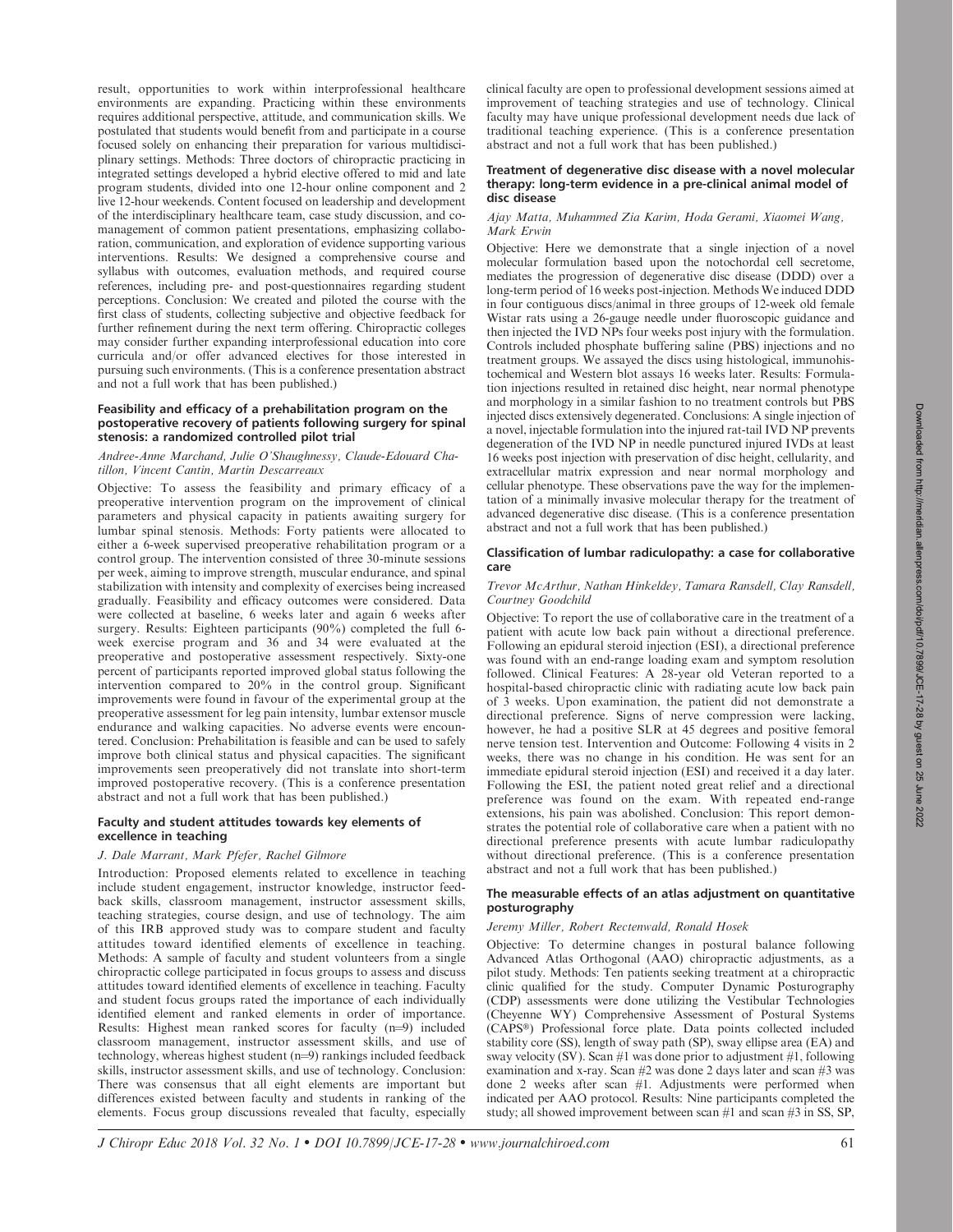and SV. Eight showed improvement in EA. The average stability index score was a  $75.1\%$  for scan #1, 78.0% for scan #2 and 80.6% for scan #3, for a 7% increase amongst all subjects between the 1st and 3rd scans. Conclusion: AAO adjustments resulted in measured CDP balance improvement. A larger study, utilizing this method, with an added control group is warranted. (This is a conference presentation abstract and not a full work that has been published.)

# Incorporating balancing exercises into side-posture adjusting labs to increase competency

Susan Miller

Objective: Learning new psychomotor skills requires strength, dexterity, and coordination. The purpose of this initiative was to develop and observe balance exercises to improve student competency in side-posture adjusting. Methods: The warm-up exercise had students stand on one straight-leg with arms, torso, and other straight-leg parallel to the ground, then repeat on the opposite leg until mastered sufficiently to walk in this fashion. The exercise mimicking the set-up on the patient asked students to begin in fencer's-stance, then transfer weight to superior leg, drop the opposite anterior-ilium and return to the ground in bowler's-stance. Results: This initiative was developed after students  $(n=126)$  were observed lacking strength, dexterity, and balance without balance exercises. After exercise initiation in a group of students  $(n=168)$ , observation of the students showed marked improvement in all categories, as well as increased flexibility. In addition, the mock patient had fewer complaints of rib pain. Conclusion: Inclusion of balance-exercises may increase best practices when learning the complex psychomotor skill of the side-posture chiropractic set-up. Future studies should include quantitative and qualitative measurements to document if the observed effects are meaningful. (This is a conference presentation abstract and not a full work that has been published.)

# Assessing perceived confidence in communication skills in second-year chiropractic students

### Lia Nightingale

Objective: Communication skills of a doctor are at the heart of the doctorpatient interaction and often will dictate patient satisfaction. The goal of this project is to assess students' perceived confidence in communication skills in the year prior to beginning clinic. Methods: The IRB-approved survey assessed perceived communication skills at the beginning of the 4th trimester and then end of the 6th trimester. Three cohorts of students were assessed at each time frame. Students also evaluated the courses that aided in development of their communication skills. Students t-test was used to assess change in skill development ( $p<0.05$ ). Results: Overall, 72% of 4th trimester ( $n=237$ ) and 74% of 6th trimester ( $n=200$ ) students completed the surveys. Of the 11 communication skills evaluated, student confidence significantly increased in 5 skills during that year; including identification of a patient's stage of behavior change, demonstration of appropriate non-verbal behavior, and ability to use non-technical language. Courses identified as aiding in skill development include the Neuromuscular courses, Physical Diagnosis II, and Clinical Nutrition. Conclusion: Use of case-based courses significantly increased perceived confidence in student communication skills in the year prior to beginning patient interactions. (This is a conference presentation abstract and not a full work that has been published.)

### Resolution of iatrogenic vocal cord paralysis following shoulder arthroscopy utilizing chiropractic intervention to release a recurrent laryngeal nerve entrapment

### Harold Olson, Dawn Carlson

Objective: To describe the chiropractic management of left sided vocal cord paralysis which developed after shoulder arthroscopy. Clinical Features: A 55 year old female underwent arthroscopic surgery to repair a right torn rotator cuff. General anesthesia and an interscalene block were utilized while the patient was positioned in the beach chair position. Following surgery, she was diagnosed with left sided vocal cord paralysis. Intervention and Outcome:

Chiropractic management including cervical spine manipulation, instrument assisted soft-tissue mobilization, ultrasound, and therapeutic exercise was administered to release a myofascial entrapment of the left recurrent laryngeal nerve. Following the course of care, the patient regained complete vocal cord function. Conclusion: Neurapraxia following shoulder arthroscopy is a documented side effect. Literature describes neurapraxic injuries stemming from general anesthesia and patient positioning. This case demonstrates as case of neurapraxic injury to the Recurrent Laryngeal Nerve that resolved utilizing chiropractic intervention. (This is a conference presentation abstract and not a full work that has been published.)

### Force sensing feedback decreased force variability after a coaching session during simulated, prone, thoracic adjustments on a manikin

### Paul Osterbauer, Steven Lester, David Starmer

Objective. To determine the effect of a 2-hour force feedback training session on a cohort of trimester 2 (novice) students' performance during prone, thoracic spine manipulations. Methods. Pre and post measurements were collected with Force Sensing Table Technology® (FSTT®) while asking students to perform three light, typical and heavy, force manipulations on a Human Analogue Manikin®. Between data collection, a 2 hour educational lab was conducted for the students to take turns practicing selected tasks using the FSTT®. Tasks included emulation of a standardized force time profile of 200N, 400N, and 600N impulse forces. Results. Wide variability in the magnitude of impulse forces existed at preintervention, while, students (n=75) modulated between light (M=348.2N, SD=167.3N), typical ( $M=570.2N$  SD=212.2N), and heavy force (798.9N, SD=283.6) N) manipulations. Following intervention, an observable decrease in variabilty occurred, as students modulated their forces closer toward standardized targets of 200N, 400N, and 600N. On aveage, there were significant differences (p-value 0.01) between baseline and follow up measures. Conclusion. The results suggest that providing, even brief, intervention using force sensing feedback can reduce variability in impulse force modulation for prone, thoracic adjustments and provide value to learners. (This is a conference presentation abstract and not a full work that has been published.)

#### Mechanical properties of a lumbar spine mannequin with simulated intervertebral fixation

### Edward Owens, Ronald Hosek, Brent Russell

Objective: To test the Posterior-to-Anterior stiffness (PAS) of a new lumbar spine training simulator under different conditions of "fixation." Methods: We constructed a lumbar spine physical model using 3-D printed vertebrae and pelvic bones linked together with elastic cords and straps. Each intervertebral joint is crossed by bilateral tensionable strings simulating rotatores brevis muscles to induce relative extension fixation. To simulate soft tissue, we embedded the posterior elements in silicone gel (Shore-A hardness 16). We tested PAS at 3 tension levels using a custom-built device to apply repetitive loads over the L3 spinous process while measuring load and displacement. Stiffness is calculated as the slope of the forcedisplacement curve from 10-60 Newtons. Results: The forcedisplacement relationship is non-linear with significant hysteresis. Stiffness in the zero tension condition ranged from 10-14 N/mm (Avg 12.0). String tension at 3/5 or 5/5 pairs of strings increased stiffness to 18.2 – 18.4 N/mm. Conclusion: Mannequin compliance in its unconstrained state is similar to that measured in humans using similar methods. The tension control system increases stiffness markedly (53%). The completed mannequin with these properties will be suitable for use in manual training of performing chiropractic adjustments or PAS examination. (This is a conference presentation abstract and not a full work that has been published.)

# Tactile perception of stiffness and volitional thrust intensity modulate spinal manipulation dose characteristics

# Steven Passmore, Geoffrey Gelley, Brian MacNeil

Objective: To examine clinicians' ability to modulate spinal manipulation (SM) thrust characteristics (a dose) based on tactile perception of stiffness and volitional intensity. Methods: In a crosssectional, within-participants design, chiropractors  $(N=13)$  delivered SM thrusts of perceived least, appropriate, or highest intensity within their own therapeutic range on low-fidelity thoracic spine models of four different stiffness levels. SM was performed over 144 trials in a randomized order on combinations of thrust intensity and stiffness. Dependent variables included normalized: pre-load force, thrust force, thrust duration, peak acceleration, time-to-peak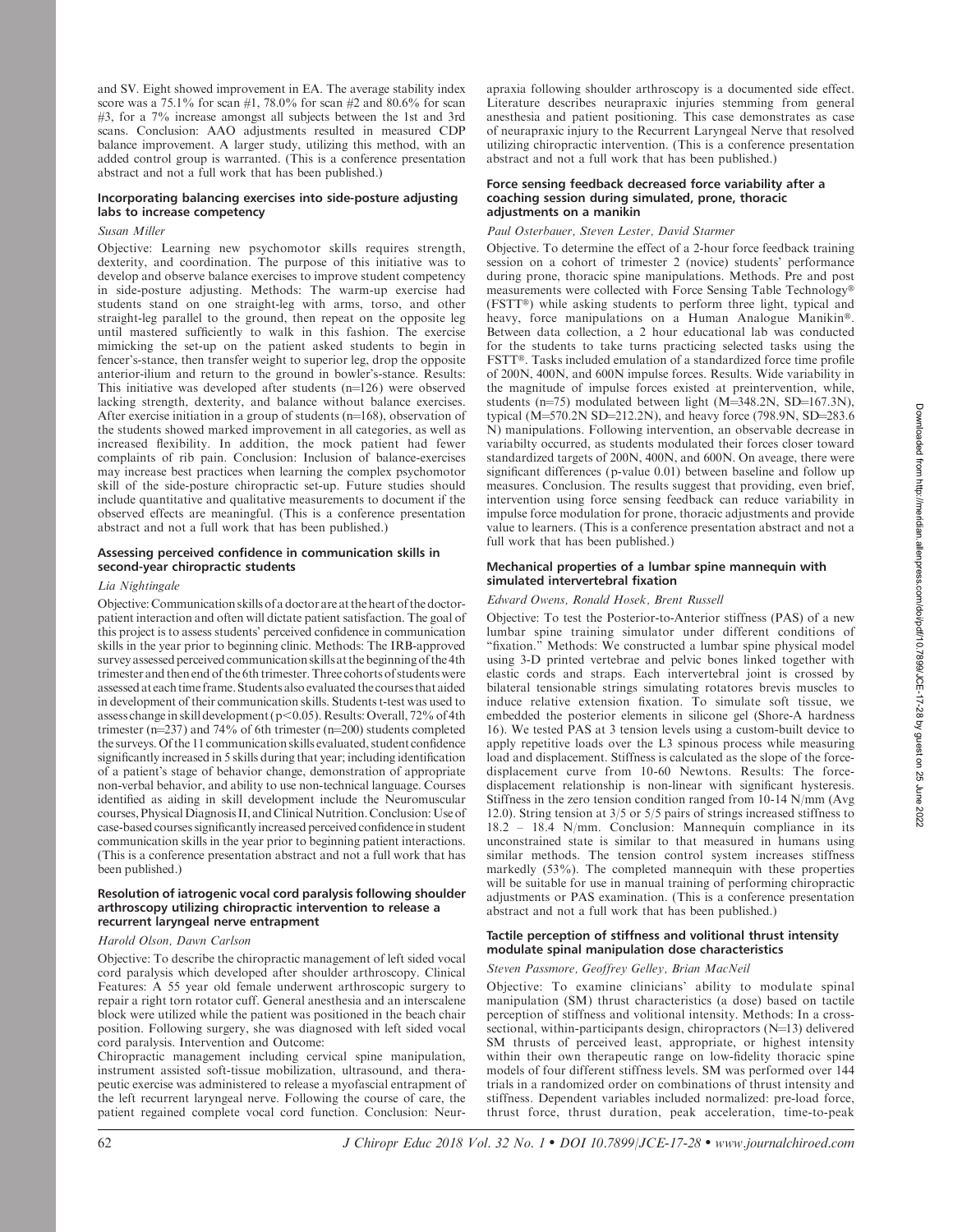acceleration, and displacement. For all dependent measures, twofactor within-participants ANOVA models with repeated measures on both factors were performed. Results: Pre-load force increased with intensity  $(F2, 24=9.72, p<0.001)$  and stiffness  $(F3,36=4.27, p=0.011)$ . Participants modulated thrust force and displacement as each also increased with intensity escalation  $(F2,24=22.53,p<0.001; F2,18=45.20,p<0.001)$ . The highest accelerations were observed during the greatest intensity. Increased thrust force was delivered at higher stiffnesses  $(F3,36=6.43,p<0.001)$ . A significant interaction demonstrated that as volitional thrust intensity increased, greater displacement was attained, particularly on low stiffness models (F6,54=11.06,p<0.001). Thrust duration and time-to-peak acceleration yielded no significant differences. Conclusion: Spinal manipulation thrust dosage is modulated by the clinician's tactile perception of stiffness and volitional intensity. (This is a conference presentation abstract and not a full work that has been published.)

### Utilization of chiropractic care in U.S. children and adolescents: results from the 2012 National Health Interview Survey

#### Trent Peng, Baujiang Chen, Kelley Pettee Gabriel

Objective: To examine the socio-demographic characteristics associated with chiropractic utilization (C.U.), in a representative sample of U.S. children and adolescents aged 4-17 years.

Methods: 9,724 respondents from the 2012 National Health Interview Survey were analyzed. Age, sex, race/ethnicity, geography, family income, parental educational attainment, and other healthcare providers served as predictor variables. C.U. in the past 12 months (yes/no) was the targeted outcome. Weighted crude and adjusted logistic regression models, controlling for relevant covariates, were performed. Results: The 12-month prevalence of C.U. in U.S. children was 3.8%. The adjusted odds (95% confidence interval) of C.U. was higher among 11- to 17-year-olds [2.02 (1.41-2.90)] (versus 4- to10 year-olds), Midwest residence [2.45 (1.36-4.44)] (versus Northeast),  $>$ \$100,000 family income [3.25 (1.87-5.66)] (versus <\$35,000), and ever visited other complementary and alternative medicine (CAM) practitioners [11.26 (7.19, 17.64)]. Blacks and Asians had lower adjusted odds of C.U. compared to Whites [0.17(0.06-0.47) and 0.17 (0.07-0.43), respectively]. Sex, parental education, and having an allopathic personal physician were not associated with C.U. Conclusion: While the prevalence of C.U. was low, a sociodemographic profile of child and adolescent users was identified. Future research should explore reasons for chiropractic care in this subgroup to improve utilization. (This is a conference presentation abstract and not a full work that has been published.)

### Reasons and referral sources for chiropractic utilization in U.S. children and adolescents: results from the 2012 National Health Interview Survey

#### Trent Peng, Baujiang Chen, Kelley Pettee Gabriel

Objective: To investigate the reasons and patterns leading to chiropractic utilization (C.U.) in a representative sample of U.S. children aged 4-17 years. Methods: Respondents to the 2012 National Health Interview Survey were included  $(n=9,724)$ . Respondents identified as chiropractic users were asked about the medical condition for which they sought chiropractic care, referral source, other medical treatments, reason for considering chiropractic, and information source regarding chiropractic. Weighted percentages for each factor were analyzed. Results: Chiropractic users comprised 2.6% of the analytic sample. Seven of the top-ten pediatric conditions resulting in C.U. were musculoskeletal. The top three conditions were low back pain [30.9%, (95% confidence interval: 21.7-41.8%)], neck pain [25.6%, (17.7-35.4%)], and joint pain/stiffness [11.7%, (5.9- 21.8%)]. The most common referral source was family members  $[67.6\%, (59.4-74.9\%)]$ . Over-the-counter medications were the most common medical treatment option [33.5%, (24.5-44.0%)]. The top reason for choosing chiropractic was that it ''treats the cause, not just symptoms"  $[62.9\%, (55.6-69.7\%)]$ . Print advertisements were the highest-reported information source on chiropractic care [9.78% (5.6-16.6%)]. Conclusion: While C.U. in children is low, future efforts targeting the importance of C.U. for musculoskeletal complaints through increased word-of-mouth, medical and media referral sources may improve utilization for chiropractic care. (This is a conference presentation abstract and not a full work that has been published.)

# Unresponsiveness to sacro occipital technique (SOT) procedures suggested possible pathological contribution to patient presentation: A case report

### Kathi Perry

Objective: When a patient does not respond as expected the possibility that pathology might be contributory should be a consideration. Clinical Features: A 63-year-old male presented with low back/hip pain, difficulty walking, sleeping, and lower-extremity weakness after driving his truck (his occupation). A prior lumbosacral MRI was unremarkable. Intervention/Outcome: The patient's pelvis/lumbosacral region was treated with SOT care and his condition stabilized after three office-visits (2-weeks) incorporating the use of an SI support belt. He continued to drive his truck (financial reasons) though it would worsen his condition, leading to return office-visits. After one-month he had a flare-up with bilateral leg weaknesses/falls and was referred for another lumbosacral MRI that was unremarkable. At two-months he also had upper-left posterior thoracic pain with thoracic palpationpressures worsening his lower-extremity condition. Due to his lack of responsiveness to the SOT care and thoracic spine sensitivity, an immediate referral for a thoracic CT scan was made, revealing a thoracic space-occupying lesion. Within 24-hours the space-occupying lesion was surgically removed with immediate reduction in pain and improvement in lower extremity strength. Conclusion: Unresponsiveness to care that usually leads to positive outcomes may suggest the need for ruling out possible pathology. (This is a conference presentation abstract and not a full work that has been published.)

# Effects of nutritional supplements on concussion and traumatic brain injury: an umbrella review

### Mark Pfefer, Rachel Gilmore, Nathan Hoover, Jon Wilson, Jackson Berg

Introduction: Concussions and traumatic brain injury (TBI) are common among athletes, yet, specific and effective therapy for this injury is limited. The aim of this study was to review evidence on nutritional supplements as treatment options for patients with concussion and TBI. Methods: A search was conducted of medical literature using MEDLINE, CINAHL, and Cochrane central register. All eligible articles were reviewed then scored using the methodology for Joanna Briggs Institute (JBI) Umbrella Reviews. Two independent reviewers performed the scoring of articles. Results: Six review articles were considered eligible for this JBI Umbrella review. No class I evidence is available for the effectiveness of nutritional supplementation. Supplementation with fish oil, especially DHA, has demonstrated promising improvement in outcomes for pre-clinical studies but clinical studies are lacking. Conclusion: A variety of neurological dysfunctions are associated with concussion/TBI and current treatment options are limited. Nutritional supplementation, including vitamins, have emerged as a promising therapeutic option for treatment of TBI. Clinical evidence for use of nutritional supplementation in concussion/TBI is lacking and future research is needed targeting biomechanical pathways with emphasis on evaluation of effectiveness, dosage, and safety. (This is a conference presentation abstract and not a full work that has been published.)

### Informed consent: knowledge, opinion and application among the French chiropractic profession

#### Sylvain Pigeon, Arnaud Lardon

Objective: The purpose of this study is to describe the informed consent obligation knowledge, opinions and application in daily practice among a population of French chiropractors. Methods: For this cross-sectional survey, a specific 16 items questionnaire was created to assess (1) knowledge and opinion on the content concerning information, (2) knowledge about legal basis, and (3) the procedure that chiropractors use in practice to respect this obligation. Results: 232 participants of 807 answered the survey. The majority of chiropractors showed an acceptable knowledge and respect of informed consent obligation (close to 90% ), except the two following items: risks (58%) and alternative to the chiropractic treatment (51%). Only few chiropractors knew legal basis (45,45%) and corresponding legal infringement (29,70%). Only 53% of chiropractors give information among which a fraction (4%) use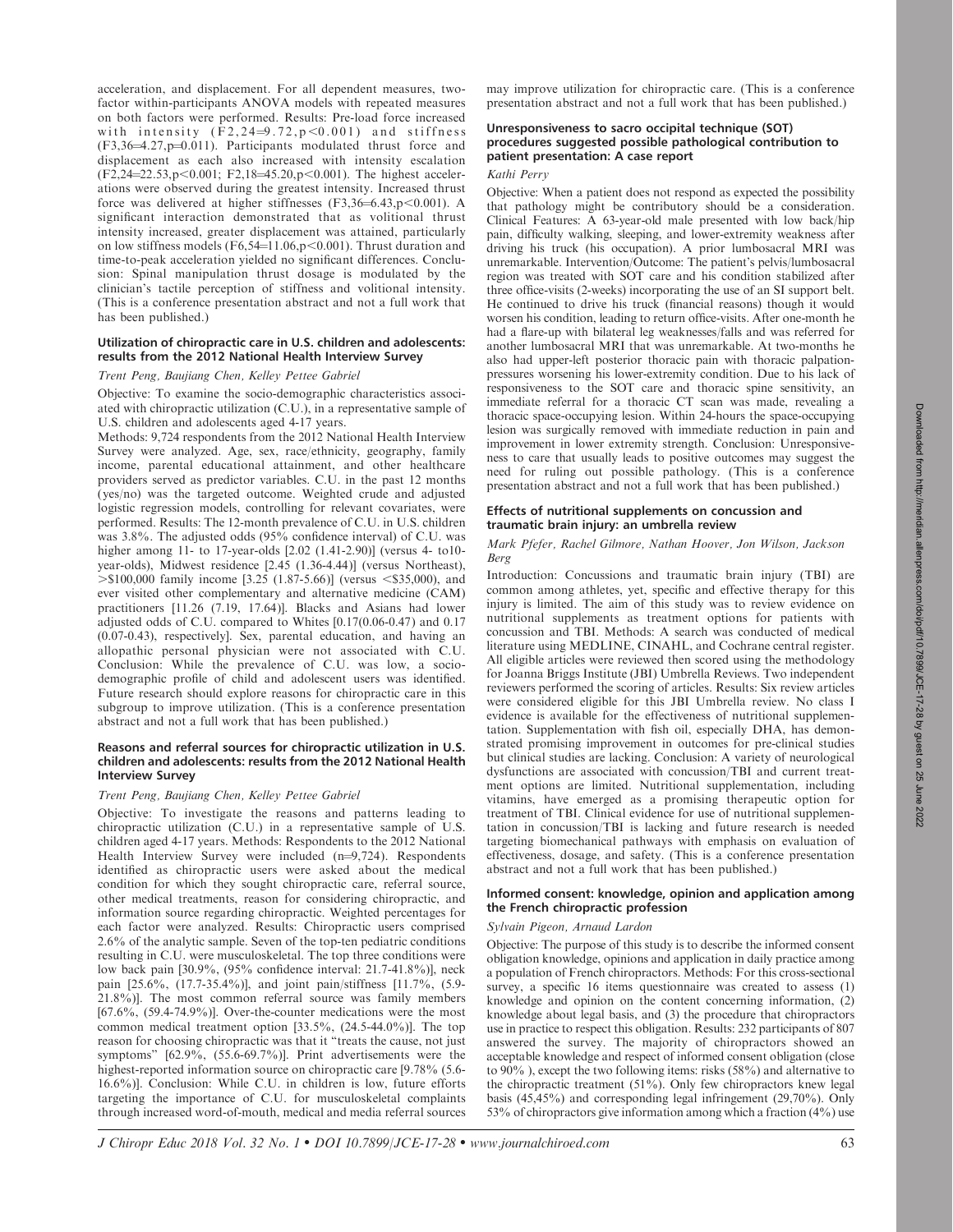procedures that don't match legal framework. Conclusion: This study shows that when chiropractors have good knowledge about mandatory content of information, their opinion is in line with legal obligations. This body of knowledge is also link to the daily practice implementation. The profession needs to rethink this education duty both in undergraduate curriculum and continuing education. (This is a conference presentation abstract and not a full work that has been published.)

### Assessment of student attitudes toward patient-centered care at a chiropractic college

### Katherine Pohlman, Kent Stuber, Anser Abbas, Vanessa Morales, Silvano Mior

Objective: To assess the attitudes of students in a chiropractic educational program towards patient-centered care. Methods: We conducted an online cross-sectional study surveying all students at a chiropractic educational institution. Participants completed demographic questions and the Patient Practitioner Orientation Scale (PPOS). The PPOS is an 18-item validated instrument utilizing a 6 point rating scale where lower scores indicate that the provider's attitudes are more doctor- or disease-centered. Responses were calculated and averaged for an overall score and for two factors, sharing and caring. We also explored scores by trimester of study and gender. Results: The overall response rate was 49.8%, which varied by trimester (range: 9.2%-77.8%). The mean overall PPOS score was 4.0 (0.57SD; trimester range:3.5-4.2) with the caring factor score of 4.2 (0.56SD; trimester range:3.5-4.1) and sharing factor score of 3.9 (0.70SD; trimester range:4.1-4.4). Lower overall and factor scores were found in trimesters with the smallest response rates, and slightly higher scores were found for females. Conclusion: Overall scores for chiropractic students at this institution were similar to those reported amongst medical and doctor of physical therapy students, with the sharing factor consistently lower than caring factor, albeit to a slight degree. (This is a conference presentation abstract and not a full work that has been published.)

# Chiropractic migraine patient and transient global amnesia: a case report

### Paula Robinson, Lauren Tollefson

Objective: To describe a case of transient global amnesia in a patient under chiropractic care for migraines. Clinical Features: A 64-yearold female with a 28-year history of chiropractic treatment for migraines presents with disorientation and confusion after responding to an acute emergency. Witness reports patient also complained of a headache. Patient was transported to emergency department (ED) following an unremarkable rapid stroke assessment, but sustained disorientation. Diagnostic examinations performed at ED included: blood work, urinalysis, brain CT and MRI, ECG, ECHO, and chest radiograph. The only finding was a punctate focus of diffusion restriction in the left frontal lobe on MRI with repeat examination revealing an absence of diffusion restriction. Intervention and Outcome: After overnight observation, patient was released from hospital with a diagnosis of Transient Global Amnesia (TGA). No further follow-up necessary. Conclusion: TGA presents with sudden onset of anterograde or retrograde amnesia that can last up to 24 hours. Risk factors may include: migraines with and without auras; age 50-80 years; ischemic heart disease and hyperlipidemia; no prior history of ischemic stroke, diabetes or hypertension. Chiropractors should be aware of such condition for patients that are at risk. (This is a conference presentation abstract and not a full work that has been published.)

# Patient and practitioner perceptions of osteokinematics and kinetics of supine cervical spine manipulation: a pilot study

# Brent Russell, Shari Wynd, Ronald Hosek, Edward Owens, Katherine Hoiriis

Objectives: This project piloted a protocol to quantify rotational range of motion during supine cervical adjustments, and to compare these measurements with the practitioner's and the patient's perception of the motion. Methods: The participants were 6 licensed chiropractors in the roles of patient or doctor; 2 participants played both roles. Patient participants were outfitted with motion capture sensors overlying the forehead and sternum. Adjusting participants performed supine cervical adjustments, in some cases wearing an index finger force sensor. Afterwards, both patient and doctor completed questionnaires to estimate rotation categorically, at 0, 30, 45, 60, or 90 degrees. The project was IRBapproved. Results: For 8 trials, the average peak cervical rotation was  $28.8 \pm 13.6$  degrees (range  $55.8 - 17.6$ ). In 7 instances both doctor and patient perceptions (range: 30 to 60 degrees) were higher than the measured rotation; patient estimates were higher than doctors' in 4 instances. Forces measured during these preliminary tests ranged from 93-125 Newtons. Conclusion: Our results suggest that experienced participants have exaggerated perceptions of rotational magnitudes of cervical adjustment. Future studies will focus on increasing the sample size and participants with less cervical adjustment experience, and on refining the force sensor system. (This is a conference presentation abstract and not a full work that has been published.)

### Patient safety culture attitudes of faculty clinicians in chiropractic academic health clinics: a cross-sectional survey

# Stacie Salsbury, Ronald Boesch, Shane Carter, Greg Snow, Lance Corber, Martha Funabashi, Katherine Pohlman

Objective: Little is known about patient safety culture within the chiropractic profession. This study explored the attitudes and opinions of chiropractic college faculty toward patient safety.

Methods: This cross-sectional survey of 46 faculty clinicians from 4 academic health clinics of one chiropractic college used the SafetyNET Survey to Support a Patient Safety Culture. Results were compared to the Agency for Healthcare Research and Quality 2016 User Comparative Database Report of 2,584 medical physicians. Results: Compared with medical physicians, chiropractic faculty reported a statistically significant  $(p<0.05)$  lower percentage of positive responses on all dimensions of patient safety culture, including Teamwork (chiropractic 76% vs. medical 91%), Communication Openness (51% vs. 81%), Staff Training (39% vs. 78%), Patient Care Tracking (39% vs. 77%), Office Processes (39% vs. 66%), Error Communication (38% vs. 78%), Work Pressure (29% vs. 49%), and Overall Perception of Patient Safety-Clinical (52% vs. 81%). Potential patient safety issues identified included electronic health records, equipment, medications, diagnostic tests, and adverse event monitoring. Conclusion: Chiropractic faculty clinicians demonstrated lower scores toward patient safety culture than medical physicians. Researchers should explore reasons for these attitudinal differences and develop interventions to enhance patient safety culture in chiropractic academic settings. (This is a conference presentation abstract and not a full work that has been published.)

## Cervical radiculopathy and upper extremity motor preparation: using movement to measure function

# Shelley Sargent, Quinn Malone, Steven Passmore

Objective: Performance-based measures are lacking for monitoring the motor challenges faced by those with cervical radiculopathy. Choice reaction time tasks have multiple stimulus response combinations, reduce anticipatory effects, and provide a window into deliberate movement preparation. Methods: Participants with cervical radiculopathy  $(N=1)$  and healthy controls  $(N=12)$  performed pointing movements with their index finger to a series of six squares of different sizes at different heights on a wall in a random sequence. Participants began a trial depressing a home button, and when the target appeared moved as quickly and accurately as possible to reach it. Choice reaction time was evaluated in milliseconds as the time between target appearance and button release. A two-group by sixtarget ANOVA model was applied to the dependent measure choice reaction time. Results: A significant between group main effect revealed that the cervical radiculopathy group was more adversely impacted in the duration of their movement planning  $F(1,21)=7.76$ ; p=0.011,  $np2 = 0.270$ . Conclusion: A choice reaction time task effectively captured movement preparation differences between cervical radiculopathy and healthy control populations. Future clinical intervention studies may wish to consider motor preparation performance measurement as a useful quantitative outcome measure. (This is a conference presentation abstract and not a full work that has been published.)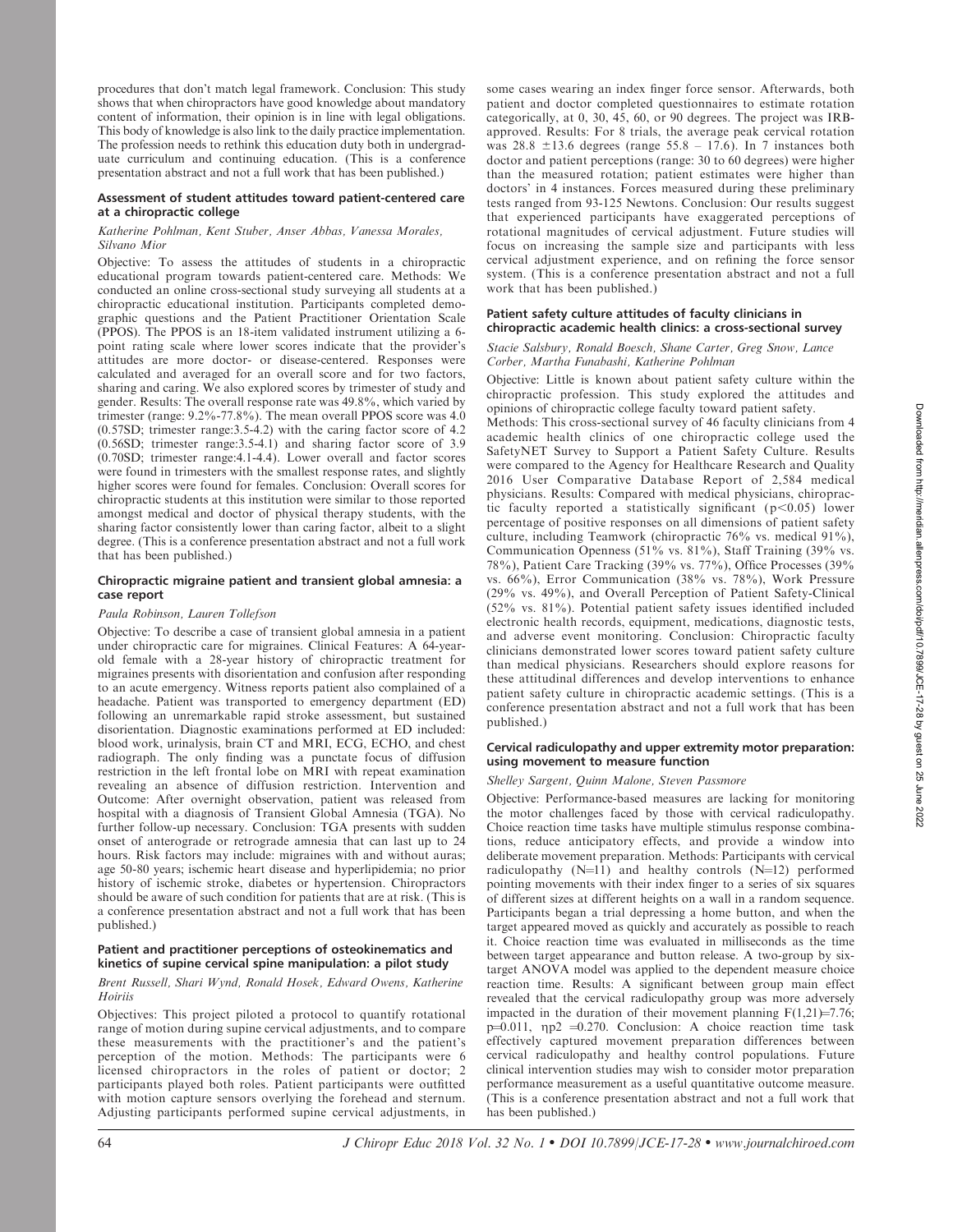# Intervertebral kinematics in the cervical spine before, during and after cervical spine manipulation

# Michael Schneider, Tom Gale, Kris Gongaware, William Anderst

Objective: The purpose of this study was to identify changes in intervertebral range of motion (ROM) after cervical spine manipulation and to measure in vivo facet joint gapping during manipulation. Methods: Fifteen participants with acute mechanical neck pain consented to participate in this IRB-approved study. Synchronized biplane radiographs were collected at 30 images per second while participants performed full ROM flexion/extension, rotation and lateral bending of their cervical spine before and after cervical manipulation, and at 160 images per second while cervical manipulation was performed. Bone motion was tracked in the radiographs using a validated tracking process. Paired t-tests compared intervertebral ROM from before to after manipulation. Descriptive statistics characterized facet gapping during manipulation.

Results: Intervertebral ROM increased at the C4/C5 ( $p=027$ ) and C6/  $C7$  (p=012) motion segments during flexion/extension and at the  $C6/$ C7 motion segment during rotation  $(p=0.044)$ . Facet joint gapping occurred across all tracked vertebrae. The facet gap increased an average of  $0.98\pm0.30$  mm during manipulation. Conclusion: This is the first study to measure facet gapping during cervical manipulation on live humans. Manipulation appears to increase ROM in the middle and lower cervical motion segments. Manipulation affects the targeted and adjacent motion segments. (This is a conference presentation abstract and not a full work that has been published.)

# Reliability study for assessment of cranio-cervical junction hypermobility

# Michael Schneider, Karthik Hariharan, Michael Timko, Christopher Bise, Kris Gongaware

Objective: Involvement of the mid/lower cervical spine and craniocervical junction (CCJ) leading to latent symptoms following neck trauma is poorly understood. Clinical detection of segmental mobility dysfunction in these joints is often performed using manual palpation and other physical examination procedures. This study aims to establish the level of interrater reliability of these procedures.

Methods: Inter-examiner reliability study using a convenience sample of 51 patients between the ages of 16-70 years presenting with neck pain following trauma. Patients with evidence of fracture, dislocation or neck surgery were excluded. Two clinicians independently performed a series of cervical physical examination procedures. Reliability statistics, Kappa coefficients and Intra-class correlation coefficients (ICC), were calculated for levels of agreement. Results: Kappa and ICC coefficients suggest 'moderate' to 'strong' levels of agreement (range 0.76-0.93) for the Modified Lateral Shear, C2 Spinous Kick and flexion-rotation tests. Kappa coefficients suggest 'moderate' to 'strong' levels of agreement (range 0.64-0.86) for soft tissue palpation, P-A facet joint spring testing (motion palpation) and other segmental ROM assessments. Conclusions. The routine physical assessment procedures examined in this study demonstrated good to excellent inter-examiner reliability. Correlation with clinical findings is necessary to establish the applicability in clinical practice. (This is a conference presentation abstract and not a full work that has been published.)

# Sacroiliac joint myoligamentous interrelationships: Implications of sacral nutation dysfunction on whole body kinematics

# Rick Serola, Charles Blum

Objective: Muscles have recently been found to both move and stabilize the sacroiliac joint (SIJ), however generally this muscular component has attained minor relevance in SIJ diagnostic protocols. Data Sources and Selection: Multiple Pub Med literature searches were made for search terms such as "sacral nutation AND musc\*," "sacral nutation and kinematic chain," and "sacroiliac and musc\*." Abstracts were reviewed to determine which papers were pertinent for this review. Results and Conclusion: The SIJ related muscles (e.g., iliacus, piriformis, etc.), have an interrelationship with ligaments affecting the SIJ. The SIJ is considered a ''core-structure'' for much of body's kinematic chain so it would be anticipated that the whole musculoskeletal system might be affected by SIJ imbalance. Therefore preliminary evidence suggests that the movements at the SIJ (sacral nutation and counternutation) may influence the entire structure. Axial forces induce SIJ nutation and excessive loading forces will tend to lead to sacral nutative sprain compromising ligamentous support. Theoretically a protective ligamento- muscular reflex is initiated to limit nutation on the side of SIJ compromise. A compensatory adaptation process occurs altering posture and joint angles, leading to asymmetrical patterns of motion and positioning affecting the musculoskeletal kinematic chain. (This is a conference presentation abstract and not a full work that has been published.)

# High-velocity, low-amplitude spinal manipulation training of prescribed forces and thrust duration: a pilot study

# Zacariah Shannon, Robert Vining, Maruti Ram Gudavalli

Objective: This study assessed high-velocity, low-amplitude spinal manipulation (HVLA-SM) training using objective force and time feedback. Methods: Students and doctors of chiropractic (DCs) from a chiropractic college were trained for 6, 30-minute sessions within 4 weeks consisting of HVLA thoracic region thrusts to a prone mannequin placed over force-plates. Target peak force goals were 350 and 550N. Thrust duration target was  $\leq 150$ ms. Peak force verbal and visual feedback occurred after each thrust. Blinded assessment comprised 10 consecutive thrusts for each force target before training, immediately following, and 1, 4, and 8 weeks post-training. Analysis included mixed-model regression. Results: Overall, participants (8 students and 8 DCs) showed no between-group difference in peak force mean absolute error (AE) from target. Immediately posttraining, adjusted mean AE (SD), (adjusted  $95\%$  CI) were:  $0.2N(41)$ , (-22 to 22) at 350N and -6N (58), (-37 to 25) at 550N; 8 weeks posttraining results were: 32N (53), (4 to 60) at 350N and 9N (87), (-38 to 55) at 550N. Median thrust duration was 117ms at baseline and 134ms immediately post-training. Conclusion: HVLA-SM training with the aid of force-sensing technology resulted in improved ability to apply prescribed forces. (This is a conference presentation abstract and not a full work that has been published.)

# Feasibility of auditory evoked potentials as an outcome measure before and after chiropractic care delivered in a university teaching clinic

# Stephanie Sullivan, Les Gilbert

Objectives: To assess feasibility of conducting a research study in a university teaching clinic and use of auditory evoked potentials (AEP) as an objective measure of CNS changes following chiropractic care. Methods: Twenty Student interns were asked by email to assist in a research study. Human subjects training was required. Interns sought patients with no neck pain and previous, but not current neck pain (subclinical). Upon consent, patients received AEP and BP (known to influence AEP) assessments pre/post chiropractic care. Control participants, recruited independently, received AEP and BP pre/post 30-minute wait period. Participants completed a post study survey. Results: Six interns completed training, 3 referred patients (5-no pain, 1-subclinical). Post survey revealed favorable overall satisfaction with study. AEP results were mixed; however, peak III latency (left stimulated ear) decreased in 5 of 6 chiropractic participants, compared to increase or no change in 3 of 4 control participants. Systolic BP increased in chiropractic group (5 of 6) and decreased in all control group participants. Conclusion: Conducting clinical AEP research in a university teaching clinic exhibited limited feasibility. While AEP showed promise as a CNS assessment pre/post chiropractic, use of novice adjustors may have limited the results. (This is a conference presentation abstract and not a full work that has been published.)

# The effects of whole body rotation on brain function as measured by quantitative electroencephalography

# Stephanie Sullivan, Emily Drake, Dan Tuttle, Ronald Hosek, Rachel Youkey

Objective: The effects of whole body rotation on central nervous system (CNS) activity are largely unknown. Using quantitative electroencephalography (EEG), this study examined brain activity following application of whole body rotation with laser targeting. Methods: Five individuals with no history of vertigo underwent balance assessment, choice reaction time (RT) and resting-state EEG pre/post whole body rotation. To assess tolerance, participants underwent 3 sessions (2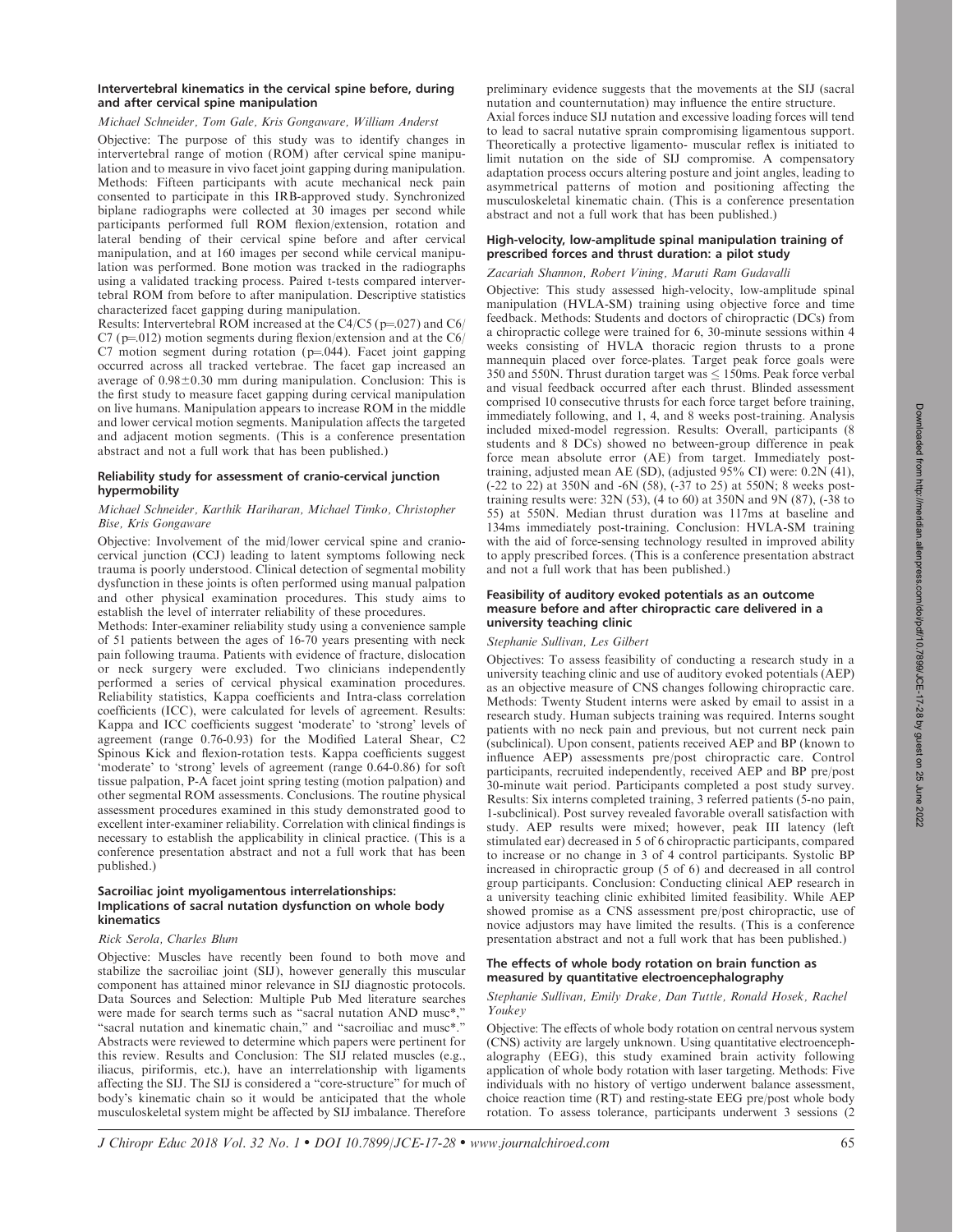rotations,8 RPM): pitch, yaw, pitch and yaw. Pulse oximetry and verbal assessment of patient tolerance was completed after each session. Following tolerance tasks, participants underwent whole body rotation in varying pitch and yaw directions (30s;8 RPM) while performing a laser targeting task. Results: All participants successfully completed tolerance assessments. RT improved in 3 of 4 participants (Avg. 20ms) with RT accuracy and balance demonstrating mixed results. For EEG, the most significant changes were pre/post increases in alpha 1 (8-10 hz) across the frontal lobes and the central strip (Fp1,F3,F4,F8,Fz,C4;p  $\lt$ 0.01) (Fp2, F7, C3;  $p \le 0.03$ ) Additional significant changes were noted in similar regions for beta and gamma ( $p < 0.03$ ). Conclusion: Alterations in brain activity, like those observed in this study, may help in understanding the therapeutic effects of whole body rotation. (This is a conference presentation abstract and not a full work that has been published.)

# Systematic review of studies suggesting errors in identifying lumbar spinal levels exhibit a systematic cephalad bias

# Felisha Truong, Robert Cooperstein

Objective: While reviewing the accuracy of spinal palpation, the authors noted an apparent systematic bias for lumbar errors to be cephalad. The objective of this study was detailed accounting of this apparent bias. Data Sources and Selection: Included studies addressed the accuracy of manual palpation to identify lumbar levels relative to an imaging reference standard. PubMed, MANTIS, ICL, CINAHL, and AMED were searched. Search terms were combinations of: Identification of intervertebral spaces, Anatomic landmarks spine, Anatomic landmarks vertebral column, Spine palpation, Lumbar palpation, and Accuracy, Surgical landmarks. Results: Of 1084 retrieved studies, 62 abstracts were read; 41 full text articles retrieved; and 15 studies included. In 4, insufficient data precluded detection of cephalad bias. In one case lacking bias, palpators were biased by prior knowledge of previous research. In all remaining 10 studies, lumbar errors trended cephalad. Conclusion: Prior research suggests cephalad bias results from using the iliac crest to identify spinal levels. The spinal level of the palpated crest is approximately one level cephalad to the imaged crest. The reported accuracy rates lumbar palpation studies, reinterpreted in this light, understate the true accuracy attainable using palpatory methods. (This is a conference presentation abstract and not a full work that has been published.)

# A clinical data registry within a chiropractic college teaching clinic: A 1-year demonstration project

### Robert Vining, Elissa Twist, Ronald Boesch, Lance Corber, Cynthia Long, Christine Goertz

Objective: To report recruitment for a health record registry assessing chiropractic care utilization by active-duty military and other constituents outside Veterans Affairs or the United States military health system. Methods: This 1-year demonstration project recruited active-duty military personnel, military spouses, and veterans with 20% or greater service-related disability attending chiropractic college teaching clinics. Enrolled participants will also complete baseline and monthly patient-reported outcomes data for 1-year following enrollment through a password protected, web-based system. Results: After 1-year of recruitment, 65 of the 482 potentially eligible individuals chose not to participate. One hundred thirty-nine were ineligible, and study personnel were unable to schedule a baseline visit with 74 eligible individuals. Two hundred-four participants enrolled at a weekly mean (SD) rate of 3.9 (2.4). The sample included 66% males, 50% active duty, 19% military spouses, and 29% veterans. Mean (SD) age was 41 (9.6). Ten percent reported as Hispanic or Latino, 15% African American, 3% Asian, and 67% white. Sixty percent reported receiving care within the clinic for over 3 months.Conclusion: This demonstration project established the feasibility of recruiting for a long-term registry providing opportunity to assess practice patterns and utilization at chiropractic college teaching clinics. (This is a conference presentation abstract and not a full work that has been published.)

# Chiropractic management of chronic neck pain, an alternative to radio-frequency ablation (RFA): a case study

# Robert Walsh, Trevor Wendel, Greg Snow

Objective: To present the case of a patient with moderate constant neck pain and left arm pain managed with spinal manipulative therapy (SMT). The result, a discontinuation of regular cervical RFA procedures. Clinical Features: A 71-year-old veteran presented with moderate constant neck pain with associated left arm pain. Prior to receiving SMT, pain was managed with Percocet and cervical RFA procedures. At initiation of SMT, pain was rated 5/ 10 on the numeric reporting scale (NRS) and neck pain disability index (NPDI) score was 28%. Objective findings included decreased and painful cervical range of motion (ROM) and exacerbation of symptoms with cervical compression and shoulder depression. Intervention and Outcome: Cervical SMT was provided on 15 occasions over 8 months. Pain reduced to 1/10, NPDI score reduced to 22% and cervical ROM increased in all planes. Since initiating SMT, the patient discontinued RFA procedures to the cervical spine and has not had a RFA for 1 year. Conclusion: Successful management of a patient with chronic cervical pain with SMT which resulted in discontinuing RFA procedures is presented. Further studies are warranted to determine if SMT should be performed prior to initiating RFA procedures. (This is a conference presentation abstract and not a full work that has been published.)

# Restructuring a chiropractic principles and practice course

# Simon Wang, David Starmer, Karin Hammerich

Objective: Create a Chiropractic Principles and Practice (CPP) course that meets the current needs of students and graduates. The process by which the course was restructured is chronicled and reflected upon to inform other departments and institutions contemplating curricular change. Methods: A retrospective cohort study. A collaborative working group process was used following an external review to restructure the CPP course and results of the student course satisfaction survey were analyzed after a newly designed course was implemented. Results: The working group determined ''integrating systems science to create a modern and positive image of what chiropractors do must be integrated into the CPP curriculum'' and played an instrumental role in redesigning a new course. Course evaluation from students was positive. Conclusion: This is the first article published that described the process by which a CPP course was developed and assessed by student survey. Based on student perceptions, the new course was successful in providing students with clinically relevant information in an appropriate manner. This course may serve as an important first step in development a 'model' curriculum. (This is a conference presentation abstract and not a full work that has been published.)

#### Improving diagnostic meta-competencies

### Krista Ward, Monica Smith, Monique Andrews, Khalid Chaney

Objective: Our objective is to describe facilitators and barriers of Clinical Case of the Week (ClinCow), a program introduced in January 2017 to address CCE meta-competencies 1 & 2 through collaboration between multiple departments. Methods:

We anonymously surveyed eight key stakeholders about their experiences and recommendations for improving ClinCOW. SWOT methodology, commonly used for strategic planning, was chosen to frame the formal and informal data gathering and for analysis. Results: Identified strengths of ClinCOW include fostering critical thinking; identifying knowledge gaps; and providing opportunities to practice tools used in clinic, exams and classrooms. Weaknesses include time-intensive program with limited ability to provide students individualized feedback. Teaching discrepancies between departments create challenges for student performance and grading. Opportunities exist for students and faculty to present case studies as scholarly activity and for using technology to streamline program and allow for application of clinical information literacy skills. Threats to the program include student and faculty time conflicts. Conclusion: We employed an evidence-based approach to the development, implementation, and evaluation of a team-based, innovative clinical training program at our institution. We also report on successes and challenges to horizontally and vertically integrate expertise and input from various stakeholders. (This is a conference presentation abstract and not a full work that has been published.)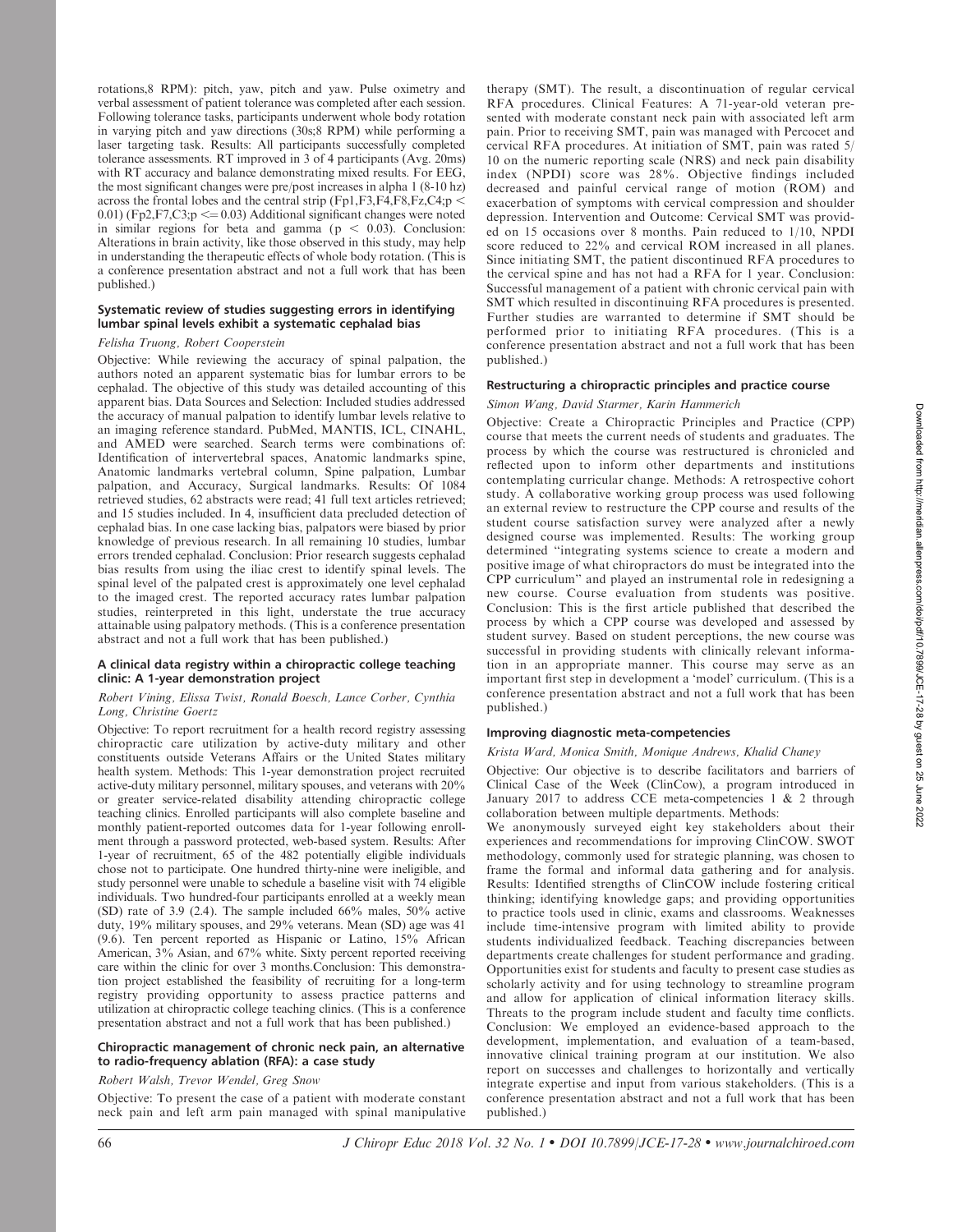### Michael Weiner, Brent Russell, Linda Mullin, Edward Owens, Ronald Hosek

Objective: Side-posture adjustments (SPAs) are widely performed by chiropractors, but are blamed as a cause of low back pain for chiropractors themselves. We developed a protocol to track postural angles and angular velocities during the performance of SPAs. Methods: One experienced chiropractor performed Gonstead-style lumbar SPAs on 10 patients. We used a Myomotion system to record spinal 3-D angular motions. All procedures were IRB-approved. Results: Data collection was successful for all trials. Relative to neutral calibration, the DC's spinal regions were flexed during the entirety of set-up and thrust; the cervical region also remained in right lateral bending and rotation; the lumbar spine was mostly in left rotation. Rapid flexion-extension was seen around peak thrust, the largest range in the cervical region (9-10 degrees), the smallest in the lumbar region (5 degrees). Motion patterns were consistent, trial-totrial, though peak magnitudes varied in timing relative to the thrusts. There was a wide range of angular velocities, fastest in the cervical and thoracic regions. Conclusion: The methods appear to be feasible for identifying similarities and differences in motion patterns. Future studies will include additional chiropractors, and may contribute to student education and understanding occupational injuries of chiropractors. (This is a conference presentation abstract and not a full work that has been published.)

# Chiropractic care for pregnancy and post-partum: a systematic review

# Carol Ann Weiss, Katherine Pohlman, Sophia da Silva-Oolup, Crystal Draper, Kent Stuber, Kent Murnaghan, Cheryl Hawk

Objective: To conduct a systematic review of chiropractic care during pregnancy and post-partum for lower back and/or pelvic girdle pain. Data Sources and Selection: Five databases were searched to November 2016. Inclusion criteria were: pregnancy and/or postpartum population; chiropractic care for back or pelvic girdle pain; treatments taught at chiropractic colleges; systematic reviews (SR), guidelines; randomized controlled trials (RCTs), or observational studies with a control group; and English language. Two-phase screening was performed by pairs of independent reviewers. A modified SIGN criteria was used for critical appraisal. Results: Of 297 articles, 138 full articles were screened; 32 RCTs and 19 SR were included for pregnancy and 9 RCTs and 1 SR for post-partum, plus another SR for both populations. Eleven RCTs and 8 SRs were high quality, 19 RCTs and 11 SRs were acceptable, 9 RCTs and 2 SRs were low quality, and 2 RCTs were of unacceptable quality. Exercise and physical therapy were the sole treatment in 29 RCTs and 12 SRs. Conclusions: Chiropractic care for pregnant and postpartum populations typically incorporates numerous treatment approaches. This review found the majority of evidence for pregnancy focused on exercise and physical therapy modalities. (This is a conference presentation abstract and not a full work that has been published.)

# Older adults' perceptions of doctor-patient relationships in a trial of collaborative care for low back pain: A qualitative study

### Breanne Wells, Stacie Salsbury, Dana Lawrence, Dustin Derby, Lia Nightingale, Christine Goertz

Objective: This qualitative study explored older adults' perceptions of their doctor-patient relationships with the medical and chiropractic physicians who provided treatment for their low back pain (LBP). We also examined participants' perspectives on the collaboration among these healthcare providers. Methods: This secondary analysis used interview data obtained from a prospective randomized controlled trial of collaborative care for older adults with LBP  $(n=115)$ . Two investigators analyzed the data using thematic content analysis and an existing model of the clinically excellent primary care physician. Results: Main themes included communication and interpersonal relationships, clinical and diagnostic acumen, passion for patient care, professionalism and humanism. Less frequent themes were ''hands-on'' treatments, scholarly approach, and skillful negotiation of the healthcare system. Participants generally reported good relationships with both types of doctors. They wanted a doctor who listened, spent time with them, and who educated and helped them with their condition. Collaboration between providers was considered beneficial in helping LBP because the doctors were working together for their common good. Conclusion: Overall, older adults with LBP wanted to have a good relationship with their healthcare providers. They liked it when their provider was knowledgeable, open-mined and helpful in treating their condition. (This is a conference presentation abstract and not a full work that has been published.)

# Forces used to assess perceived prone thoracic end feel

Jon Wilson, Steven Agocs, Mark Pfefer, Jackson Berg, Rebecca Wates Introduction: Previous studies have evaluated reliability of end feel palpation, but few studies have evaluated joint end feel of the thoracic spine in the prone position. Prone palpation of the thoracic spine is commonly performed by chiropractors to assess for the need to apply spinal manipulation. The aim of this pilot study was to assess feasibility of measurement of perceived thoracic end feel using a chiropractic table equipped with a biomechanical force plate. Methods: Skin marker was applied to the peak kyphosis of the thoracic spine on two volunteers. Experienced doctors  $(n=5)$  and student volunteers  $(n=5)$  palpated each volunteer using a crossed, bilateral contact. The doctors and students were instructed to palpate until perceived end feel. Peak forces were measured during palpation using the force sensing table. The university institutional review board approved this project. Results: Average mean peak scores were calculated from three replicates for each student and doctor. Students' average forces were lower than doctors' average forces, ranging from 26N to 89N. Conclusion: Students perceived end feel of the thoracic spine at lower peak forces compared to experienced doctors. Further study is warranted. (This is a conference presentation abstract and not a full work that has been published.)

# Effects of random questioning expectations on chiropractic students' preparedness for lecture and academic performance

# Niu Zhang, Charles Henderson

Objective: Evaluate student pre-lecture preparation and academic performance with active- vs. passive-lectures. Hypotheses: H1) Activelectures will increase student pre-lecture preparation. H2) This preparation will correlate with academic performance. H3) Academic performance will be greater with active-lectures. Method: We examined active- vs. passive-lectures in a four-arm comparison trial within our chiropractic training program. Two active lectures featured oral pre-lecture questions on assigned reading materials – random student questioning vs students volunteering answers. Two passive lectures without pre-lecture questions – reading materials provided with and without assignments. Assessments: Student pre-lecture preparation time and academic performance (final exam). Results: Third-quarter students during 2015 and 2016 ( $n = 385$ ). H1: Statistically significant pre-class preparation times between random and voluntary active-lecture groups  $(4.5 \text{ hrs. and } 3.6 \text{ hrs.}, p = .039)$ and between random active-lecture and passive-lecture with assignments (4.5 hrs. and 3.5 hrs.,  $p = .010$ ). H2: Pre-class preparation time wasn't a statistically significant predictor of final exam scores (F1,294  $= .492, R2 = 0.002, p = .484$ . H3: Active- vs. passive-lecture final exam scores were statistically significant (78.47% and 75.11%, t383 = 2.817,  $p = .005$ ). Conclusion: Active-lecture improved final exam performance didn't correlate with student pre-lecture preparation time. (This is a conference presentation abstract and not a full work that has been published.)

# POSTER PRESENTATIONS

# The chiropractic care of a patient presenting with rib pain syndrome

Joel Alcantara, Junjoe Alcantara

Objective: To describe the chiropractic care of a patient presenting with rib pain syndrome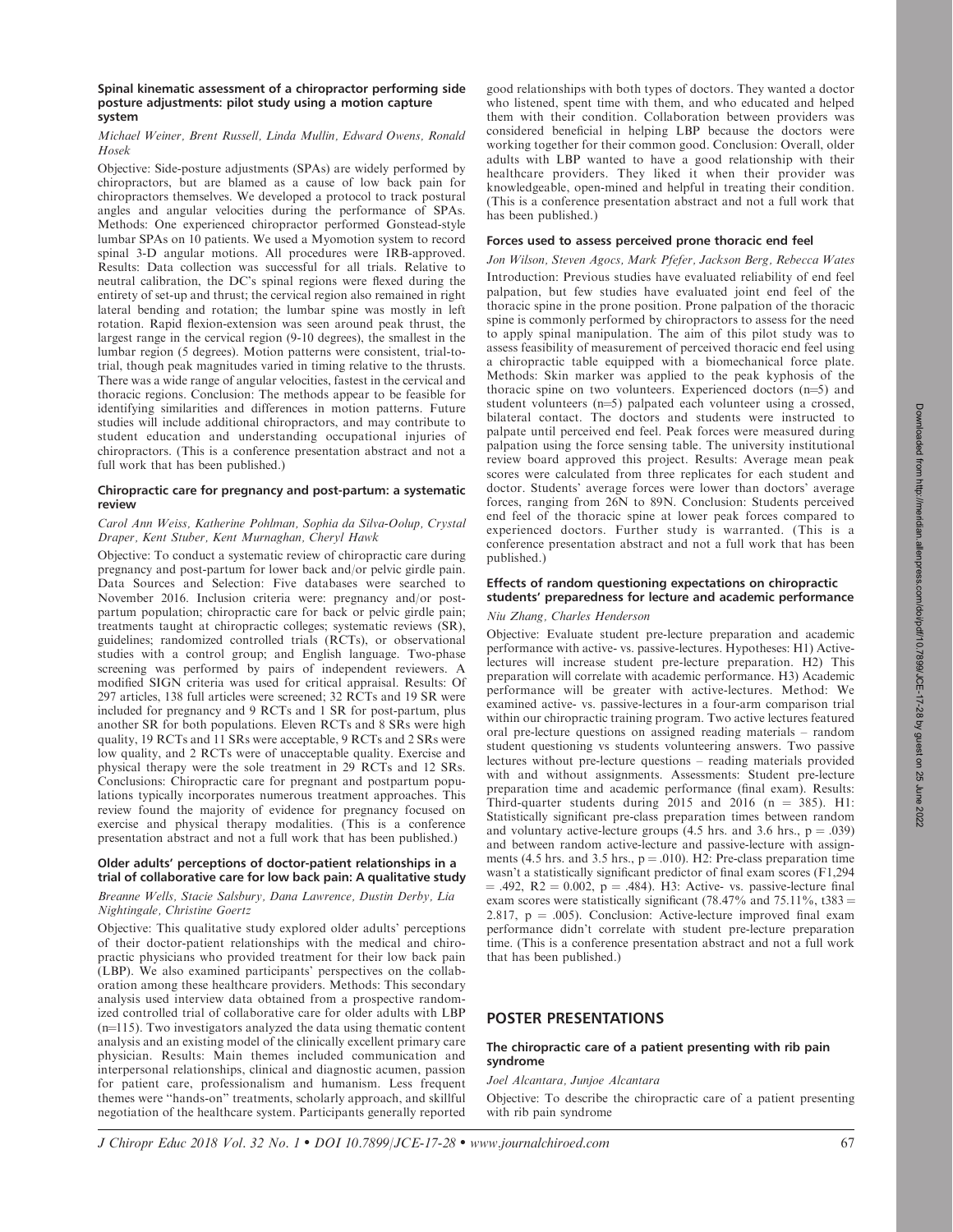Clinical Features: A 45-year-old female suffered from anterolateral thorax pain of 2 months duration. Medical consultation resulted in prescription of muscle relaxants, Celebrex and Arcoxia for reflux esophagitis and muscles spasms. Medications were discontinued due to side effects and ineffectiveness. Whole abdomen CT examination with no relevant abnormalities. The patient thus consulted for chiropractic care. Standing and supine lateral rib compression was unremarkable but from lying or sitting to standing positions were provocative. Palpation of the right abdominal upper quadrant and the costosternal joints were also unremarkable with tenderness to palpation and motion restriction at the cervical, thoracic and lumbosacral spine.

Intervention and Outcome: Full spine spinal adjustments with Diversified Technique and Arthro-Stim over the course of 2 weeks consisting of 3 visits. On the 3rd visit, the patient reported a 75% improvement in her pain complaint. Three weeks follow-up revealed her pain complaint had resolved. Conclusion: This case report provides supporting evidence that patients suffering from rib pain may benefit from chiropractic care. (This is a conference presentation abstract and not a full work that has been published.)

### Spinal manipulation and other complementary and alternative therapies for neck pain in the US

### Peter Amua-Quarshie, Patricia Cates, Afsar Sokhansanj, Farshid Marzban, Richard Salazar, Harrison Ndetan

Objective: Neck pain (NP) is among the most frequent and costly conditions. Its treatment remains a clinical challenge. This study explored the potentials of combining Spinal Manipulative Therapy (SMT) and other Complementary and Alternative Medicine (CAM) modalities as integrative approaches for managing NP in adults in the US. Methods: A subset of adults who reported having neck pain in 3 months in the 2012 National Health Interview Survey (NHIS) defined the analytical sample. Applying the complex survey design structure, national population estimates (NPE) were generated for those using SMT in combination to other CAM therapies as treatment options for NP. Results: NP was reported by 14.26% of the respondents  $(NPE=33515403)$  among which  $17.53\%$  (NPE=5873736) reported the use of SMT. Those who combined SMT with Herbal supplement, Yoga, Mind Body Therapy, Craniosacral Therapy, Movement or Exercise Technique, and Homeopathy were respectively, 3.49%(NPE=1170497), 2.72%(NPE=913185), 2.83%(NPE=947774), 1.32%(NPE=441947), 0.97%(NPE=327570) and 0.73%(245439). Conclusion: A small proportion of US adults reported a combined use of SMT and another CAM modality as treatment for NP and small percentages of them reported that it helped with their condition, suggesting potentials for integrative care through these combinations which warrant further investigation. (This is a conference presentation abstract and not a full work that has been published.)

### Preparation for US chiropractic medicine licensure by doctor of chiropractic educational programs

# Christopher Arick, Sheyda Isazadeh

Objective: Doctor of Chiropractic (DC) programs have the responsibility to prepare students for licensure. Chiropractic medicine programs should accomplish this preparation through admissions requirements, curricular content, and academic rigor. The purpose of this study is to review licensure requirements from the United States licensing boards and compare these requirements to the admissions requirements and curricular content of the sixteen accredited chiropractic medicine programs to determine if programmatic preparation of licensure exists. Methods: Data regarding licensure educational requirements were obtained through the Federal of Chiropractic Licensing Boards website content and confirmed through state resources. Information regarding programmatic admissions requirements and curricular content was obtained through the institution's academic bulletin and website content. The licensure requirements and programmatic data were cross-referenced. The institutional names were made anonymous and randomly assigned numbers 1 through 16. Results: None of the sixteen accredited chiropractic medicine programs in the United States, through admissions requirements and curricular content, fulfilled the education requirements for licensure for all fifty-three licensing boards reviewed. Conclusion: United States based chiropractic medicine

programs have an ethical responsibility to make essential changes to the admissions and curricular standards or collaborate with legislative bodies to provide student preparation for licensure. (This is a conference presentation abstract and not a full work that has been published.)

### Post-traumatic scapholunate advanced collapse of the wrist: a case review

### Daniel Ault, David Mann, Alyssa Troutner, Norman Kettner

Objective: To describe a patient with scapholunate advanced collapse (SLAC) of the wrist, the features of SLAC on multiple imaging modalities, and provide a discussion about the proximal row carpectomy (PRC) method of surgical intervention. Clinical Features: A 38-year-old male presented to a chiropractic teaching clinic with a 7-year history of wrist pain. The chief concern consisted of sustaining a fall onto an outstretched hand (FOOSH) injury to his right wrist after falling off the tailgate of a truck, which was traveling approximately 20mph. Ultrasonography and radiography were performed upon presentation. Imaging demonstrated abnormal lunate kinematics and scapholunate joint diastasis associated with a clenched-fist maneuver. These findings were consistent with SLAC. Interventions and Outcome: Following the FOOSH injury, the wrist was splinted. Conservative care involved paraffin dips, therapeutic ultrasound, and stretching. The patient received only minimal alleviation of pain. Consequently, the patient underwent surgical intervention involving a PRC procedure. Conclusion: This case demonstrated chronic wrist pain, and progression of instability, ultimately manifesting as SLAC. We demonstrate on multiple imaging modalities both pre- and post-operative management findings. To our knowledge, this is the first case demonstrating a postsurgical PRC using diagnostic ultrasonography. (This is a conference presentation abstract and not a full work that has been published.)

### Sonography of Achilles tendon pathology: a case series

# Patrick Battaglia, Ross Mattox, Daniel Ault, Norman Kettner

Objective: Highlight the sonographic features of the following Achilles tendon pathologies: acute tear (pre- and post-operative); chronic tear; chronic tendinopathy; tear of the fasica cruris.

Clinical features: Patients include a 47 year old male with an acute full thickness tear with subsequent operative repair, a 41 year old female with a chronic previously undiagnosed full thickness Achilles tendon tear, a 64 year old female with chronic tendinopathy, and a 21 year old female with tear of the crural fascia. Intervention and outcome: This is a diagnostic case series describing static and dynamic B-mode, power Doppler, and elastographic imaging features. Conclusion: Sonography is an ideal modality to image a broad spectrum of Achilles tendon pathology. It permits high resolution of the tendon and allows for dynamic examination where ankle plantar and dorsiflexion can delineate regions of tendon tearing from surrounding anatomy. Furthermore, sonography is more economical than magnetic resonance imaging and contralateral comparison can be performed in minimal time without any increase in costs. Lastly, ancillary sonographic tools such as power Doppler imaging and elastography allow for further quantification of tissue pathology. (This is a conference presentation abstract and not a full work that has been published.)

#### The ambiguity of sciatica as a clinical diagnosis and the value of integrating chiropractic care into a federally qualified health center

### Patrick Battaglia, Barry Wiese

Objective: Describe three patients referred internally from primary care with a clinical diagnosis of sciatica. Clinical features: Examination yielded disparate working diagnoses: S1 radiculopathy in a 47 year-old female, greater trochanteric pain syndrome in a 62 year-old female, and unilateral sacroiliitis (radiography confirmed) in a 35 year-old male. Intervention and outcome: The patient with S1 radiculopathy was treated using a directional preference approach. After 5 treatments, she was asymptomatic and resumed full work activities. The patient with greater trochanteric pain syndrome was treated with myofascial release of the iliotibial band and gluteal musculature, and hip abductor strengthening. After 5 treatments, her thigh and leg pain had resolved, and she resumed full activities of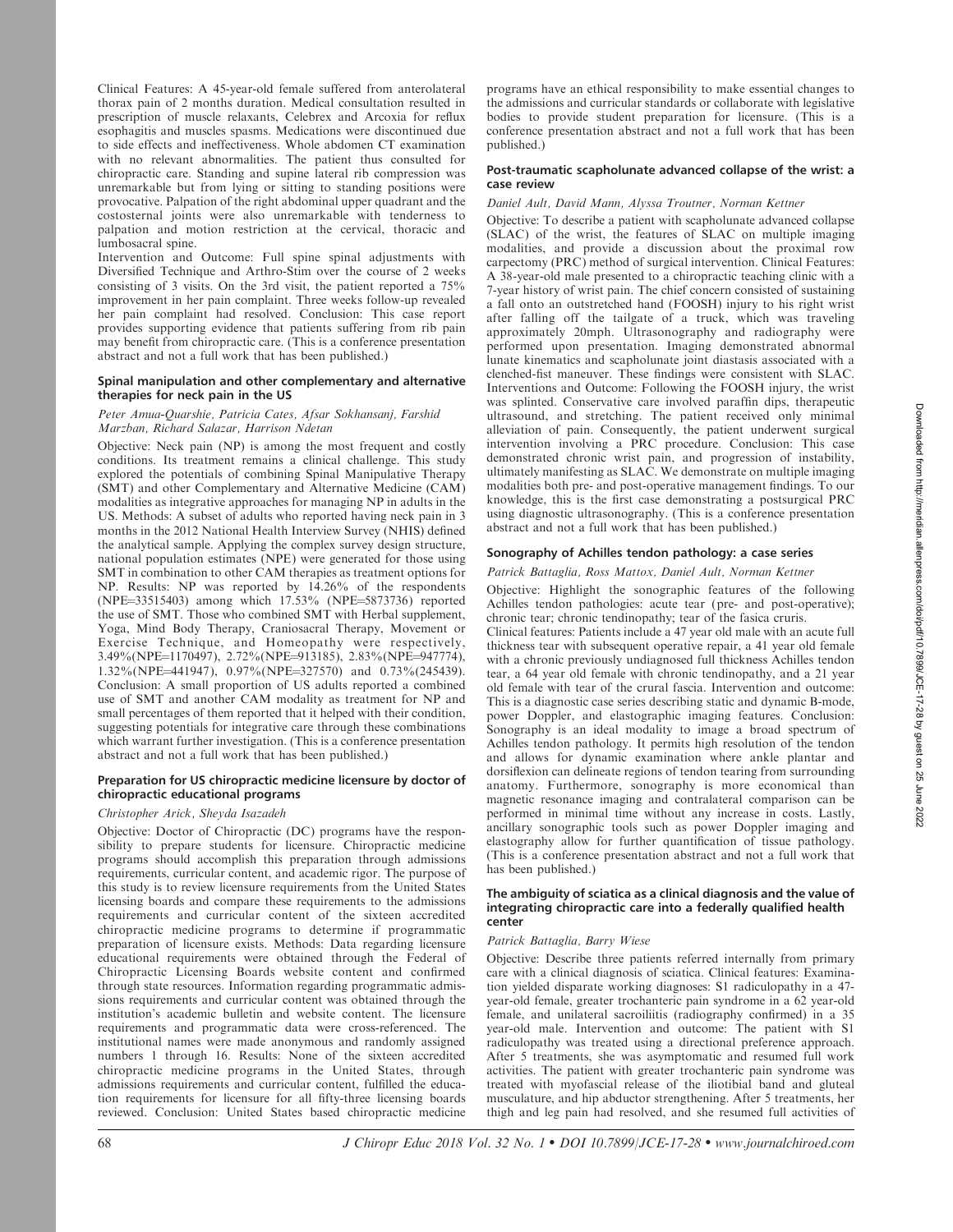daily living. The patient with unilateral sacroiliitis is awaiting rheumatologic consultation. Conclusion: In a primary care setting, back and leg pain often yields a working diagnosis of sciatica. As illustrated by this report, a broader differential exists, and primary care physicians may lack the time to effectively diagnose and manage these conditions, being burdened with managing complex internal disorders. Therefore, the integration of chiropractic care into traditional medical settings may be of immense value in managing pain from spinal or extremity origin. (This is a conference presentation abstract and not a full work that has been published.)

# Vertebral displacement and muscle activity during manual therapy: distinct behaviors between spinal manipulation and mobilization

### Eric Biner, Martin Descarreaux, Isabelle Page

Objective: To compare the absolute and relative vertebral displacement and the muscle response induce by spinal manipulative therapies (SMTs) using short and long impulse durations. Methods: 25 healthy adults (free of thoracic pain) were recruited. Six SMTs (255N peak force) of different impulse durations (100, 125, 200, 500, 1000 and 1500 ms) were delivered to each participant using a mechanical device and contacting T7 transverse processes. The effect of impulse duration on the vertebral displacement (absolute displacement of T6, T7 and T8 and relative displacement between T7 and T6 and between T7 and T8) and the thoracic muscle response (sEMG) was assessed using mixed model ANOVAs and predefined linear trends analyses. Results: A linear increase in vertebral displacement following the increase in impulse duration was observed for T8 ( $p=0.002$ ) but not for T6 ( $p=0.59$ ). A linear decrease in T7/T6 and T7/T8 relative displacement when impulse duration was increased  $(p<0.0001)$  could also be observed. Analyses also revealed a linear decrease in sEMG response  $(p<0.0001)$  with increasing impulse duration. Conclusion: Distinct neurophysiological responses are generated by SMTs of short and long impulse duration. The implication of such responses in SMT clinical effects remains to be determined. (This is a conference presentation abstract and not a full work that has been published.)

### A survey of sacro-occipital technique (SOT) practitioners: Pediatric patients and their presenting symptoms

### Charles Blum, Christine Benner

Objective: Does a chiropractic technique determine what types of patients and conditions a chiropractor might see? Methods: The survey was disseminated via SOT doctor e-mails lists, internet chiropractic groups, and chiropractic Facebook groups as a ''Survey Monkey'' survey. Respondents included doctors from United States, South America, Australia, and Europe. The goal was to determine what proportion of patients seen by SOT practitioners were pediatric patients, and of those patients what proportion were infants, children, or young adults. Additionally, what proportion of those patients were treated for musculoskeletal, non-musculoskeletal, or for preventative care. Results: There were 326 responders stating they were SOT practitioners who treated pediatrics, with the majority noting that pediatrics averaged between 5-30% of their patient population. The responses for those who treated pediatric patients appeared to be evenly distributed amongst infants (0-3 years-old), adolescents (4-11 years-old), and young adults (12-17 years-old). Treatment of pediatric patients for musculoskeletal, nonmusculoskeletal, and preventative care was also evenly distributed amongst the responders. Conclusion: It may be of value to assess the chiropractic profession at large or subsets based on technique preference to help determine what place chiropractic care might play in pediatric musculoskeletal, non-musculoskeletal, and preventative care. (This is a conference presentation abstract and not a full work that has been published.)

### The polyvagal theory: A rational for psychological and chiropractic interdisciplinary care

#### Charles Blum

Objective: An integrative review was performed of Porges' polyvagal theory relating to the autonomic nervous system, which considers there are two-parts to the vagal or parasympathetic nervous system. Data Sources/Selection: Searches were made for polyvagal theory, parasympathetic, vagal, autonomic, chiropractic, cranial manipulation, and temporomandibular joint disorders through PubMed, ChiroIndex, and ChiroAccess search engines. Results and Conclusions: Porges' polyvagal theory suggests the mammalian vagus is neuroanatomically linked to the cranial nerves that regulate social engagement via facial expression and vocalization. This ''face-heart'' relationship has been studied by investigating the polyvagal theory as it relates to cardiac vagal tone (CVT) and heart rate variability (HRV). Some studies have found chiropractic interventions may have a therapeutic effect on autonomic nervous system function, which may theoretically aid patients with compromised social interaction secondary to vagal compromise. Sacro occipital technique (SOT) attempts to incorporate both spinal and cranial adjusting components to address autonomic imbalances. Aspects of SOT cranial care focus on balancing cranial and sacral parasympathetics and specifically supporting balanced vagal function. Porges' polyvagal theory suggests a rational for a body-mind support team that would include chiropractors (physical interventions) and psychologists/psychiatrists (psychological interventions) related healthcare practitioners may warrant further study. (This is a conference presentation abstract and not a full work that has been published.)

# A preliminary survey of chiropractic college use of table sanitizers in their clinic: Are there green alternatives?

# Charles Blum

Objective: The chiropractic profession in recent years has been studying the need for chiropractic table sanitization, with studies noting gram-positive and negative bacteria (cocci and bacilli) such as: Methicillin-resistant S. aureus, S. epidermidis, S. saprophyticus and S. aureus. Methodology: A 2014-informal telephone survey to all 16-chiropractic college clinics within the United States asked what do they use to sanitize their treatment tables. Some responses were obtained over the telephone and other through email. Results: From the response it was noted that the various sanitizers (ammonium chloride derivatives) used at the college clinics offer some risk to the practitioner during application via skin contact/ inhalation, the patient via direct prolonged skin contact, and environmentally through patient's clothing or when disposing of cloth/paper towel applier. Conclusion: Healthcare encounters should at all times minimize risk. Discussed is the research relating to aqueous ozone, which has been found to function as sanitizer comparable to those currently used in the college clinics. It may be possible through the use of aqueous ozone the chiropractic profession could study the use of a green technology, to prevent the spread of infection while reducing any toxic load on the doctor, patient, and environment. (This is a conference presentation abstract and not a full work that has been published.)

# Study on inducing fifth lumbar vertebra malposition by M. B. DeJarnette: Historical development of sacro-occipital technique

# Charles Blum

Objective: It is helpful to understand the historical development of chiropractic manipulative techniques since they helped form the foundation of chiropractic in its early years. One technique developer (DeJarnette) of Sacro Occipital Technique (SOT) attempted a research project, however flawed, that gives us a glimpse into his development of as aspect of his technique.

Data Sources and Selection: In DeJarnette's 1952 text, he described a 1941 research study involving subject recruitment from his patient base (target ages 18-50 years old/no low-back pain). Over 200-subjects were examined with 16 fitting his inclusion criteria. Each of the 16 subjects received an adjustment to place a strain on the fifth-lumbar directing the spinous process towards the right and repeated daily for four-days. During the next two years DeJarnette followed their health status. Results: One consistent finding was that each of the 16 subjects developed palpatory pain over the left transverse of their atlases. None of the 16 had such pain prior to the first experimental adjustment. Conclusions: DeJarnette attempted to employ research methodologies to study and investigate his interventions. While this study was fraught with design flaws and would never receive IRB approval, it nonetheless shares his thought process. (This is a conference presentation abstract and not a full work that has been published.)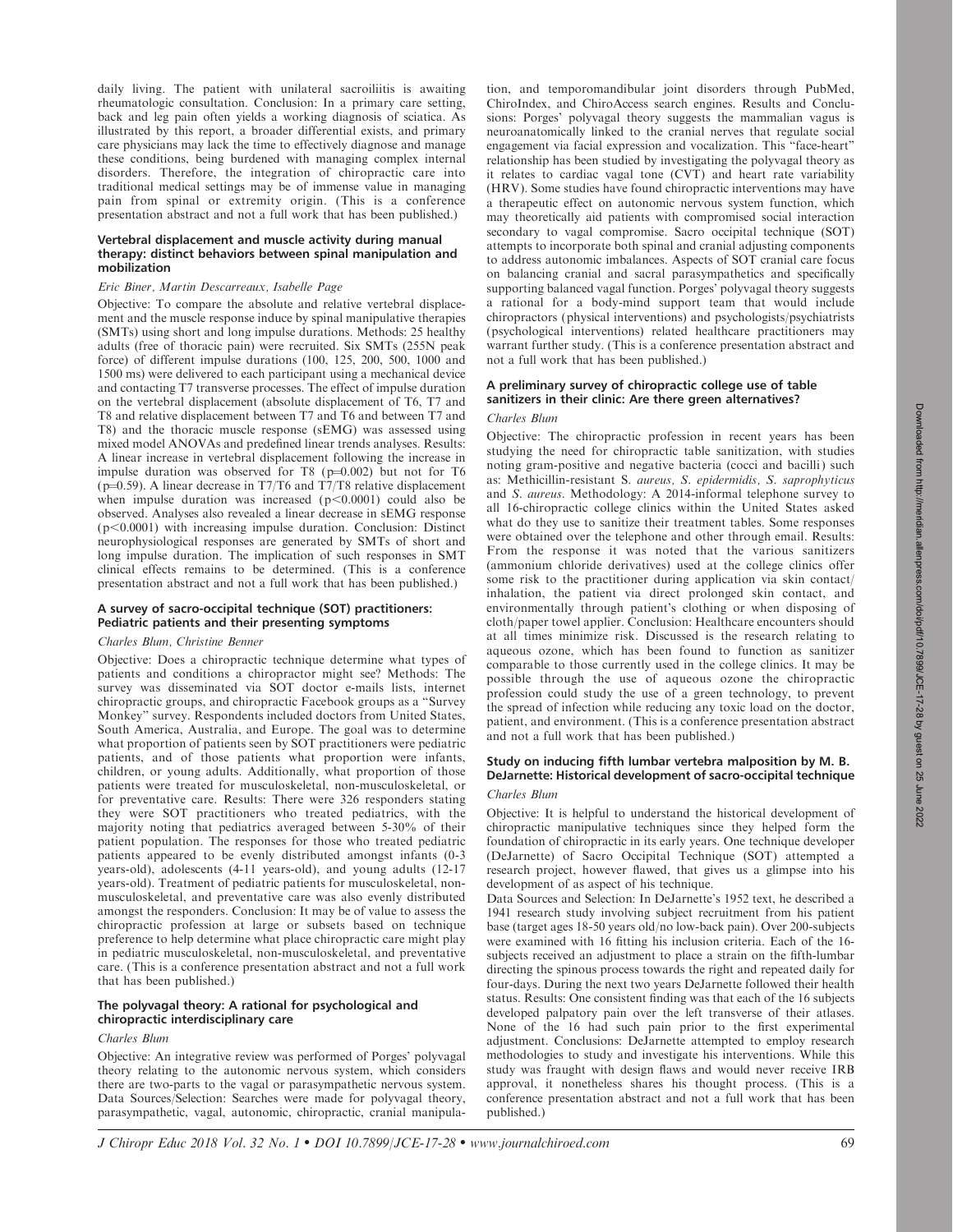# Charles Blum

Objective: Sacro occipital technique (SOT) has long discussed how the anterior and posterior aspects of the sacroiliac joint (SIJ) are completely different in their anatomy and function, leading to differences in assessment and treatment. Research has also found that 20% of the population has joint hypermobility syndrome and may be an important factor for chiropractic assessment and treatment modalities. Method: A small sampling preliminary survey was taken of SOT practitioners  $(N=53)$  and practitioners not familiar with SOT  $(n=11)$  via online-internet groups to determine the value of larger study. Questions related to whether the doctor practices SOT or not and what percentage of patients they see have hypermobile-versusfixated SIJs. Results: From this pilot survey, SOT chiropractors more commonly found patients with hypermobile SIJs, whereas chiropractors without an SOT bias, more commonly found patients with fixated SIJs. Conclusion: Another survey with a larger sampling would yield greater information and if the results are similar to this one, then determining whether SOT practitioners find SIJ hypermobility suspiciously often or whether practitioners not trained in SOT under-report it, would be an important consideration. Whether-ornot hypermobile/fixated SIJ assessments and treatments lead to different outcomes will also be important to determine. (This is a conference presentation abstract and not a full work that has been published.)

# Intervention in gall bladder dysfunction through chiropractic adjustment and nutritional therapy: a case report

### William Boro, Mary Psaromatis

Objective: This report describes the clinical course, treatment and response of a 58-year-old female suffering 2-years from unremitting gall bladder dysfunction, seeking conservative chiropractic care. Clinical Features: Patient had been receiving allopathic care for epigastric pain and esophageal reflux. She presented June-2016 with hopes of avoiding surgery. Initially her medications included (taken daily) Protonix and Zantac as well as various other medications for allergy, stress and pain reduction. Intervention and Outcome: Treatments consisted of spinal manual manipulation Van-Rumpt organ adjustments, sacro-occipital technique's chiropractic manipulative reflex technique, and liver/gallbladder visceral manipulations. Following the first-treatment the patient noticed improvement for the first time in two-years. Initially nutritional supplementation focused on the liver, adrenals, and sooth stomach lining, ceasing supplementation by 2-3 months. After 45-days (8-treatments) a radionuclide hepatobiliary scan noted a gallbladder ejection fraction (11%) at 60 minutes (abnormally low). Due to her symptomatic relief and ability to significantly reduce medication intake she continued with chiropractic care. Approximately six-months later (22-treatments) a follow-up scan noted a normal ejection fraction (75%). Conclusion: This case report demonstrates a chiropractic approach utilizing manual manipulation and somatovisceral reflex techniques that appeared to aid a patient suffering from gall bladder dysfunction. (This is a conference presentation abstract and not a full work that has been published.)

### Intervention in tachycardia through chiropractic adjustment, sacro-occipital technique's chiropractic manipulative reflex technique: a case report

### William Boro

Objective: This report describes the clinical course, treatment and immediate response of 64-year-old male patient suffering from tachycardia and arrhythmia of 15-years' duration to the application of chiropractic adjustments and Sacro Occipital Technique's (SOT) Chiropractic Manipulative Reflex Technique (CMRT). Clinical Features: A patient presented with history of atrial fibrillation and arrhythmia dating back to 2002. Cardiac ablation and catheterization of the left atrium performed in September 2014 helped to control his condition. However the effectiveness of the prior interventions waned and patient reported ongoing increased pulse rates constant for months. Typical findings (21-random-pulse-readings) during the first week of May 2016 noted an average heart-rate of 134.6/minute.

Intervention and Outcome: Two office visits consisted of cervical adjustment, cranial manipulation, and CMRT related to cardiac viscerosomatic/somatovisceral reflex balancing with local vagal nerve stimulation. Heart-rate reduced within 5-minutes of the treatment. Patient-supplied data during the two-weeks post-treatment (41 random-pulse-readings) averaged heart-rates of 88.7/minute for the two-weeks following adjustment. Conclusion: This case report demonstrates a chiropractic approach utilizing manual manipulation and somatovisceral reflex techniques that appeared to aid a patient suffering from tachycardia. Greater study is needed to determine what subset of patients might benefit from this procedure. (This is a conference presentation abstract and not a full work that has been published.)

### Evidence-based clinical practice curriculum development: An innovative and integrated approach

# Theresa Brennan, Ali Rabatsky, William Sherrier

Objective: The challenges of our integrated curriculum resulted in an innovative model for the incorporation of Evidence-based clinical practice (EBCP) into a curriculum. Methods EBCP topics to be taught were identified and sequenced throughout the curriculum. A competency was created for each EBCP topic.

An introductory course on EBCP was included in our first quarter. EBCP competencies were placed sequentially in existing courses such that the competency was introduced in first quarter, covered in greater depth in another quarter and reinforced in a later quarter. Teaching tools for each competency were shared. Assessment methods for each competency were implemented within the courses. Assessment tracking of learning was developed to determine the success of our embedded curriculum. Discussion: Anecdotally it has been noted that this model of an embedded curriculum has fostered collaboration among faculty and a culture shift to inclusion of EBCP throughout our program. The Assessment tracking noted above will inform the success of our model. Conclusion: The nature of an integrated curriculum challenged us to develop an incorporation of EBCP competencies into existing courses that resulted in an embedding of EBCP into our curriculum. (This is a conference presentation abstract and not a full work that has been published.)

### Patient-centered outcomes utilized in clinical pediatric manual therapy research studies

#### Beth Carleo, Carol Prevost, Brian Gleberzon, Kris Anderson, Katherine Pohlman

Objective: Patient centered outcomes (PCO) provide insight into patients' experience, which document care and safety. Standardizing and increasing PCO utilization may help fill the current void of pediatric and manual therapy (MT) research. The objective of this study was to evaluate condition-specific, PCO currently utilized in MT research studies for musculoskeletal and structural pediatric conditions. Methods: Extract PCO utilization and psychometric property data from studies included in a recent systematic review (2016) of pediatric MT. Results: Sixteen studies were reviewed of which six utilized a PCO (37.5%). Three studies included a Visual-Analog or Numeric-Rating Pain Scale with different parameters. Change in daily activities and pain were measured with a diary for three conditions. Additionally, one study utilized Patient Specific Functional Scale and Global Rating of Change and another used the Scoliosis Quality of Life Index. Psychometric properties were discussed in four studies. Conclusions: This study found that 33% of studies in the systematic review utilized PCOs. Of note, was that none of the studies utilized the same measure or parameter. Providing PCO current use will allow for future guidelines to more efficiently assess the care and safety of MT for the pediatric population. (This is a conference presentation abstract and not a full work that has been published.)

# Chiropractic management of Fluoroquinolone allergic reaction

# Tara Cheuvront, Adam Sergent

Objective: To describe the care of a patient presenting with diffuse pain and Achilles tendinopathy with a suspected cause of Fluoroquinolone reaction. Clinical Features: A 48-year-old male had a 4-year history of diffuse pain and Achilles tendinopathy. He had sought care immediately following his first dose of Fluoroquinolone. Since then he has seen his primary care physician and an orthopedic physician both confirming the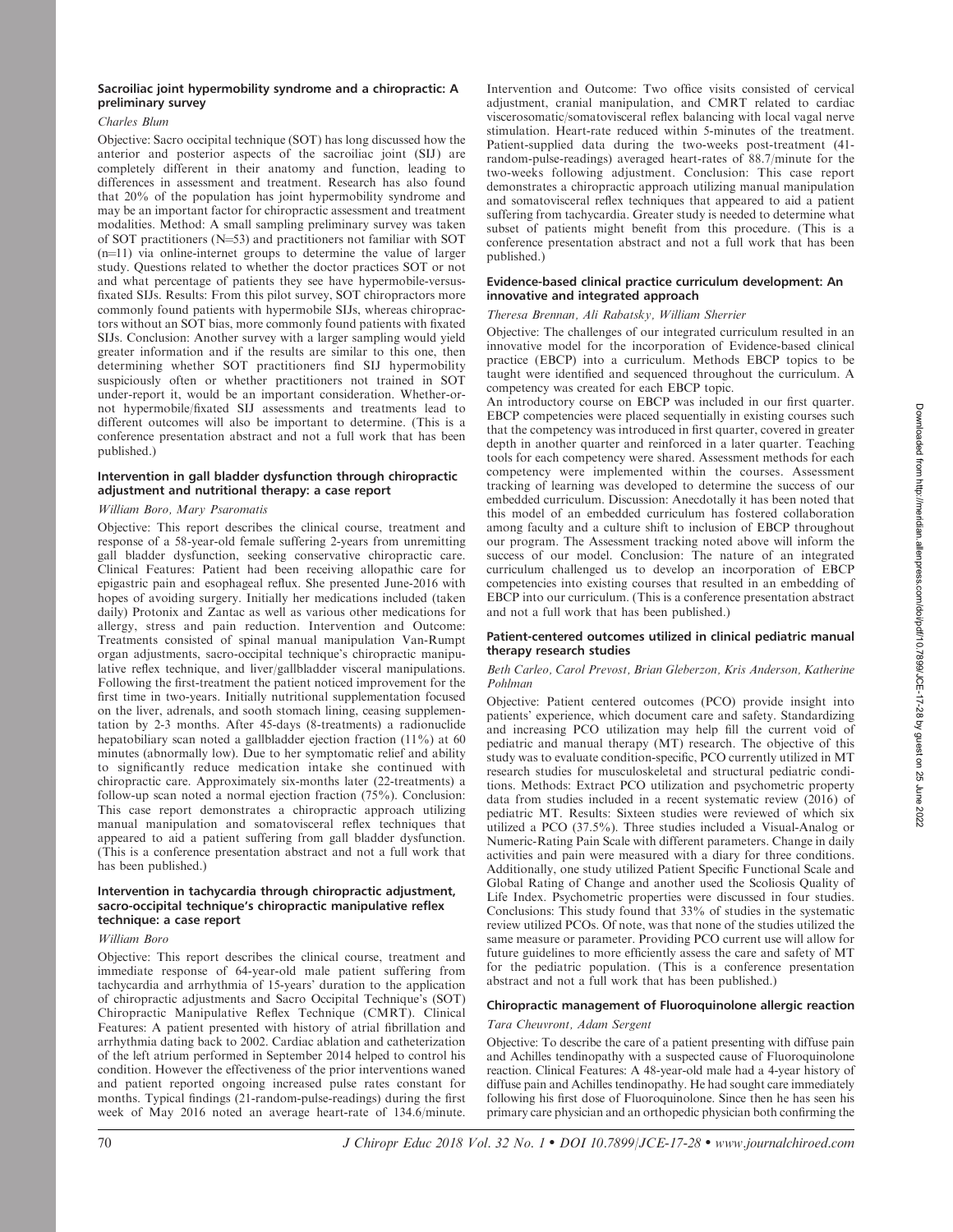soft tissue pathology due to allergic Fluoroquinolone reaction. Intervention and Outcome: The initial medical management consisted of bed rest and immobilization along with Non-steroidal antiinflammatories. Following a referral to a physical therapist by his orthopedist, he began to see some slow improvement. Following a course of home exercise and cold laser therapy prescribed by the chiropractor, he saw gradual improvement. With the addition of nutrition supplementation, anti-inflammatory diet and soft tissue techniques as well as lower extremity adjustments, he has seen significant improvement. Conclusion: The use of alternative treatment procedures were shown to help a patient with an allergic reaction to Fluoroquinolone anti-biotics. Further research is recommended to understand the benefits of alternative care treatments and the management of allergic reaction to Fluoroquinolone. (This is a conference presentation abstract and not a full work that has been published.)

# Incidentally-found benign bone tumor leading to diagnosis of avascular necrosis in a patient with Crohn's disease: A case report

### Munyeong Choi

Objective: To describe, in a patient with a history of Crohn's disease, the clinical connection between long-term corticosteroid usage and avascular necrosis of the hip that was incidentally found because of a benign bone tumor on a radiograph. Clinical Features: A 37-year-old male chiropractic student complained of abdominal pain and was hospitalized for four weeks. The patient was diagnosed with Crohn's disease and was prescribed long-term corticosteroid therapy to suppress inflammation, followed by a new onset of right hip pain. Intervention/ outcome: Radiographs of the right hip were taken and demonstrated a well-circumscribed medullary-based large osteolytic lesion with a thin rim sclerosis in the proximal metaphysis of the femur. This radiographic finding warranted MRI examination of the right hip. MRI revealed abnormal signal alteration of the right femoral head that is characteristic of avascular necrosis. Conclusion: Avascular necrosis of the hip is a known complication as a result of long-term usage of corticosteroids. Therefore, a new onset of hip pain in patients with a history of medical conditions that may require long-term corticosteroid therapy should prompt clinicians to include potential avascular necrosis of the hip in their differential diagnosis. (This is a conference presentation abstract and not a full work that has been published.)

### Effects of high and low-power poses on maximal force production during a prone Carver thoracic adjustment performed on a mannequin atop force sensing table technology

# Lydia Colacino, Richelle Martins, Jesse McAleese, Joseph Greenwood, David Starmer, Simon Wang

Objective: To determine the effect of power posing on maximal force production during a prone thoracic adjustment. Methods: 20 third year students from a chiropractic college were recruited for a randomized control trial, and were randomly assigned to two groups; Group 1 performed low power poses on day 1 and high power poses on day 2; Group 2 performed high power poses on day 1 and low power poses on day 2. Subjects performed a 1-minute hold of two poses of the same power and then conducted a manipulation with maximal force on Human Analogue Mannequins<sup>™</sup>. Transmitted Impulse Peak forces in Newtons were recorded using Force Sensing Table Technology<sup> $m$ </sup>. Results: There was no statistically significant difference in force output for a maximal chiropractic thrust between the high and low power pose displays. Conclusion: High power pose displays have been shown to increase testosterone and decrease cortisol. There was no relationship found between high and low power pose displays and physical performance. Future research is needed to determine the relationship between power posing and physical performance for other manipulation parameters such as load rate, time to peak force, or target force accuracy. (This is a conference presentation abstract and not a full work that has been published.)

# The Effect of Chiropractic Care and Retained Primary Reflex Therapy on a Patient with Erb's Palsy

#### Karima Cooper

Objective: This case highlights the outcomes of chiropractic adjustments, with retained primitive reflex therapy, on a patient with Erb's Palsy. Clinical Feature: Patient presented to a chiropractor for treatment of symptoms from a birth injury. Patient has left Erb's Palsy; restricting arm extension, fingers extension, and wrist extension. History revealed that nerve transplant surgery was performed on the patient. The transferred nerve was taken from the patient's leg. Patient had decreased cervical Range of Motion (ROM). The following were retained primitive reflexes: Babinski's, palmer grasp and rooting. Intervention and Outcome: The patient was treated 3 times per week. Treatment consisted of 15 repetitions of cervical traction, lumbar ROM exercises on an unstable surface, and Chiropractic adjustment. The parents were instructed to stroke proximal to distal over the palmer surface of the patient's left hand and left foot; and from medial to lateral across left cheek 5 times per day. On the 3rd visit she had the ability to extend her fingers and after the 12th visit there was a decrease in the presentation of the retained primitive reflexes. Conclusion: This case demonstrates the increase of nerve function associated with chiropractic adjustments and primitive reflex therapy. (This is a conference presentation abstract and not a full work that has been published.)

#### Chiropractic management for female veterans with low back pain: A retrospective study of clinical outcomes

Kelsey Corcoran, Andrew Dunn, Lance Formolo, Gregory Beehler Objective: To determine if female Veterans had clinically significant improvement in low back pain (LBP) after chiropractic management. Methods: This is a retrospective chart review of 70 courses of care for female Veterans with a chief complaint of LBP who received chiropractic management through a Veterans Health Administration medical center. A paired t-test was used to compare baseline and discharge outcomes for the Back Bournemouth Questionnaire (BBQ). The minimum clinically important difference (MCID) was set as a 30% improvement in the outcome measure from baseline. Results: The average female Veteran meeting inclusion criteria at consultation was a 44.8 year old, overweight  $(BMI=29.1 \text{ kg/m2})$  Caucasian  $(86\%)$ . The mean number of chiropractic treatments was 7.9. For the BBQ, the mean raw score improvement was 12.4 points ( $p<0.001$ ), representing a 27.3% change from baseline with 47% of courses of care meeting or exceeding the MCID. Conclusion: Mean chiropractic clinical outcomes from baseline to discharge were reflective of improvement which was statistically significant and approached but fell short of an MCID established at 30%. While further research is warranted, chiropractic care may be of value in contributing to the pain management needs of this unique patient population. (This is a conference presentation abstract and not a full work that has been published.)

### Chiropractic management in a 54-year-old female with postoperative spinal adhesive arachnoiditis

#### Stacey Cornelson, Edward Johnnie, Norman Kettner

Objective: This case report describes the significant clinical complications and imaging features of post-operative spinal adhesive arachnoiditis. Clinical Features: A 54-year old female presented with right posterior thigh and leg pain after her second lumbar spine fusion surgery to correct a degenerative spondylolisthesis of L3/4. Her pain was sharp and shooting and worsened with knee extension. A lumbar CT myelogram demonstrated clumping and adhesion of the nerve rootlets in the cauda equina at the surgical fusion levels. Intervention And Outcome: The patient was treated with 2 sets of neural mobilization of the sciatic nerve with 15 repetitions each. The patient utilized the neural mobilization exercises at home and performed to tolerance. The patient's Oswestry Questionnaire was significantly reduced by 19% with decreased pain intensity. Conclusion: Spinal adhesive arachnoiditis is characterized by inflammation and scarring of the arachnoid membrane causing nerve roots to adhere to the thecal sac or to other rootlets. Symptoms often include radiating low back pain that extends into the legs, persists at rest, muscle spasms, or neurologic deficits. Since, there are few surgical options for arachnoiditis, neural mobilization may be a non-surgical approach for pain management in these patients. (This is a conference presentation abstract and not a full work that has been published.)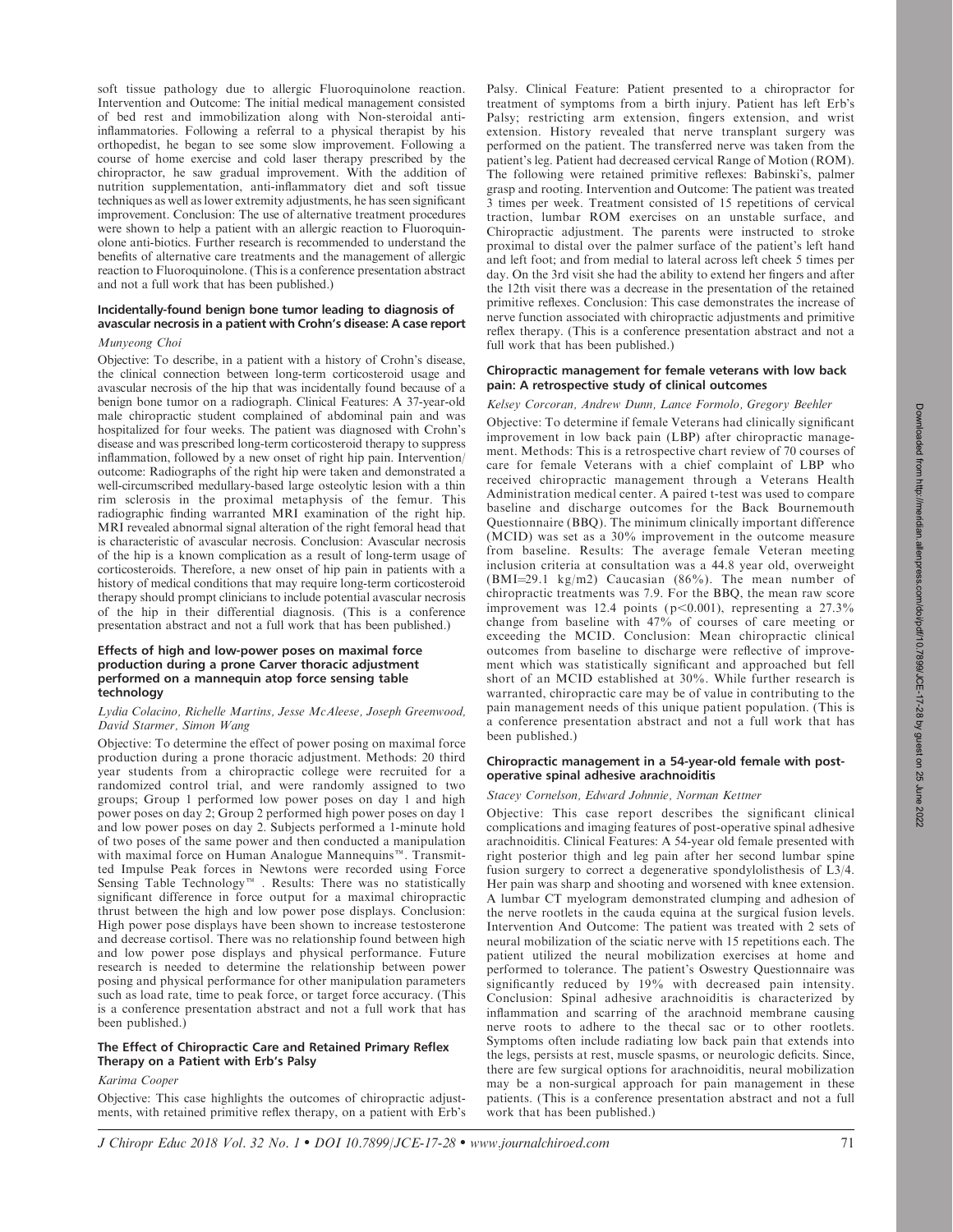# Large intramuscular hemangioma of the forearm: a case report

### Stacey Cornelson, Jude Miller, Gary Gueber

Objective: This case report describes the radiographic and magnetic resonance (MRI) findings in a patient with a longstanding soft tissue hemangioma of the right forearm. Clinical Features: A 42-year-old female presented with known soft tissue hemangioma and pain of the right forearm. The patient had reduced ROM of the right wrist. She wanted consultation before pursuing a rigorous exercise routine. Radiographic and magnetic resonance imaging (MRI) examinations demonstrated cortical irregularity and periosteal reaction with minimal osseous invasion of the distal ulna and radius consistent with a soft tissue hemangioma.

Intervention and Outcome: The large size, extent of muscular involvement, associated pain and adjacent ulnar and radial periosteal reaction from the hemangioma resulted in a recommendation for the patient not to pursue the high impact exercise regime. Conclusion: We present a case of soft tissue hemangioma with adjacent osseous changes in a patient who wanted to pursue a high impact, rigorous exercise program but was dissuaded. Soft tissue hemangiomas occasionally cause adjacent periosteal reaction or intraosseous change of bone which may result in local resorption or osteopenia. Clinicians should be cognizant of the increased risk of fracture of bone adjacent to soft tissue hemangiomas. (This is a conference presentation abstract and not a full work that has been published.)

### A case report of osteomyelitis secondary to Kingella kingae in a 17-month old

# Sophia Da Silva-Oolup, Julie O'Shaughnessy

Objective: This case report presents a patient with osteomyelitis of the foot and associated cellulitis secondary to Kingella kingae. Clinical features: A 17-month old presented to a chiropractor with a chief complaint of left hip pain and the inability to weight-bear. Superficial palpation revealed increased temperature and pain over the left hip joint. Active and passive ranges of motion of the left hip were painful and reduced. Pelvic radiographs revealed increased hip joint space. The following day the infant's left foot was erythematous, swollen and warm to the touch. Intervention and outcome: The patient was referred to his family physician and subsequently to a pediatrician for further examination, advanced imaging and management. The patient was diagnosed with osteomyelitis of the left first metatarsal bone and cellulitis of the left thigh. The patient was hospitalized for four days and underwent a course of antibiotic therapy.

Conclusion: Parents often consult a chiropractor for their children's musculoskeletal complaints. The clinical presentation of osteomyelitis due to Kingella kingae infection commonly produces only mild signs and symptoms. As such increased clinical acumen is required to reach an accurate working diagnosis, appropriate patient referral and management in suspected inflammatory musculoskeletal conditions. (This is a conference presentation abstract and not a full work that has been published.)

# Identifying the frequency of perinatal sacroiliac hypermobility indicators in a chiropractic clinic

# John Edwards, Jeanne Ohm, Charles Blum

Objective: Increased psoas-tension (PT) changes biomechanics during pregnancy, and several sources suggest a correlation between PT in non-pregnant adults and persistent, subacute sacroiliac joint hypermobility (SIJH). The relationship between stabilizing relaxin-induced perinatal SIJH (P-SIJH) and preventing PT remains under-investigated. Sacro Occiptal Technique's (SOT) screening protocol for addressing SIJH/pain related to hypermobility may complement the Webster Technique (WT), a popular, specific chiropractic sacral analysis and diversified adjustment that doesn't assess P-SIJH. We examined the frequency of four-SOT indicators in a cohort of perinatal chiropractic patients under WT care. Methods: A retrospective review of 170 visits (January 2016) identified 17-perinatal patients presenting with LBP/SIJ pain who also met the criteria for potential P-SIJH identified by SOT but not WT. Results: At least one indicator of P-SIJH was observed in all 17-assessments. Failing an arm fossa challenge (9), standing lateral sway (8), and unilateral scalenus muscle tension (5) were present in concert with knee tenderness that resolved upon SIJ stabilization (17) 75% of the time.

Two indicators were detected more frequently than three or four. Conclusion: SOT identified potential P-SIJH in 10% of the cohort under WT care. The uncorrected P-SIJH/PT relationship in pregnancy may warrant further investigation. (This is a conference presentation abstract and not a full work that has been published.)

### Utility of ImageJ for measuring umbilicus-trochanter angle in a sample of pregnant women

### John Edwards, Allison Union, Joel Alcantara

Objective: Resources are lacking outside subjective assessment to quantify progression of the forward angle of protrusion for a pregnant woman's uterus in relationship to her pelvis. ImageJ, a freeware photo-analysis program provided by National Institutes of Health, measures angles and distances on photos. A trial of this program on sample images of mid-late stage pregnancies examined its sensitivity in measuring the change of an angle from the umbilicus to trochanter (UTA) with the horizon. Methods: Five chiropractic patients were selected from an IRB-authorized retrospective file review (May 2013-15). Each had lateral posture photos taken between 26-33 weeks and within 2 weeks of delivery. Markers placed on palpated landmarks identified the trochanter and umbilicus before photographing/importing files to ImageJ. A line parallel to a horizontal reference was drawn using the angle tool from anterior to the patient to the trochanter, then back anterior-superior to intercept the umbilicus marker. ImageJ calculated the UTA. Results: UTA decreased in all five participants with a pre/post range of 0.3- 14.3 degrees and mean difference of 8.06 degrees. Conclusion: ImageJ appeared useful for measuring UTA in this sample. Future studies may consider investigating inter-rater reliability and clinical relevance of assessing UTA. (This is a conference presentation abstract and not a full work that has been published.)

### Performance of eyes-closed unipedal stance static balance test by pregnant women under chiropractic care

# John Edwards, Allison Union, Joel Alcantara, Kassandra Varner

Objective: Low technology measures for assessing static balance in pregnant women are clinically useful. Springer's timed eyes-closed unipedal stance test (EC-UPST) norms improved on Bohannan's, yet excluded pregnant women despite this group being the 2nd highest risk for falls. Five perinatal patients  $(28.71+3.63wks)$  attending a chiropractic clinic performed the EC-UPST before care and their results were compared to the age-appropriate/non-pregnant Springer best-time standard. Methods: Participants began UPST eyes-open on their bare foot of choice, and closed their eyes when they felt balanced. The unsupported foot was not allowed to touch the support leg, but subjects were allowed Bohannan's protocol of arm-movement for safety. Both feet were timed until the unsupported foot came down, the weight-bearing foot moved, or the recommended 20-second limit for high-risk populations elapsed. Results: EC-UPST was safely completed and 3 subjects were available for postpartum follow-up. Two patients reached the 20-second ceiling, while the remaining reached the 21st, 28th, and 53rd percentile of Springer's norm. One week postpartum these times were 31st, 26th, and 56th percentile, respectively. Conclusion: With slight modification, EC-UPST was useful for assessing static balance in this perinatal sample. Future investigations may revisit the suggested cut-off for the test. (This is a conference presentation abstract and not a full work that has been published.)

# Survey attributes of chiropractic patients over 50 years of age

# Kimary Farrar, John Ward

Objective: The purpose of this qualitative study was to develop a profile of attributes of older chiropractic patients. Methods: Researchers developed a 23-question 3-pg survey which was distributed to 350 chiropractic patients through 70 different chiropractors' offices. Results: The survey was filled out by 110 respondents. They reported the following attributes:  $65.8 + 7.1$  years of age,  $1.63 + 0.29$  m,  $82.8 + 18.6$  kg,  $124 + 14.4$  mmHg systolic blood pressure,  $75.5 + 9.1$  mmHg diastolic blood pressure,  $194.8 + 33.3$  mg/ dl blood cholesterol, and  $106.4 + 19.0$  mg/dL blood sugar. Most respondents were female (69.1%), reported taking 3.9 medications per day, Caucasian (80.0%), non-smokers (94.5%), possessing a college degree (51.8%), not living alone (75.5%), and not possessing anxiety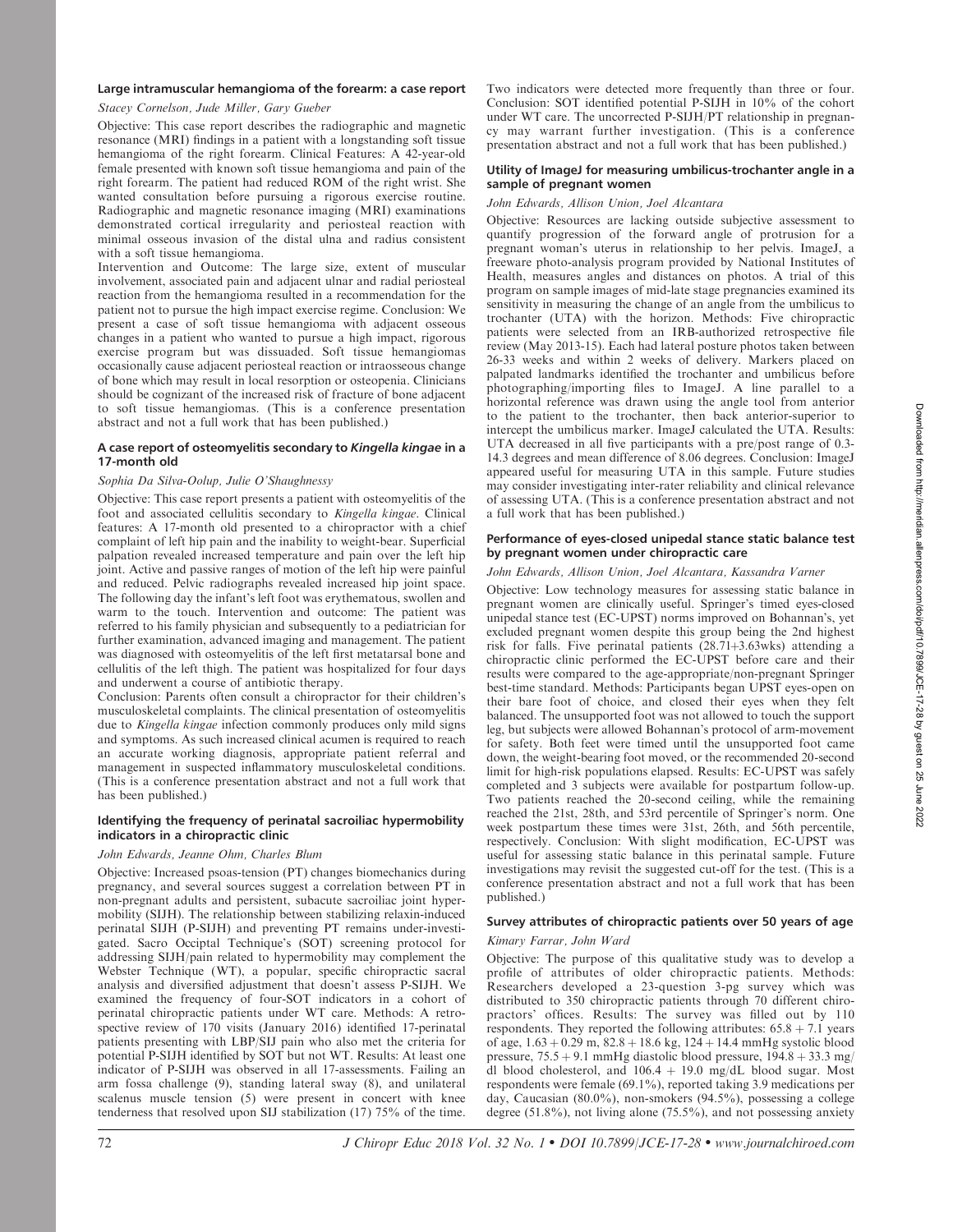(91.9%). Most respondents (58.2%) reported their chiropractor and medical doctor did not collaborate on their care. The most reported cause for care was low back pain (70%). Of participants taking pain medication, 58.2% reported taking it less often in response to chiropractic care. Conclusion: Most older chiropractic patients were female, Caucasian, non-smokers, college-educated, living with other family members, they did not possess anxiety, and they were taking approximately 4 medications. (This is a conference presentation abstract and not a full work that has been published.)

### Management of an 11-year-old male with calcaneonavicular partial coalition in a chiropractic teaching clinic

### Melissa Ferranti, Lindsay Fierman

Objective: To discuss the case of a young patient with right sided calcaneonavicular partial coalition that presented as sub-acute right foot pain. Clinical Features: 11- year-old male athlete presented with progressive insidious sub-acute right sided foot pain after walking at a theme park. Patient has altered ambulation and reports that his pain is a 10/10 with activity and 0/10 at rest. Intervention and Outcome: Upon examination, right foot range of motion was mildly to moderately decreased with associated pain. The patient ambulates on the lateral aspect of his right foot in inversion. X-ray was used to evaluate for stress fracture. Upon X-ray examination, the patient was diagnosed with calcaneonavicular partial coalition anomaly in his right foot. Cold laser and Kinesiology tape were utilized over the patient's right foot to help promote proper ambulation. Patient was referred for orthopedic evaluation and subsequently underwent corrective surgery. Conclusion: Chiropractic physicians are primary care providers and are in the position to identify pathology on routine radiographs. Referring patients for appropriate management when indicated is an important skill needed by chiropractors acting as primary care providers. (This is a conference presentation abstract and not a full work that has been published.)

### Unilateral Internal Jugular Vein Discovered External to Carotid Sheath and Superficial to Omohyoid Muscle

Craig Fuller, Peter Amua-Quarshie, Bahram Sardarabadi, Susan Miller Objective: To describe an anatomical variation of the internal jugular vein (IJV) and its direct implications on cannulation, use as a landmark and potentially chiropractic occipitocervical manipulations. Clinical Features: During routine dissection of an 88-year-old female cadaver with documented congestive heart failure in conjunction with cardiac arrhythmia, a unilateral anatomical variation of the left IJV was observed outside of the carotid fascia sheath and superficial to the omohyoid muscle, as well as the common facial vein joining the IJV abnormally and a shallow angle of the omohyoid muscle. Intervention and Outcome: This anomaly would not allow for cannulation as normally conducted, as well as palpation of the neck pulse. Additionally, occipitocervical manipulation may be contraindicated as the doctor's hand placement may occluded the IJV. Conclusion: This anatomical variation has a clinical impact on central venous access and could be a potential source of complications for occipitocervical manipulation. Training of landmarks and modifications of treatment procedures when landmarks appear abnormal is necessary to ensure patient safety. Further investigation into this concern is necessary. (This is a conference presentation abstract and not a full work that has been published.)

# Basic Science Education in Chiropractic Colleges

### Craig Fuller, Georgina Pearson, Afsar Sokhansanj, Michael Perryman, Paula Robinson

Objective: A core component of chiropractic education is a high quality basic science curriculum; however, with current research constraints and new advancements in classroom technology it is imperative that best practices are known for advisement on curricular modifications. This study conducts a scoping review to assess the current literature of best practices in basic science curriculum at chiropractic schools. Data Sources and Selection: PubMed and Education Resources Information Center (ERIC) were searched using relevant search terms for publications written in English, highlighting basic science practices in healthcare and chiropractic within the last 5 years. Results: This scoping search revealed no publications examining the basic science curriculum in chiropractic education. Thus, we examined basic science curriculum in medical and dental schools and found an increased use of virtual tools and peer education. Conclusion: A paucity of information about basic science coursework for chiropractic education was identified. Since it is important to understand best practices to increase student engagement and to improve learning, a cross-sectional survey of current practices at chiropractic schools needs to be performed. This information will provide a clearer understanding of current types of instruction and practices to implement within a chiropractic school. (This is a conference presentation abstract and not a full work that has been published.)

# Cervical postural syndrome: a case for classification

# Courtney Goodchild, Nathan Hinkeldey

Objective: The role of postural loads in risk of developing cervical spine pain is weak. McKenzie classification of postural syndrome defines a subclass of pain patients who report pain in sustained posture; however, the pain is relieved by change in position. We report a case of postural classification in a veteran reporting with 2 years of neck pain. Clinical Features: The patient presented to a hospital based chiropractic clinic with 2 years of daily intermittent neck pain. Provocative factors included prolonged driving and flexion. Relieving factors included ibuprofen; however, he noted that it did not offer much benefit. Intervention and Outcomes: Treatment included initially asking the patient to hold his head to the headrest while driving and performing 15 repetitions of cervical spine retraction and extensions. Upon follow up visit, the patient reported abolishment of pain and no discomfort over the week between treatments. He was pain free at the onset of visit two and was released from care. Conclusion: Cervical postural syndrome according to McKenzie was present in this case. As a result of appropriate classification and treatment, the patient received complete pain relief, the ability to self manage, and little utilization of healthcare. (This is a conference presentation abstract and not a full work that has been published.)

### SOT cranial therapy with an occlusal splint for the treatment of low back, leg and neuropathic pain: A chiropractic dental cotreatment case report

### Rachel Hamel

Objective: A 25-year-old female patient presented with chronic back, leg, and neuropathic pain was co-treated with chiropractic and dental interventions. Clinical Features: The patient reported a five-year history of low-back pain, hip pain, pulsing pain into her left-leg, decreased coordination and loss of feeling to her left-foot despite L5- S1 micro-discectomy and use of medication. She also experienced dizziness, headaches once-a-week, and TMJ crepitus.

Intervention/Outcome: Examination revealed left-foot paresthesia, left-SIJ instability with palpatory pain and swelling, decreased left L5/S1 deep tendon reflex, decreased L2/3 and L5/S1 myotome strength, palpatory pain along L1-5 spinous processes and left quadratus lumborum. Dentally she was she had underdeveloped dental arches with anterior premature contact, poor TMJ translation, and evidence of clenching/bruxism. Treatment consisted of ten sacro occipital technique (SOT) cranial dental appointments (over 6-weeks) incorporating SOT, neuro emotional technique (NET) and craniofacial adjustments and a lower occlusal dental splint. Following care the patient reported significant reduction in all symptoms, stopped medications, was able to return to hiking and horseback riding, sleeping better, improved posture and improved Oswestry score. Conclusion: Greater study is needed to identify the subset of low back patients with neuropathy that could benefit from this approach. (This is a conference presentation abstract and not a full work that has been published.)

# C2 spondylolysis: a case for collaborative care

### Nathan Hinkeldey, Russell Reichter, James Leonard, Michelle Snow

Objective: To present a novel case of congenital C2 spondylolysis and provide support for collaboration and obtaining previous imaging when available. Clinical Features: The patient presented to a Veteran Affairs Hospital based chiropractic clinic with neck pain, positive rust's sign, and previous history of cervical spine manipulation. Intervention and outcome: A cervical spine CT and MRI was completed along with cervical spine flexion/extension radiographs. Upon radiographic evidence of sinister pathology the patient was

Downloaded from http://meridian.allenpress.com/doi/pdf/10.7899/JCE-17-28 by guest on 25 June 2022 Downloaded from http://meridian.allenpress.com/doi/pdf/10.7899/JCE-17-28 by guest on 25 June 2022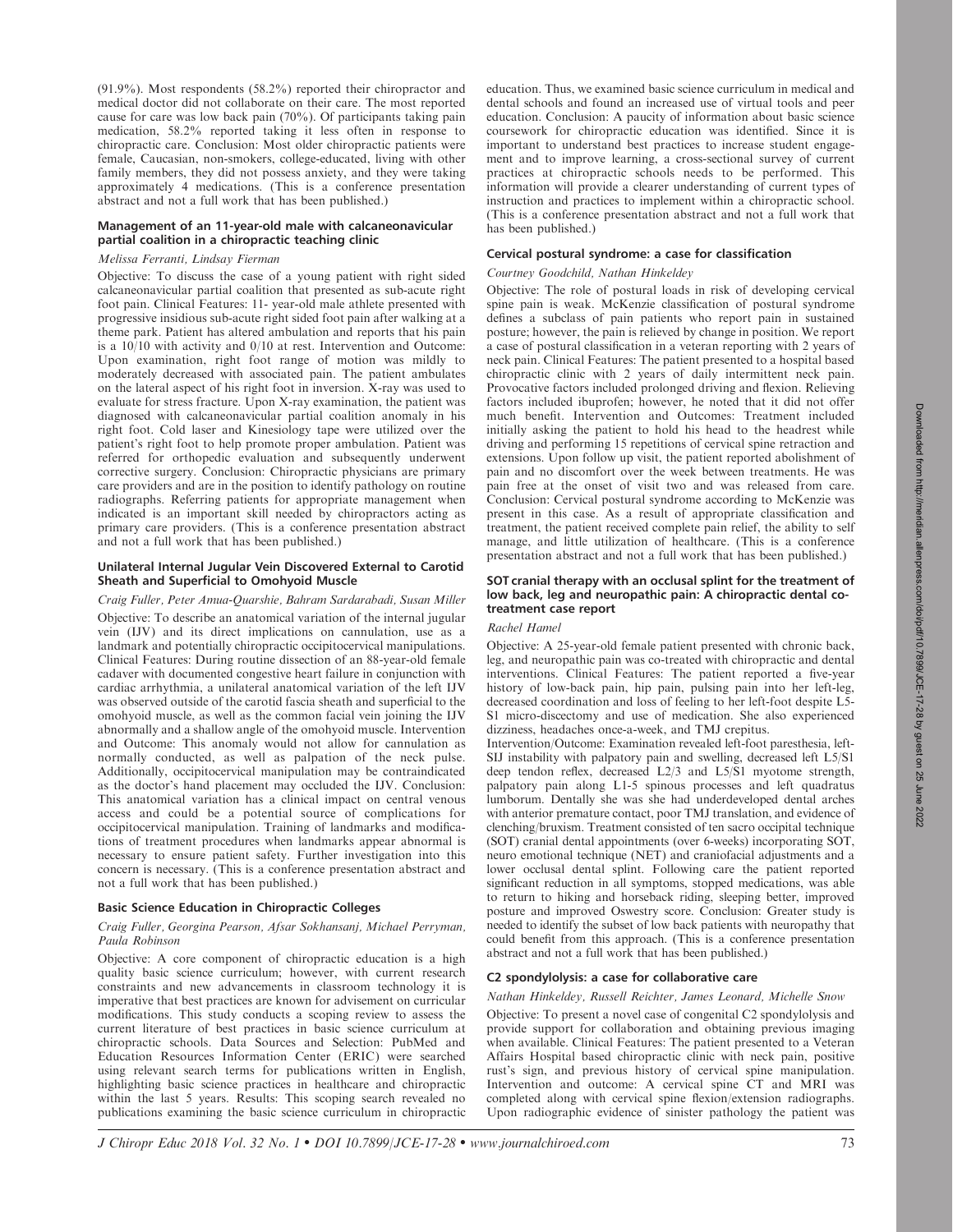referred for neurosurgical consultation. Conclusion: Coordination of care is an issue throughout the healthcare system. The latter illustrates a case where adverse event to care was not experienced; however, the potential was great. Had care been coordinated and records been made available, manipulation of this patient would have been completely avoided. (This is a conference presentation abstract and not a full work that has been published.)

### Emergency department referral: a case for chiropractic integration

### Nathan Hinkeldey, Britta Conlon

Objective: To report a case of acute low back pain triaged to chiropractic care from the emergency department immediate evaluation and treatment. Clinical Features: A female veteran reported to the chiropractic clinic as a walk-in referral with a warm hand off from the Emergency Department with acute low back and hip pain. PROMIS Pain Interference 6B score was 30. She arrived in a wheelchair and was unable to stand and walk. She presented with a right anterior lateral antalgia and 10/10 pain when attempting to walk forward. Walking backwards, allowed the patient to attain an upright position with only little pain. Intervention and Outcome: The patient left the initial visit ambulatory without wheelchair. Following  $\hat{8}$  visits, she was pain free and fully functional. Her PROMIS Pain Interference 6B was noted to be an 8 which was a 22 point improvement. In addition, she will report to the chiropractic office in lieu of the emergency department in the future. Discussion: Examples of physical therapists triaging musculoskeletal complaints in emergency departments exist in the literature. Education, training, scope of practice, and patient preference would suggest that a chiropractor may fulfill a similar role. (This is a conference presentation abstract and not a full work that has been published.)

# Perceived canine adjusting confidence of multidisciplinary professionals after experience in a simulation lab

# Dana Hollandsworth, Gene Giggelman, Lori Baggett, Eric Russell

Objective: Integrating simulation labs into traditional chiropractic curricula resulted in increased student adjusting confidence. There is a paucity of research regarding forces used in canine adjusting. This study aimed to develop force targets representative of the canine population and measure change in perceived confidence adjusting a canine's sacrum after the introduction of a simulation lab experience. Methods: Target forces were obtained by measuring three experts conducting 10 impulses on a human mannequin modulated for a small and large canine sacrum. Veterinarians(n=17), chiropractors(n=14), and chiropractic students $(n=5)$  enrolled in an animal chiropractic program were given didactic instructions for sacrum adjustment setups. Practice opportunities in the simulation lab were given 16 and 20 weeks after initial instruction. Week 20 this experience was evaluated with a survey asking participants to rate their confidence before and after the lab. Results: Target forces averaged 120-200N for small canine and 300-500N for large canine sacrum. Following the lab, there was an increase in student's adjusting confidence ( $p<0.05$ ). Conclusion: Utilization of canine specific mannequins would improve the training for this special population. This study provides a developmental step towards improving the ability to assess competencies and develop confidence in the animal chiropractic program. (This is a conference presentation abstract and not a full work that has been published.)

# Effects of aromatherapy on test anxiety in students: A literature review

### Karmen Hopkins, Breanne Wells

Objective: High-stakes testing environments may lead to test anxiety in college students and may negatively impact performance. Learning strategies related to test taking, test administration and test preparation may reduce test anxiety. A decrease in test anxiety may also lead to other positive benefits such as improved test scores, increased confidence, critical thinking and student satisfaction. Aromatherapy is shown to decrease test anxiety. Data Sources and Selection: The literature was searched using PubMed, Google Scholar and Ebscohost. Indexing terms included aromatherapy for test anxiety in students in the English language only. Studies were selected if they examined aromatherapy for test anxiety at the college level.

Ten articles were initially selected. After reviewing, 4 articles were chosen. Results and Conclusion: Results were similar in the 4 studies. Aromatherapy is recommended to decrease test anxiety in students. Students' satisfaction was noted along with feelings of relaxation. The essential oils used in the studies included: lavender, rosemary and lemon. Faculty and administrators may want to incorporate this testing strategy to help reduce test anxiety which may lead to increased exam scores. Further evaluation of aromatherapy and its influence on test anxiety is needed. (This is a conference presentation abstract and not a full work that has been published.)

# Research topics of interest to practicing chiropractors: a pilot study

# Ronald Hosek, Stephanie Sullivan, Edward Owens, Angela Seckington

Objective: The purpose of this IRB-approved pilot project was to utilize an online survey instrument to sample the opinions of field doctors concerning their views on what are the key areas of chiropractic research to pursue. Methods: An online survey with built-in consent form was developed consisting of 3 open-ended questions about research topics, 4 demographic questions and 2 check-box questions about research behaviors. The survey was made available to continuing education conference attendees as well as members of a university practice-based network. Results: While only a limited number of surveys were completed and responses to openended questions varied widely, a clear trend emerged suggesting that pursuing the effects of chiropractic on conditions other than pain or musculo-skeletal problems was most important. In particular, chronic and lifestyle-related diseases, wellness and performance were often cited. Most respondents reported using online searches or colleagues as their primary sources to solve clinical problems. Conclusion: These results, although limited, suggest that field doctors would like research studies designed to support what they anecdotally observe in their practices, i.e., chiropractic's positive effects on a wide range of nonmusculo-skeletal related conditions. (This is a conference presentation abstract and not a full work that has been published.)

#### Traumatic lower cervical spondylolisthesis presenting comorbid with chronic rheumatoid arthritis in VA chiropractic clinic: a case report

# Steven Huybrecht, Kyle Reynolds, Pamela Wakefield

Objective: Expand clinical knowledge and treatment for the comorbid presentation of rheumatologic conditions with spinal trauma. Clinical Features: A case of traumatic lower cervical spondylolisthesis in a patient with a 28-year history of rheumatoid arthritis presenting as musculoskeletal neck pain is reported. Cervical radiographs pretrauma revealed atlantoaxial instability while post-trauma revealed an increase in atlantoaxial instability and an unstable C4 vertebrae. Postaccident C4-T1 laminectomy was performed. Intervention and Outcome: Patient declined surgical intervention and no spinal manipulation was performed in the cervical spine. Patient continues to have cervical pain, though does not report radicular symptoms or present with neurologic deficits. Conclusion: Though atlantoaxial instability is common in patients with rheumatoid arthritis, surgical interventions such as spinal fusion, even in patients who experience severe trauma to the cervical spine, are not always necessary. A brief review of traumatic spondylolisthesis and rheumatoid arthritis, including clinical presentation, prevalence, diagnostic testing, treatment options and outcomes is discussed. (This is a conference presentation abstract and not a full work that has been published.)

# Trends in the utilization of force sensing technology outside of the curriculum in open practice hours

### Rebecca Kang, Tim Lau, Jae Hyun Cho, Omolola Ayoola-amale, Hera Khayyam, David Starmer

Objective: Provide a descriptive analysis and identify trends of utilization rates during the 2012-15 academic years of voluntarily attended lab hours where students can practice manipulations and receive force feedback while practicing on surrogate patients and manipulation training mannequins. Methods: Volunteer attendance from the graduating classes of 2013 -18 were digitized and recorded manually from the lab's log books during the 2012-15 academic years. Data was broken into percentages of utilization by class year, peak periods of utilization, and changes in rates of utilization. Results: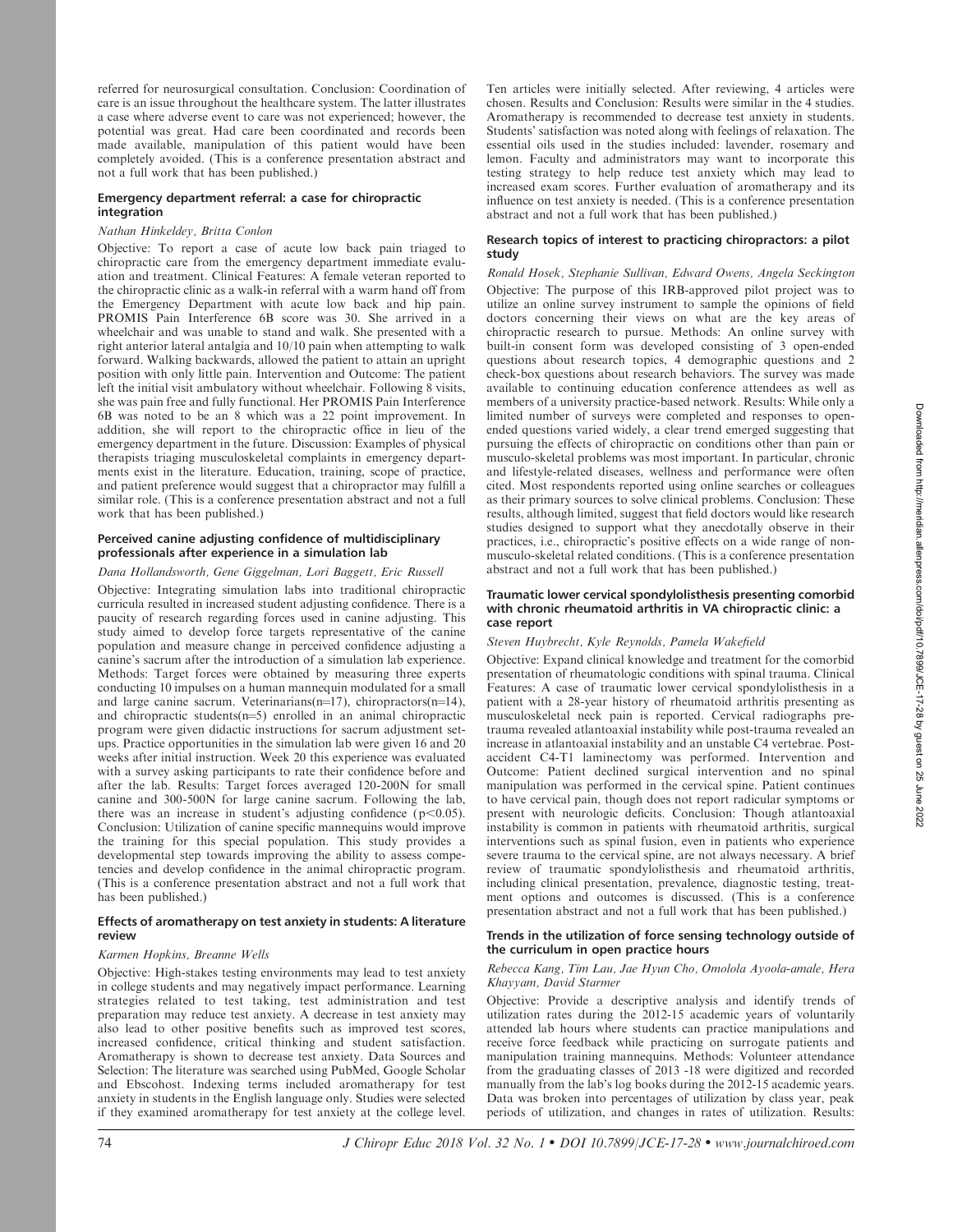There were a total of 11,271 voluntary visits during the 2012-15 academic years. The individual breakdown for each graduating class was 119; 218; 1,197; 3,463; 2,987; and 3,287 for the classes of 2013 to 2018, respectively. Trends included each graduating class having the highest utilization in the first year of their curriculum. Utilization was also highest in the week prior to technique testing, and the lowest during written examinations periods. Conclusion: This data can serve to optimize resource allocation to meet the needs of students. Future research could be conducted to monitor longer term trends, and identify factors that affect utilization rates and how that relates to student performance. (This is a conference presentation abstract and not a full work that has been published.)

#### What the supercentenarians can teach us about aging well: a literature review with clinical pearls

### Lisa Killinger

The oldest people in the world are some of the most fascinating to study. They seem to have found the long sought after ''fountain of youth.'' Several characteristics and behaviors are common to those individuals around the world who live to be a supercentenarian, or over 110 years old. Additionally, the centenarians, a much larger group, (currently over 100,000 in the US alone) carry with them an even broader palate of lessons for scientists and health professionals to explore. This literature review focuses on the clinical pearls from studies of the ''oldest-old'' that chiropractors can use to promote healthy aging in our own practices and in our education of future chiropractors. A summary of a few of these clinical pearls includes:Having an active lifestyle (walking and doing physical activities regularly); Eating mostly a plant-based diet and herbs high in antioxidants; Practicing moderation in red meat consumption and consuming fish regularly; Having meaningful and fulfilling family relationships; Having a spouse (for men) or living alone (for women); Moderation in alcohol; Eating regular meals with a lower overall calorie intake; Getting adequate sleep; Having a positive attitude. (This is a conference presentation abstract and not a full work that has been published.)

#### Developing and testing rubric inter-rater reliability for assessing meta-competency 1 & 2 performance

#### Kathy Kinney, Rhina Patania, Linda Savage, Krista Ward

Objective: Our objective was to develop and test an analytic rubric to assess student performance in a new case-based program ''Clinical Case of the Week'' (ClinCOW). Methods: 17 dimensions were chosen on the rubric to assess performance as students apply critical thinking skills to four stages of case presentation (Chief Complaint, History/ ROS, Physical Exam Findings, and Radiology and Laboratory Findings). A four level scale was applied to each dimension (Inadequate, Novice, Competent and Proficient). 57 rubric pairs were assessed for exact and adjacent agreement as well as for consensus agreement after scales were collapsed to two levels (Pass/Fail). Results: After grading n=16 pilot assessments, our percent agreement was 46% for exact agreement, 80% for adjacent agreement and 63% for consensus pass/fail agreement. We added clarity to our rubric and keys and increased agreement for  $n=14$  assessments to 60% exact, 93% adjacent, and 81% consensus pass/fail. Conclusion: Students are required to submit three Competent/Proficient summative assessments for graduation and a reliable rubric is needed to make high stake decisions. Our results are consistent with other rubric inter-rater reliability studies and given the multiple dimensions and stages of our rubric, 81% consensus pass/fail agreement is considered reliable. (This is a conference presentation abstract and not a full work that has been published.)

#### Health behaviors and beliefs of patients seeking acupuncture and chiropractic care

#### Anupama Kizhakkeveettil, Kevin Rose

Objective: The purpose of this study was to describe the health behaviors and beliefs of patients seeking acupuncture and chiropractic care, and to determine if their overall health and beliefs had changed since beginning treatment. Methods: A survey was administered to patients with at least four visits to a CAM University Health Center. The survey included demographics, presenting complaints, treatment modalities received, satisfaction with care, improvement in their health, and healthcare related beliefs and behaviors. IRB approval was obtained. Results:

109 acupuncture and 134 chiropractic patients completed surveys. Patients sought care for a wide variety of conditions, including wellness care. Positive health behaviors were reported by both chiropractic and acupuncture patients. Most participants believed that balance in life is important for health  $(92\%)$  and that behaviors played a major role in maintaining their health (95%). Most reported that their health (84%) and health behaviors (76%) had improved since beginning acupuncture or chiropractic treatment. Conclusion: Acupuncture and chiropractic patients were strong proponents of healthy behaviors and beliefs and perceived that treatments they received improved their health. These practitioners can play a major role in improving the health and health related beliefs of the public. (This is a conference presentation abstract and not a full work that has been published.)

# Full thickness biceps tendon tear in a 46-year-old male emphasizing the value of musculoskeletal ultrasound

# Ashley Lewandowski, Stacey Cornelson, Norman Kettner

Objective: This case demonstrates the utility of diagnostic ultrasound (US) in the evaluation of a 46-year-old male with chronic shoulder pain. Clinical Features: A 46-year old male presented with chronic left shoulder pain recalcitrant to 3 weeks of soft tissue mobilization, including active release technique (ART) and post-isometric relaxation (PIR). After an acute flare from lifting groceries, examination yielded visible bulging of the left biceps muscle contour with absence of C5 deep tendon reflex. The patient underwent US of the left shoulder which demonstrated a full thickness mid-substance tear of the biceps long head tendon with 3.5 mm of distal retraction. Intervention And Outcomes: The patient was referred for orthopedic surgical consultation. Surgery is pending. Conclusion: This patient presented with chronic shoulder pain accompanied by an acute exacerbation of pain. Physical examination and US identified a full thickness tear of the long head biceps tendon. Long head biceps tendon ruptures may occur in the setting of acute trauma or chronic rotator cuff disease. This case report emphasizes the role of musculoskeletal US in the evaluation of internal derangement in a chronic shoulder with acute exacerbation of pain. (This is a conference presentation abstract and not a full work that has been published.)

#### Effect of chiropractic care on opioid dependence among patients with back and neck pain

# Melissa Lo, Wade Bannister, Laura Ten Eyck

Objective: Examine the relationship between chiropractic intervention and opioid dependence among patients with non-surgical back and neck pain. Methods: Episodes of care for non-surgical back and neck pain among adult patients were extracted using claims data from a commercial insurer. We identified patients receiving care from a chiropractor and compared outcomes between patients who did and did not receive chiropractic care. Outcomes of interest included evidence of opioids during the episode and subsequent development of opioid dependence within six months following the episode. Opioid dependence was identified in three ways: a diagnosis for Opiate Use Disorder, a single filled dose greater than 100 morphine equivalent dosage (MED), or a series of filled doses totaling more than 9,000 MED over any 90 day period. We controlled for differences in patient characteristics and risk between the groups and used logistic models to measure the likelihood of receiving opioids or developing opioid dependence. Results: Our analysis indicated that patients who received chiropractic care had a significantly lower likelihood of receiving opioids as well as a significantly lower likelihood of developing opioid dependence. Conclusion: Chiropractic care may be associated with reduced likelihood of developing opioid dependence in this population. (This is a conference presentation abstract and not a full work that has been published.)

## Making National Library of Medicine Classification local: An expansion for chiropractic specific library collections

# Katie Lockwood

Objective: The purpose of this project was to provide better access to our focused chiropractic subject collection by creating an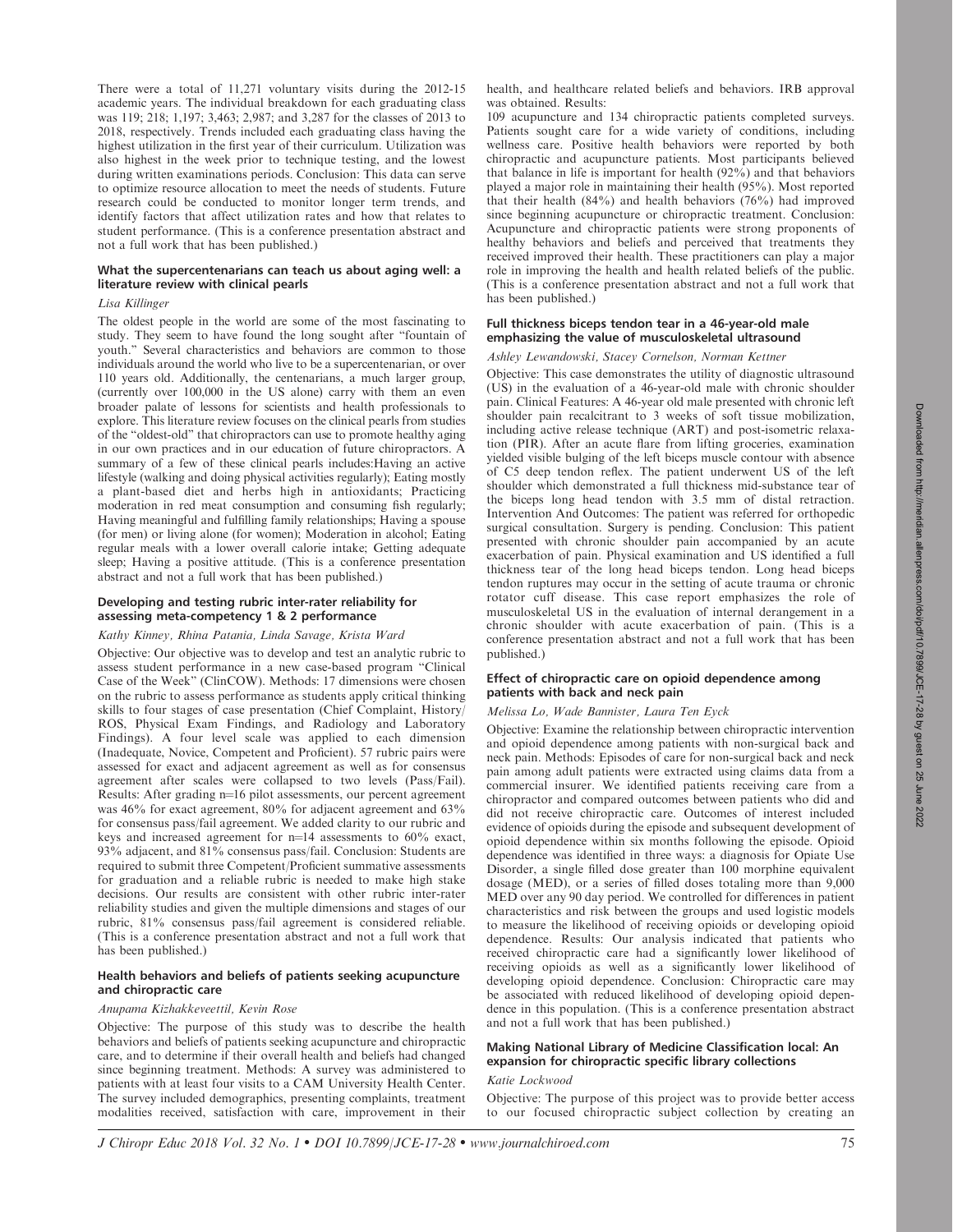expansion for National Library of Medicine (NLM) call number classification for specific chiropractic therapeutic techniques. Methods: Using the existing Chiropractic Subject Headings (ChiroSH) developed by the Chiropractic Library Collaboration (CLC), 147 different chiropractic therapeutic techniques were identified. Cutter-Sanborn numbers were assigned to each technique under the current NLM call number for chiropractic therapeutics, WB 905.9. Materials for each technique were identified with subject and keyword searches in the library catalog. Results: Library staff reclassified, relabeled, and reshelved over 500 items in the library collection using the expanded classification system. Materials on specific chiropractic techniques are now shelved together in our collection, increasing discoverability for our patrons in the online catalog and the stacks for this core library collection. Conclusion: Chiropractic libraries face unique challenges to providing access to their materials. National Library of Medicine Classification offers more granularity for medical collections than Library of Congress Classification, but lacks specificity for materials on complementary and alternative care. Expanding NLM for focused library subject collections allows easier access and more visibility to these important materials. (This is a conference presentation abstract and not a full work that has been published.)

# Developing a formal tutoring program at a chiropractic institution

# Ashley Long

Objective: To revamp a peer tutoring program to improve student success. Methods: Seven steps were taken: (1) Observation of existing staffing, training, evaluation, present identity; (2) mission and vision statement revision; (3) learning center creation; (4) improvement of training procedures; (5) student leadership development; (6) staff professional development; (7) formal assessment created. Results: These steps resulted in strategic plan formation, streamlined mission and vision with authentic goals, training procedures for targeted improvements, and the new connections and resources has promoted continuous improvement. The creation of the learning center helped increased utilization by 7.41 percentage points. Tutors, identified and trained through strategic student leadership efforts, have increased overall tutoring utilization to 28% of chiropractic students - 83% of students in Anatomy I and 48% of students in Neuroscience. Baseline data has been gathered to quantify impact and continuously monitor improvement opportunities. Conclusion: The resulting formal tutoring program better met the University's needs and exceeds the expectations of chiropractic students. Continued efforts involve collecting and analyzing impact data for further improvements, particularly for Advanced Alternative Track Program (AATP) students. Exploration of implications for students on academic probation or readmission following academic dismissal will be explored. (This is a conference presentation abstract and not a full work that has been published.)

# Chiropractic role in management of an infant with VACTERL Association: A case report

### David Mann

Objective/Clinical Features: This is a single case study involving an infant male being co-managed with chiropractic care for genetic anomalies resulting from VACTERL association. (Vertebral Defects, Anal Atresia, Tracheoesophageal Fistula with Esophageal Atresia, Cardiac Defects, Renal and Limb Anomalies) Medically, he is being co-managed by an orthopedist, cardiologist, nephrologist, and pediatrician. Logan Basic Technique was utilized to treat the patient's scoliosis and monitor development. Interventions/Outcomes: The patient received 10 treatments of Logan Basic Technique for spinal motion restrictions in the first three months of care and as needed since. Throughout treatment the patient's other providers all concur that he is developing nicely. His parents report he is a functioning well and it appears his spine has straightened some with growth. Conclusion: Positive outcomes such as this render incentive for further studies to determine the consistency of chiropractic in to the regular co-management of infant patients with VACTERL Association. Although crucial to establish the role the chiropractor will have treating which anomalies, this may provide a viable option assuring the highest potential for exquisite growth of the child. (This is a conference presentation abstract and not a full work that has been published.)

# Resolution of EMG confirmed lumbosacral radiculopathy with chiropractic care

### Barbara Mansholt

Introduction: The purpose of this abstract is to describe an efficient clinical response of a patient diagnosed with S1 radiculopathy to chiropractic treatment. Clinical Features: A 58-year-old female reported chronic  $(>1$  year) leg paresthesia, which was confirmed by an electrodiagnostic motor and sensory nerve conduction study. She had comorbidities of hypertension, dysthymia, hyperlipidemia, mild obesity, single major depressive episode, and nondependent alcohol and cannabis abuse and no recent history of chiropractic care. Diagnosis, Interventions, and outcomes: Treatment consisted primarily of flexion/distraction in the lumbosacral region with table assisted drop manipulation in the sacroiliac region. The patient complied with progressive end range home exercises to improve range of motion and reduce peripheral paresthesia and objective findings. Conclusion: This patient had improved subjective response to paresthesia as well as improved range of motion and resolved clinical neurological findings within a short trial period of care. Further research is needed regarding patients with similar presentations. (This is a conference presentation abstract and not a full work that has been published.)

### Re-evaluation of intra- and inter-examiner reliability of leg length analysis procedure in prone position among experienced practitioners

#### Farshid Marzban, Marty Hall, Steven Kleinfeld, Charlotte Watts, Ronald Wells, Afasr Sokhansank, Harrison Ndetan

Objective: This study examines the intra and inter-reliability of leg length analysis (LLA) while subjects remained prone on the table during the experiment. Methods: All volunteers signed a consent for to participate in this study. Two skilled ActivatorTM chiropractic clinicians performed LLA at 3 different times on 10 chiropractic student volunteers each in a random order. Subjects were remained prone on the table during an entire 20 minutes of the experiment. Leg Length Inequality (LLI) greater than a 0.25 inch were reported. Clinicians were blinded to each other's findings and volunteer's identity.  $\kappa$  statistics and percent agreement between and within examiners were used to assess inter- and intra-examiner reliabilities. Results:  $\kappa$  analysis revealed a fair-moderate (0.31-0.43) agreement of inter-examiner reliability between the examiners.

A moderate-perfect (0.58-1) agreement of intra-examiner reliability for Examiner #1 and substantial-perfect agreement for Examiner #2. It appears there is a greater agreement in intra-examiner reliability compared with inter-examiner reliability. Conclusions: Observational prone LLA may be a reliable technique for clinicians to implement; however, further studies are warranted to investigate outcome differences. (This is a conference presentation abstract and not a full work that has been published.)

### A case report highlighting pitfalls of clinical examination and imaging in the diagnosis of intramuscular myxoma

# Ross Mattox, Patirck Battaglia, Norman Kettner

Objective: Describe the pitfalls of clinical examination and advanced imaging in diagnosing soft tissue tumors. Clinical features: A 44 year-old female presented for evaluation of left posterior thigh pain, with intermittent numbness in the left sciatic nerve distribution; previously diagnosed as remote proximal hamstring strain. Intervention and outcomes: Clinical examination revealed a soft tissue mass distal to the left ischial tuberosity, thought to be a lipoma. Radiography was unremarkable. Sonographic examination revealed a posterior thigh mass with a broad differential diagnosis that included both benign and malignant entities. Magnetic resonance imaging (MRI) was obtained 9 days later, providing a likely differential diagnosis of malignant peripheral nerve sheath tumor versus soft tissue sarcoma. Surgical excision was performed 6 weeks later and pathology confirmed the diagnosis of intramuscular myxoma, a benign entity which wasn't entertained in the differential diagnosis at clinical examination, ultrasonography, or MRI. The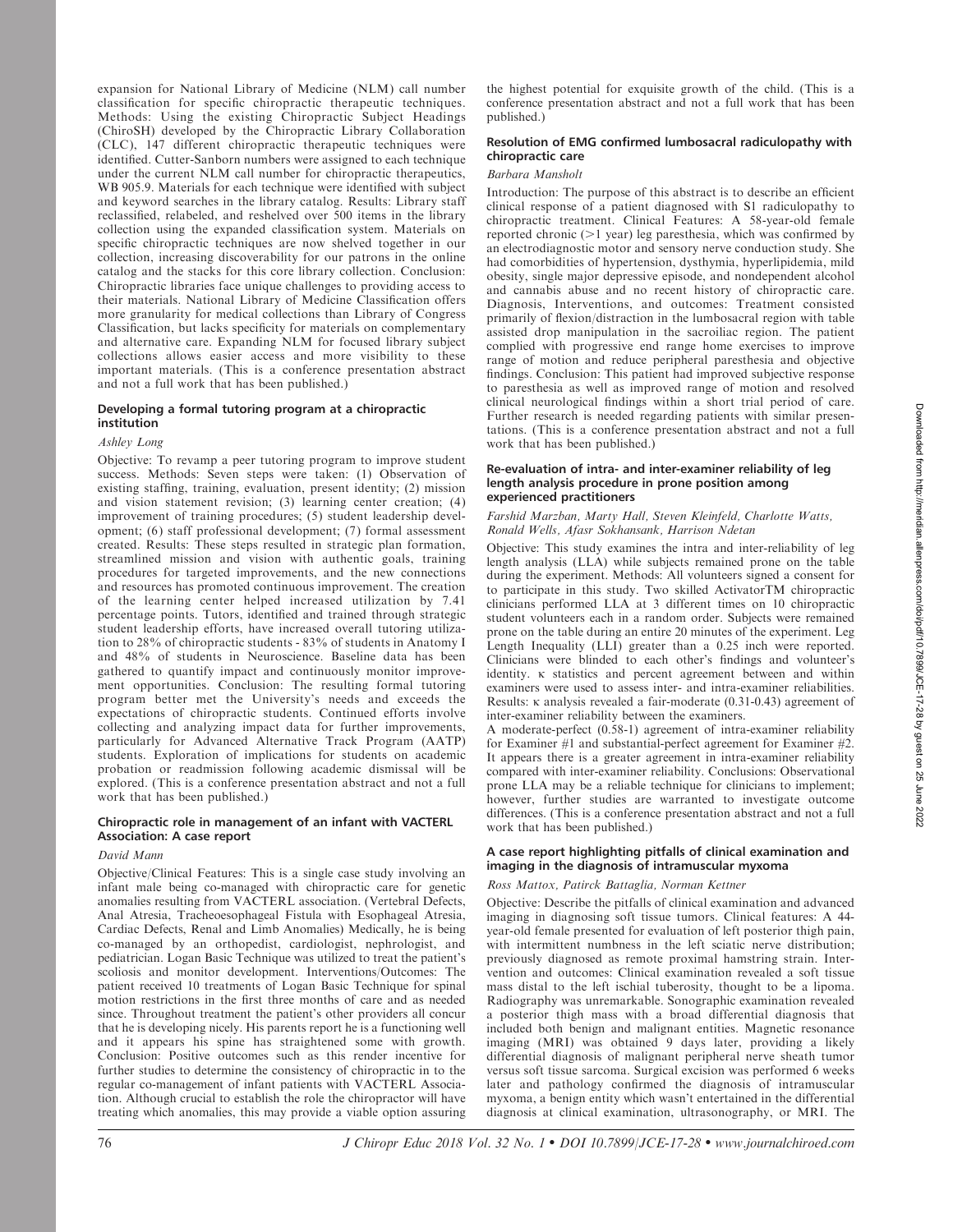patient has since fully recovered. Conclusion: This case highlights potential pitfalls of clinical examination and advanced imaging in diagnosing soft tissue tumors. Unless highly specific features exist, oftentimes histopathologic confirmation of soft tissue tumors is needed. Ultrasonography and MRI are excellent at identifying soft tissue tumors, but usually lack diagnostic specificity. (This is a conference presentation abstract and not a full work that has been published.)

# Resolution of medial femoral cutaneous nerve entrapment using manual therapy and end range loading: a case report

# Trevor McArthur, Nathan Hinkeldey, H. Michael Olson, Laurie **Hinrichs**

Objective: Medial femoral cutaneous nerve entrapment and manual treatment has not been previously described within the literature. We present a novel case of potential medial femoral cutaneous nerve entrapment in combination with lumbar spine discogenic pain using end range loading in extension and instrument assisted soft tissue manipulation as treatment. Clinical Presentation: A 64 year-old male presented to a hospital-based chiropractic clinic for evaluation and management of LBP and pain extending into the right medial thigh that had been ongoing for one month. His initial PROMIS Pain Interference 6B score was a 21. Intervention and Outcome: Chiropractic management in the form of McKenzie methodology, and IASTM was utilized to effectively resolve medial femoral cutaneous nerve entrapment and lumbar discogenic pain. Following treatment, 6 visits over 44 days, his PROMIS Pain Interference 6B score was noted to be 11. Conclusion: Our case identifies a patient presentation indicative of discogenic pain combined with novel peripheral nerve entrapment. While little is present in the literature related to this topic, having an understanding of peripheral nerve distribution and potential treatment options can assist in future identification and treatment. (This is a conference presentation abstract and not a full work that has been published.)

### Dizziness in a patient with airway compromise and TMD: A case report

### Jeffrey Mersky, Charles Blum

Objective: A 38-year-old patient presented November-2016 for care with an array of symptoms (autoimmune disorders, dizziness, obstructive sleep apnea – OSA, etc.). Clinical Features: The onset of his condition began eight-years-prior following a surfing accident (fell on left-shoulder) and removal of wisdom teeth. After these events, he began experiencing syncope, brain fog, dizziness, and movement/vertigo, all worsened when sitting on soft seats or when hunching over or with his head tilted up or down. He described his condition as debilitating, relentless, and life-altering preventing him from being able to work. Prior to being seen at this office he was seen by 28-other-physicians and was primarily diagnosed with OSA, vestibular dysfunction, vascular headaches/migraines, and cervico/ thoracic enthesopathy. Interventions/Outcome: Treatment focused on SOT/SOT-cranial chiropractic interventions, nasal-balloon methods for craniofacial sinus expansion, and supplementation with B12/methylated folic acid (to facilitate red blood cell oxygen uptake). The patient was treated November-2016 through March-2017. By early 2017 his eight-year bout with dizziness was reduced and he could function in most activities of daily living. Conclusion: It was difficult to directly assess what aspects of his presentation were genetic, macrotrauma-induced, or the result from microtraumas, though the care rendered appeared effective regardless. (This is a conference presentation abstract and not a full work that has been published.)

# Exploring chiropractic services in the Canadian Forces Health Services—opportunities and challenges

### Silvano Mior, Ellen Vogel, Simon French, Margareta Nordin, Patrick Loisel, Audrey Laporte, Debbie Sutton

Objective: Canadian Armed Forces (CAF) includes chiropractic services within their spectrum of health services. Despite this inclusion, there is minimal interprofessional collaboration, leading to fragmented and lower quality care. We explored how chiropractic services could be provided to improve interprofessional collaboration within an interdisciplinary CAF setting. Methods: We conducted an exploratory qualitative study to identify existing barriers and enablers for the inclusion within the existing CAF health care delivery model. Military personnel and chiropractors across Canada were recruited using purposive and snowball sampling. We collected data using a theoretically developed semistructured interview guide and analyzed using constant comparative analysis. Results: We interviewed  $25$  [MDs (n=7); PTs (14); DCs (5)] participants. Divergent perspectives and experiences captured the categories of base-to-base variations, variable gatekeeper roles, and referral processes. The role of chiropractors, scope of practice, and variable application of evidence emerged as conflicting views. Duplication of services, role of patient, communication, and unique CAF culture emerged as prominent categories that could potentially affect delivery of collaborative interprofessional care. Conclusion: Key informants highlighted the barriers and enablers in advancing collaborative chiropractic services in the CFHS. These findings are important in modeling interprofessional collaborative care. (This is a conference presentation abstract and not a full work that has been published.)

### Learning spinal manipulation: gender and experience differences in biomechanical parameters, precision and variability

### Megane Pasquier, Florian Barbier Cazorla, Yannick Audo, Martin Descarreaux, Arnaud Lardon

Objectives: Considering the growing number of women attending chiropractic schools, the purpose of this study was to investigate gender differences in biomechanical parameters, precision and variability of students learning spinal manipulation. Methods: A total of 137 students (fourth and fifth year) were recruited for the study. Biomechanical parameters (preload, time to peak, peak force, rate of force) as well as precision and variability of thoracic spine manipulation performance were evaluated during five consecutive trials using a force-sensing table and a target force of 450N. Gender but also experience differences were assessed using two-way AN-OVAs. Results: Analyses showed significant gender differences for several biomechanical parameters as well as significant gender differences in precision and variability. Although women showed lower time to peak, peak force and rate of force values, they were more precise and less variable than men when performing thoracic spine manipulations. Students with clinical experience (fifth-year students) used less force and were more precise. Conclusion: Our data indicate that when instructed a given force target women tend to reduce spinal manipulation time to peak (speed) to increase precision and reduce variability. Precision and variability seem to improve with clinical experience. (This is a conference presentation abstract and not a full work that has been published.)

### How well does chiropractic education prepare for practice – a comparison of perceived preparedness of European chiropractic graduates: a cross-sectional study

# Pablo Perez de la Ossa, Ellen Pulkkinen

Background: Current evidence shows that education and professional practice do not meet. This study is aimed to explore chiropractic graduates' perceived preparedness for practice using CanMEDS framework. Methods: An anonymous 5-point Likert scale electronic questionnaire was distributed to graduates from the 2014-2016 cohorts of nine European Council of Chiropractic Education (ECCE) accredited colleges. For every group of four items under one competency role, the overall score was calculated as the mean score. Results: In all colleges, the lowest scores were found in collaborator (3.76) and scholar (3.78) competencies. The highest scores were found in professional (4.39) and chiropractic expert (4.13) competencies. Conclusion: There is a gap between education and professional practice in perceived preparedness. Graduates from chiropractic colleges perceived themselves to be unprepared in some competencies and differences were found among colleges. The preliminary results of this study could be used in improving curricula of chiropractic education. (This is a conference presentation abstract and not a full work that has been published.)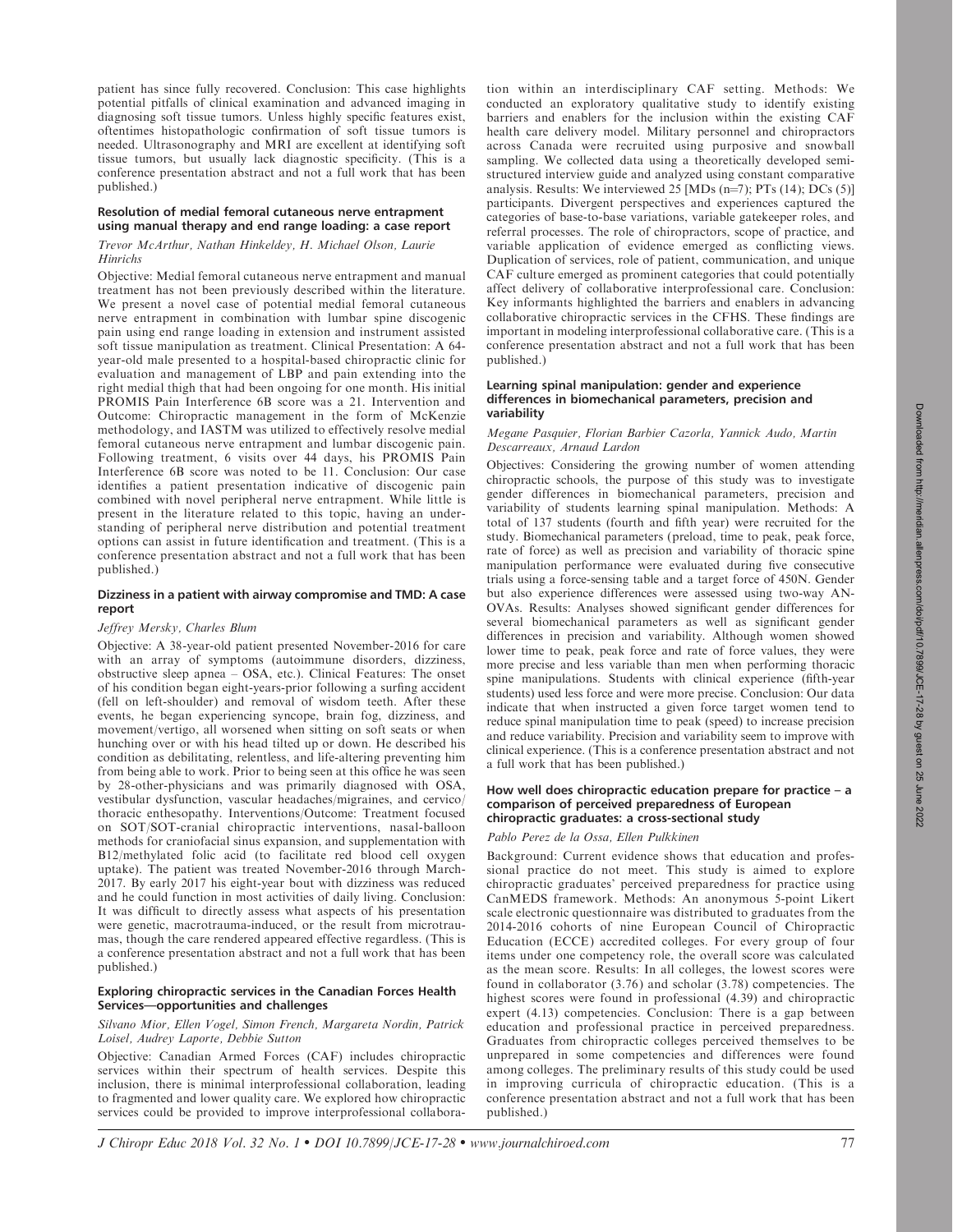### Use of a class 4 laser in recalcitrant elbow tendinopathy: a case study and brief review of the literature

# Mark Pfefer, Brian Asbury, Rachel Gilmore,Jackson Berg, Dani Steffen, Nathan Hoover

Introduction: Photobiomodulation therapy describes application of laser beams to stimulate, heal, regenerate or protect tissues. Its use as a clinical therapy may increase limb blood flow, modulate protein production, and stimulate tendon healing. The aim of this project is to briefly review the literature and present a case study on clinical use of a Class 4 laser in a patient with recalcitrant elbow tendinopathy. Methods : We briefly reviewed literature describing Class 4 lasers, especially differentiating between class 4 and lower level lasers. In this IRB approved case report, a class 4 therapeutic laser was applied with a dual wavelengths (808nm pulsed and 905nm continuous) simultaneously to the elbow.

Results: The author describes a case of lateral epicondylopathy of 6 months duration, which was resistant to multiple prior interventions. The patient reported 50% reduction in symptoms after three visits and resolution of pain and disability after five visits. The patient continued to report no return of symptoms after 90 days. Conclusion: These finding suggest that laser therapy using a 10 W class 4 instrument may be effective for relief of symptoms associated with chronic epicondylopthy. Further investigation is warranted. (This is a conference presentation abstract and not a full work that has been published.)

### Implementation of a multisource feedback system in a college of chiropractic

### Daniel Ranz, Rodney Pendarvis, Pablo Perez de la Ossa, Pablo, Elina Pulkkinen, Adrian Wenban

Objective: Multisource Feedback (MSF) is an extended tool for professional development enhancing. The Barcelona College of Chiropractic evaluates whether chiropractic clinic interns find MSF useful in developing their professionalism, as well as their reflective practice skills. Methods: A paper-based questionnaire with a list of health practitioner competencies was developed. Assessors were asked to rate the clinic interns in relation to each competency using a Likert scale. Ten assessments were collected for each clinic intern, who were then asked to complete an evaluation of the tool. Results: More than 50% of students reported they would recommend using this tool to a colleague, see value in repeating this feedback and think the feedback received was important. Similar percentages agreed and disagreed (35% and 35%) with the thought that their professionalism had improved as a result of receiving MSF. Conclusion: The results confirmed the MSF as a useful tool to develop clinic interns' reflective practice. It was not perceived as having an effect in their professionalism. Students appreciated receiving feedback via the MSF system, and produced positive results, not in their clinical skills, but in their reflective practice. (This is a conference presentation abstract and not a full work that has been published.)

# The double notch sign: Osteochondral fracture strongly indicating severe internal joint derangment: A case report

### Matthew Richardson, Lauren Sullivan

Objective: To demonstrate the ''double notch sign'' on diagnostic imaging examinations of the knee of a 33-year-old male, and discuss significance of the sign for osteochondral fracture, including its association with anterior cruciate ligament (ACL) and lateral meniscus injury. Attention is given to radiographs and advanced imaging correlation for diagnosis and referral.

Clinical Features: The patient presented to a chiropractic clinic with knee pain, and positive Ottawa knee rule findings for fracture, following basketball injury sustained the previous day. Radiographs demonstrated osteochondral fracture of the lateral femoral condyle, presenting as a double notch sign at the condylopatellar sulcus, raising strong concern for injury to the ACL and lateral meniscus. MRI confirmed osteochondral fracture, complete tear of the ACL, and contusion of the tibia. Disruption of the lateral meniscus was suspected; however, image resolution limited assessment. Intervention and Outcome: Orthopedic referral. Conclusion: Physicians and radiologists should know the significance of the double notch sign for osteochondral fracture and its reported 100% specificity for ACL rupture. Identifying this sign on radiographs should expedite referral for advanced imaging and orthopedic consultation. (This is a conference presentation abstract and not a full work that has been published.)

### Concussion risk reduction among high school football players wearing protective external helmet technology: an observational study

### Robert Rowell, Steve Novicky

Objective: Concussion is a serious concern in contact sports. This observational study compared the number of concussions among high school football players wearing vs not wearing an external helmet device (Shockstrip®). Methods: The intervention group wore helmets with Shockstrips, while the comparison group did not. Results and Conclusion: Nineteen concussions were diagnosed during 34 games, in the comparison group. In the intervention group, a total of 4 concussions were diagnosed during 39 games. The RRR was 83%, the ARR was 14.1%, and NNT was 7.1 for students wearing Shockstrips. The incidence of concussions was lower in high school football players who wore the external helmet device compared to another group of football players who wore only a traditional football helmet. Concussion rates dropped from an average of 16.9% per year to an average of 2.9%. The external helmet device should reduce and deflect the forces upon impact, which would decrease the force on the skull and the brain. This was an observational study, and as such there no variables were controlled, however, this study provides preliminary evidence that an external helmet device can substantially reduce the risk of concussions. More studies are warranted. (This is a conference presentation abstract and not a full work that has been published.)

# Analysis of kinematic variability in pianists: a pilot study

### Anne-Marie Schmidt, Brent Russell, Ronald Hosek

Objective: Keyboard performance imposes significant physical demands on the artist which may result in playing-related musculoskeletal disorders (PRMDs). The aim of this IRB-approved pilot study was to develop methods for analyzing movement patterns of pianists sensitive enough to document possible changes following chiropractic adjustments. Methods: We used a MyoMotion system to record spinal and upper-extremity movements of an experienced pianist playing a 'Grand Scale' 12 times during four baseline sessions. Another session followed seven chiropractic visits. Means and standard deviations for each time point were used to calculate Mean Coefficients of Variation as measures of pattern variability (inconsistency). Results: We overcame early challenges with electromagnetic interference and music choices. The equipment caused only minimal interference with playing. Data collection was consistently successful and the analysis method appeared to work as intended. Some spinal regions with higher levels of variability showed decreases following chiropractic care; and some areas of chronic complaint showed increases, possibly suggesting increased freedom of movement. Conclusion: Our procedure appears to demonstrate intra- and intersession consistency; we feel we have an objective tool for assessment of kinematic variability. Future work will extend to additional pianists with PMRDs and further study of variability theory. (This is a conference presentation abstract and not a full work that has been published.)

### Sensory integration therapy utilizing the SAVE Program: A case report of a post-concussive adult

### Angela Seckington, Stephanie Sullivan, Emily Drake

Objective: Documentation of changes in balance, visual, auditory and computerized cognitive testing of a post concussive male receiving sensory integration care using the SAVE table. Clinical Features: A 69-year-old male presented subsequent to a fall in 2015, suffering fractured skull, memory loss, and concussion. Using a standardized symptom list, self-reported symptoms included dizziness, sleep disturbances, slow reaction time and impaired attention. Clinically evaluated deficits included diminished vision, unstable balance, and cognitive impairment.

Intervention and Outcome: The SAVE Program is an accelerated sensory integration protocol that stimulates touch, sound, sight and proprioception along with the vestibular system. Treatment consisted of two, one-hour sessions per day for five consecutive days. Improvement was noted in self-reported symptoms (32%), in peripheral vision (from 15 $\degree$  to 30 $\degree$ ), and balance (from 42 $\degree$  to 6 $\degree$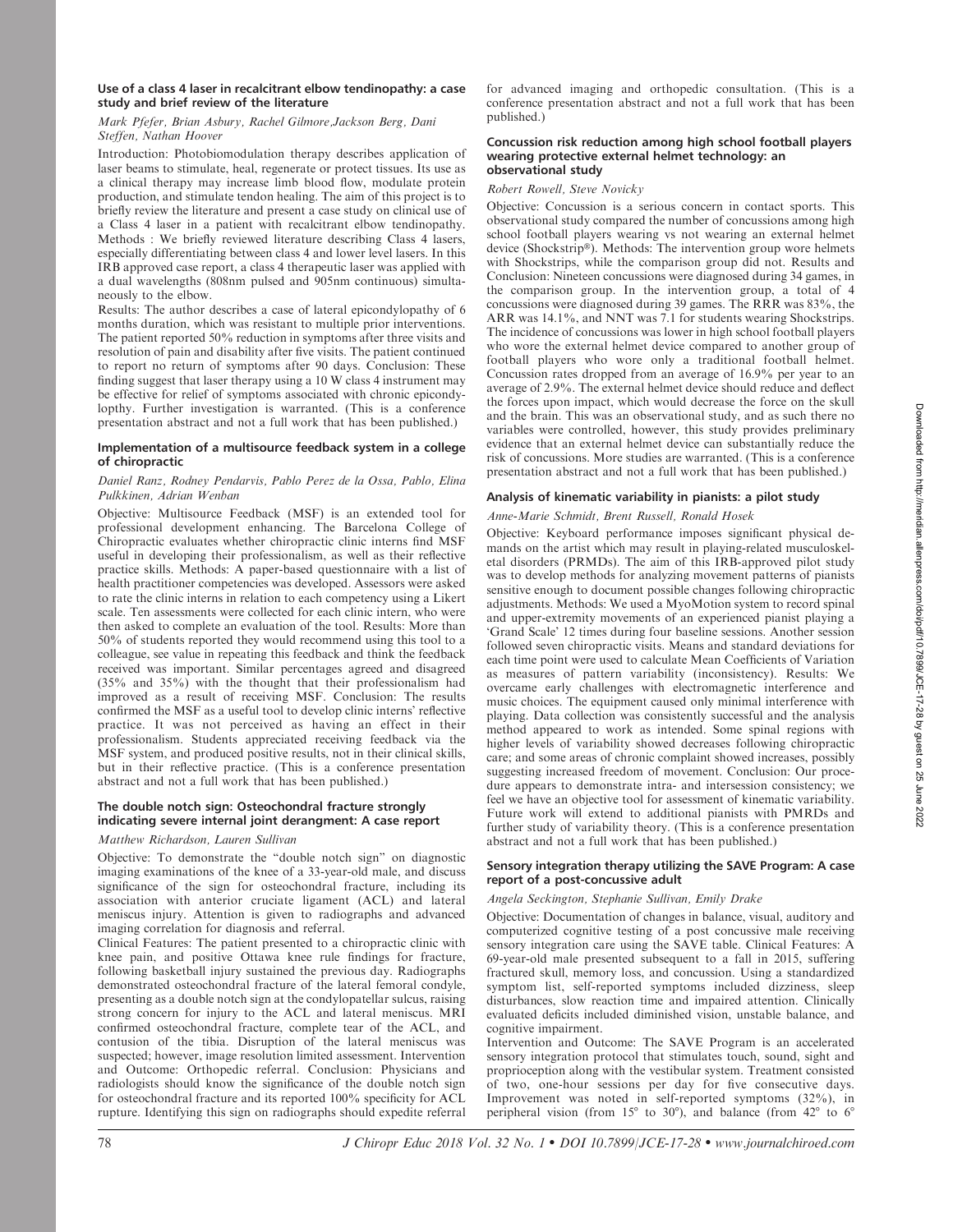instability). Percent improvement was also noted in cognitive function (accuracy, latency) in attention (18.75%, 33.42%) and planning (16.66%, 40.71%), and in accuracy of episodic memory (71.43%) and working memory (7.94%). Participant exhibited shift to right ear dominance. Conclusion: The SAVE program may benefit patients who have suffered a concussion with continuing sensory, balance, and cognitive deficits. Additional research is needed. (This is a conference presentation abstract and not a full work that has been published.)

### Exploring the relationship of GPA and performance on a digital test of radiology interpretation skills (DIM) in chiropractic

colleges.Margaret Seron, Paul Townsend, John Hyland, Igor Himelfarb, Michele Fisher

Objective: To determine what proportion of the score on a DIM test is predicted by a chiropractic student's GPA. Methodology: Regressions were conducted to predict test scores from GPA. The following sample sizes:  $n = 68$ ,  $n = 90$ , and  $n = 56$  were collected. IRB approval was obtained.Results: College 1. The model revealed statistical significance,  $F = 15.46$ ,  $p < .01$  explaining 15% of the total variability in the exam scores being a function of GPA. The GPA was a significant predictor of exam scores,  $t = 3.93$ ,  $p < .01$ . College 2. The model revealed statistical significance,  $F = 16.55$ , p < .01 accounting for 20% of the variance in the exam scores being a function of GPA. Similar to College 1, the GPA was a significant predictor of exam scores,  $t = 4.07$ ,  $p < .01$ . College 3. The model explained 8% of the variability in the exam scores,  $F = 4.43$ , p < .05. The GPA unveiled significant prediction of exam scores,  $t = 2.11$ ,  $p < .05$ . Conclusion: Chiropractic students with good grades during their training are likely to perform better on a digital test of radiology interpretation skills. (This is a conference presentation abstract and not a full work that has been published.)

### The benefits of acupuncture to the management of capsulitis (TMD): a case study

#### Peter Shipka, Brian Gushaty, Kostadinos Kakarelis, Peter Semeniuk

Objective: The purpose of this study is to discuss the management and outcome of TMD capsulitis utilizing an integrated approach which includes acupuncture and chiropractic care. Introduction: Temporal mandibular capsulitis (TMD) is the acute dysfunction of the jaw joint resulting in limited opening and pain. Clinical Features: A 49 year old female was referred for severely limited jaw opening (33 mm) and headaches which had been present for four weeks and unresponsive to dental and allopathic interventions. Intervention and Outcome: An initial session of acupuncture (both local and distal hand microsystem points) provided significant improvement. Her mouth opening increased to 51 mm post visit, her headache resolved and the gait shift corrected. Second visit a week later revealed similar and consistent findings. Follow-up with her dentist was recommended for a dental appliance. A comparative analysis of the anatomical structures and the super imposed acupuncture points revealed that the points directly influenced branches of the trigeminal nerve and resulted in the improved outcome. Conclusion: Healthcare providers who see experiencing capsulitis (TMD) should consider an integrated and holistic approach to TMD management. (This is a conference presentation abstract and not a full work that has been published.)

### Utilization of acupuncture for the management of neuropathy related to Frieberg's Disease: a case study

#### Peter Shipka, Brian Gushaty, Aaron Teitelbaum, Peter Semeniuk

Objective: Freiberg's Disease is the avascular necrosis of the second metatarsal head. Clinical Features: Our case study involves a 62-yearold who presented with late onset neuropathy related Freiberg's disease of the left second metatarsal head. Her condition had made it impossible to continue to do most physical activities and had even tried surgery to help to no avail. Intervention and Outcome: A trial of acupuncture utilizing: Bafeng (M-LE-8), Taichong (Liv 3), Xuehai (Sp 10), Zusanli (St 36) and Waiqiu (GB 34) was attempted. Patient reported immediate relief at the insertion of Bafeng and had a resolution from the neuropathy after a series of six visits. It is our hypothesis that Bafeng resulted in a relaxation of the lumbrical musculature, enhanced the micro-circulation to the foot and helped restored the normal biomechanical function. Conclusion: a treatment of regime that includes acupuncture (Bafeng) may be beneficial approach for neuropathy and palliative management of Freiberg's disease patients (post necrosis stage). (This is a conference presentation abstract and not a full work that has been published.)

# Vaginal birth after Caesarean (VBAC) with twin pregnancies under chiropractic care with Network Spinal Analysis

# Melody Spear, Joel Alcantara

Objective: To describes the chiropractic care of a pregnant woman with via vaginal birth after Caesarean (VBAC) following chiropractic care. Clinical Features: A 34-year-old woman at 16-weeks gestation with twin girls presented with a chief complaint of acute left sacroiliac, left posterior hip and left buttock pain of unknown origin and 3 weeks duration. Her pain complaints had worsened since onset with pain NRS rated at 6/10. Rest was palliative while random weight bearing activities and climbing stairs were provocative. In addition, the patient had a desire to have a natural childbirth since giving a Caesarean birth 2 years prior. Intervention and Outcome: The patient was cared for with Network Spinal Analysis set at 2 times a week for 8 weeks and then re-evaluated for new course of care. The patient attended 18 visits over 19 weeks. The patient's presenting complaints abated and at almost 36-weeks gestation, she successfully delivered VBAC. Conclusion: This case report provides supporting evidence on the benefits of chiropractic care for the pregnant woman with the desire for VBAC. We encourage further research in this field to facilitate a natural childbirth. (This is a conference presentation abstract and not a full work that has been published.)

### Evidence-based practice attitudes and utilization survey (EBASE) of chiropractic students

#### Sarah Stephens, Joel Alcantara

Objective: To examine the attitudes and utilization of evidence-based practice (EBP) by students

Methods: The EBASE survey was modified to examine student perception, skills, and level of training, their engagement in, the barriers and facilitators to, and possible interventions to EBP.

Results: A convenience sample of 160 students completed the survey. Of responses provided, the majority were 26-35 years old, female, and in year one of three of study. A high proportion agreed/strongly agreed that EBP was necessary in the practice of chiropractic. Most respondents considered themselves to have above-average skills in identifying clinical questions, online searching and applying research evidence to practice but not in conducting clinical research. Greater proportions indicated inadequate training in EBP while similar proportions indicated being confident versus not confident in conducting clinical trials, systematic reviews and meta-analyses. Almost half indicated lack of time, resources and clinical evidence as barriers to EBP while most indicated skills in locating, interpreting/ appraising and applying research evidence.

Conclusions: The responders of our survey embraced and considered themselves skillful in EBP. Inadequate training led to inadequate confidence in conducting and interpreting research. We support continued research in this field. (This is a conference presentation abstract and not a full work that has been published.)

### Survey of chiropractic clinicians on self-reported knowledge and recognition of mild traumatic brain injuries

#### David Taylor, Shari Wynd

Objective: To assess the self-reported mild traumatic brain injury (MTBI) knowledge, recognition and treatment by chiropractic practitioners. Methods: A previously published standardized set of questions was distributed to a captive audience of chiropractic practitioners at the 2016 Texas Chiropractic College annual symposium. The chiropractic clinicians were assessed for MTBI knowledge and common practices. Results: There was a response rate of 43% of the 125 attendees. The survey demonstrated confidence in MTBI diagnosis. Average MTBI knowledge and recognition score was only  $27\% \pm 22\%$ . Frequency of MTBI patients presenting to the chiropractic clinician office was an average of less than one per month. Sixty nine percent (69%) of the clinicians relied upon their history and clinical exam for diagnosis. There was no knowledge of the Balance Error Scoring system and only 20% utilized the Standardized Concussion Assessment Tool (SCAT). The primary action of the chiropractic clinician who suspected MTBI was to refer to a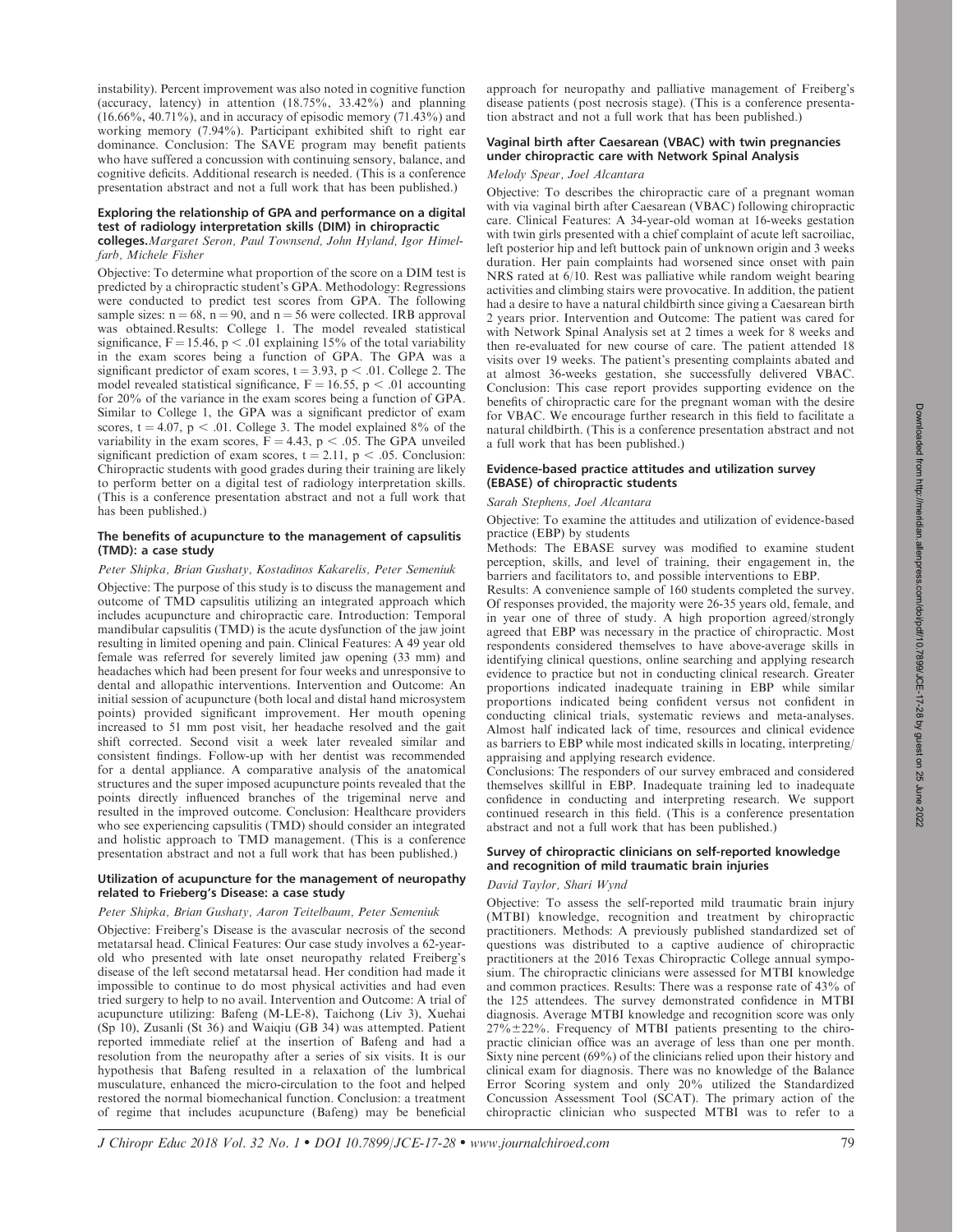neurological specialist (76%). A small minority of patients would provide treatment. Conclusion: There is an overconfidence of the chiropractic practitioner in recognition of MTBI which is incongruent with the low knowledge scores. Further education of the chiropractic clinician is warranted. (This is a conference presentation abstract and not a full work that has been published.)

#### Development of student scholarship skills

### Gene Tobias, Paul Wanless, David Sikorski, Anupama Kizhakkeveettil

Objective: To evaluate scholarship skills among students enrolled in an integrative healthcare university. Method: An IRB-approved survey of first, second and third year students was conducted. The questions included students' opinion of their scholarship skills and whether those skills have changed during their educational experience. The skills assessed were retrieving, appraising, and applying scientific literature. Students were also asked the influence of course assignments and the faculty in modeling scholarship skills. The survey was pretested for face validity prior to its administration. All data were analyzed using SPSS for descriptive statistics.

Results: The survey was distributed to 220 students and 206 responded: a response rate of 94%.

A majority of the respondents indicated that they had prior experience retrieving scientific literature (64%) but fewer had experience appraising (47%) and/or applying scientific literature (38%). As the students progressed through their education, the respondents indicated that they gained more scholarly skill especially in accessing (1st year: 45%, 2nd: 58%, 3rd: 53%) and applying (1st year: 43%, 2nd: 61%, 3rd: 65%) scientific literature. Instructors and course work played a major role in the development of student scholarship skills. Conclusion: Scholarship skills increased with each succeeding year. (This is a conference presentation abstract and not a full work that has been published.)

# An institutional case study of best practices for student evaluations

#### Michael Tunning, Dustin Derby

Objective: The objective of this poster presentation is to highlight best practices in student ratings of instruction. Student ratings represent one piece of information commonly used in yearly evaluations as well as for promotion and tenure. Data Sources: The authors examined best practices as cited through the IDEA Center papers and other resources, as well as institutional data to evidence the impact of using best practices. Results: The institutional impact of utilizing best practices for implementing student ratings of instructions yielded improvements in student response patterns, reliable and valid data, and consistent instructional rating trends. Conclusion: Student ratings of instruction are valuable tools for faculty members to utilize. Following recommendations of Best Practices can improve response rates. (This is a conference presentation abstract and not a full work that has been published.)

### Chiropractic management of chronic neck pain in a cancer patient in remission: a case study

### Robert Walsh, Jessica Young, Greg Snow

Objective: To present the case of a patient in remission from Tonsillar Cancer with significant cervical spine pathology and chronic pain from chemotherapy and radiation managed with spinal manipulative therapy (SMT). Clinical features: A 68 year-old veteran presented with severe constant neck pain and associated right arm pain from life saving cancer treatment for tonsillar cancer, SMT was discouraged by primary providers for fear of injury. Prior to receiving SMT the patient was treated with H-wave prescription, superficial heat and cervical spine stretches; the patient avoided all pain medications due to gastrointestinal pathology. At initiation of SMT, neck pain rated 7/ 10 using numeric rating scale (NRS) and Neck Pain Disability Index (NPDI) was 48%. Objective findings included reduced and painful cervical motion, pain reproduction with shoulder depression and cervical compression and significant right arm weakness. Intervention and outcome: Cervical SMT and upper thoracic SMT was delivered on 10 occasions over 3 months. NPDI decreased to 16% and cervical ROM increased significantly. Conclusion: Successful pain management with SMT in a cancer patient in remission is presented. Further research is warranted to determine absolute contraindications to

SMT. (This is a conference presentation abstract and not a full work that has been published.)

# Symptomatology compression rates of chiropractic patients over 4 weeks with acute low back pain

# John Ward, Ken Tyer

Background: The study purpose was to investigate symptom compression rates of chiropractic patients with acute low back pain over a 4-week period. Methods: Thirty-five patients (age  $49.7 + 17.0$ ) y, ht  $1.66 + 0.10$  m, wt 79.0 + 20.4 kg) with acute low back pain received four weeks of chiropractic care. Numeric Rating Scale (NRS) pain score, Roland-Morris Low Back Pain and Disability Questionnaire (RDQ), and Stanford Presenteeism Scale (SPS-6) were recorded at baseline, day 7, day 14, day 21, and day 28. Additionally, the Flexion Relaxation Phenomenon (FRP) surface EMG test was performed to measure erector spinae muscle activation patterns at the same time points. A repeated-measures analysis of variance (ANOVA) was used to analyze data over time. Results: NRS improved changed over data collection time points as follows: 6.1, 5.8, 5.5, 5.6, and 4.0. RDQ values changed as follows: 13.8, 13.8, 12.1, 12.8, and 9.4. SPS-6 changed as follows: 20.3, 18.9, 20.4, 20.5, and 19.1. Flexion-Relaxation Phenomenon test results demonstrated impaired muscle activation patterns at baseline with some muscle guarding that improved on a week-by-week basis. Conclusion: Patients improved gradually and this normative data demonstrates the rate of improvement following chiropractic care. (This is a conference presentation abstract and not a full work that has been published.)

### Aromatherapy for test anxiety in chiropractic students: a controlled feasibility trial

### Breanne Wells, Lia Nightingale, Dustin Derby, Stacie Salsbury, Dana Lawrence

Objective: Up to 85% of college students experience test anxiety. This may contribute to decreased academic performance. The purpose of this study was to assess the feasibility of recruiting chiropractic students for a study involving aromatherapy for anxiety reduction. Methods: This study enrolled first-trimester chiropractic students, who were assigned to separate rooms during a biochemistry test. Diffusers dispersed lemon and rosemary aromatherapy in the experimental room and water in the control room. Students completed pre and post-test surveys rating current anxiety. Analysis of covariance (ANCOVA) was preformed to determine between group differences for current anxiety. Feasibility was the primary aim, statistical significance of pre-post anxiety test scores between rooms was the secondary aim. Results: The study is feasible, fortythree students participated. ANCOVA for between group comparisons showed no statistically significant difference between groups for pre-and post-test anxiety scores ( $p=0.22$ ). In both groups, 94% of students reported considering using aromatherapy in the future to reduce test anxiety. Conclusion: We demonstrated that it was feasible to recruit students to measure the influence of aromatherapy on test anxiety. A larger powered study is needed to determine if aromatherapy can be effective in reducing test anxiety. (This is a conference presentation abstract and not a full work that has been published.)

### Interdisciplinary collaboration to establish a self-management course at a VA facility, for patients with chronic pain

#### Susan Wenberg, Sheila Sedig

Objective: To improve ease of ADLs in patients with chronic pain by establishing a 3-session active care course in collaboration with pain clinic and health promotion staff. Clinical Features: Patients with chronic pain exhibit learned immobility. Kinesiophobia and related stiffness perpetuate inactivity, fostering decline of other measures of health and increased use of pain medication. A self-management course was designed to address this unmet need. Intervention and Outcome: This course provides patients with self-management tools that foster ease of movement, thus encouraging increased activity levels. Emphasis is on function rather than pain relief. Patients are educated in the application of gentle self-mobilizations, subtle postural changes, and spine sparing movements that are easy to learn, rewarding, and effective. Collaboration of a chiropractor, a